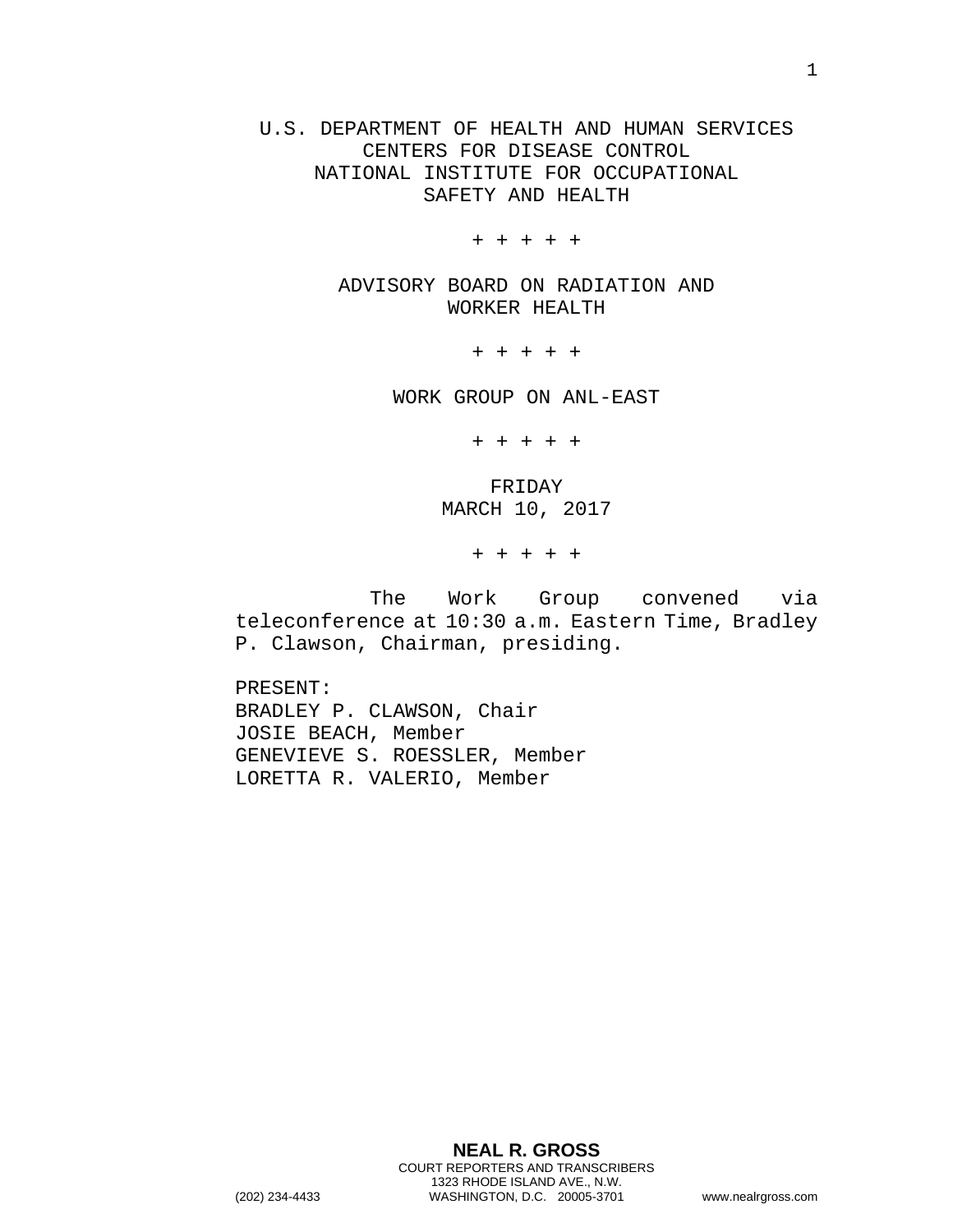ALSO PRESENT:

TED KATZ, Designated Federal Official BOB BARTON, SC&A NICOLE BRIGGS, SC&A RON BUCHANAN, SC&A JOE FITZGERALD, SC&A ROSE GOGLIOTTI, SC&A LARA HUGHES, DCAS MARK LEWIS, ATL JENNY LIN, HHS VINCENT KING, ORAU Team JOHN MAURO, SC&A LaVON RUTHERFORD, DCAS JOHN STIVER, SC&A ELYSE THOMAS, ORAU Team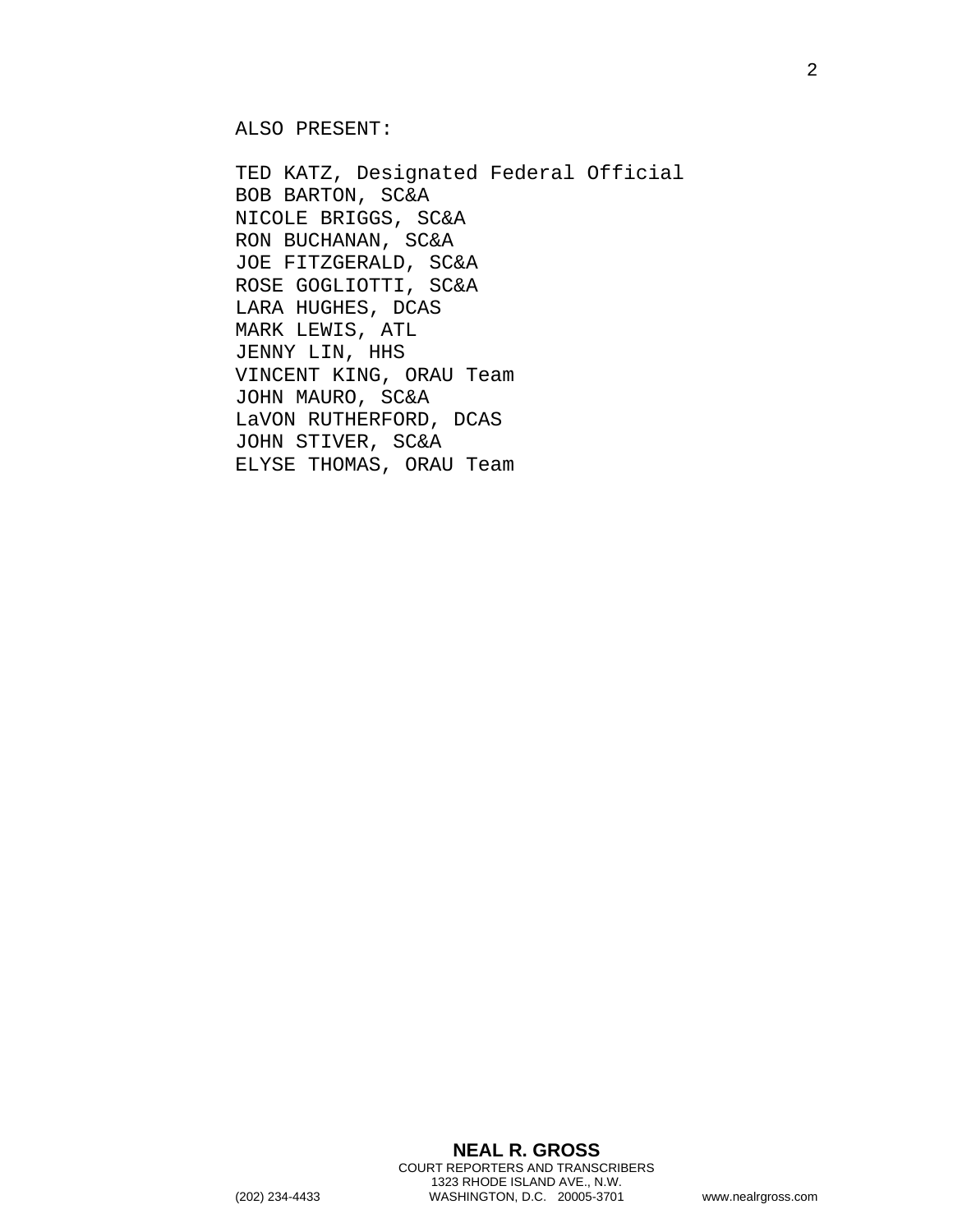## **Contents**

| SC&A 2016 Review of Site Profile Issues & 6   |
|-----------------------------------------------|
| NIOSH status/preliminary responses 6          |
| Plans for March ABRWH Meeting Presentation 71 |
| (including issues to solicit from ANL-E 71    |
|                                               |
|                                               |
|                                               |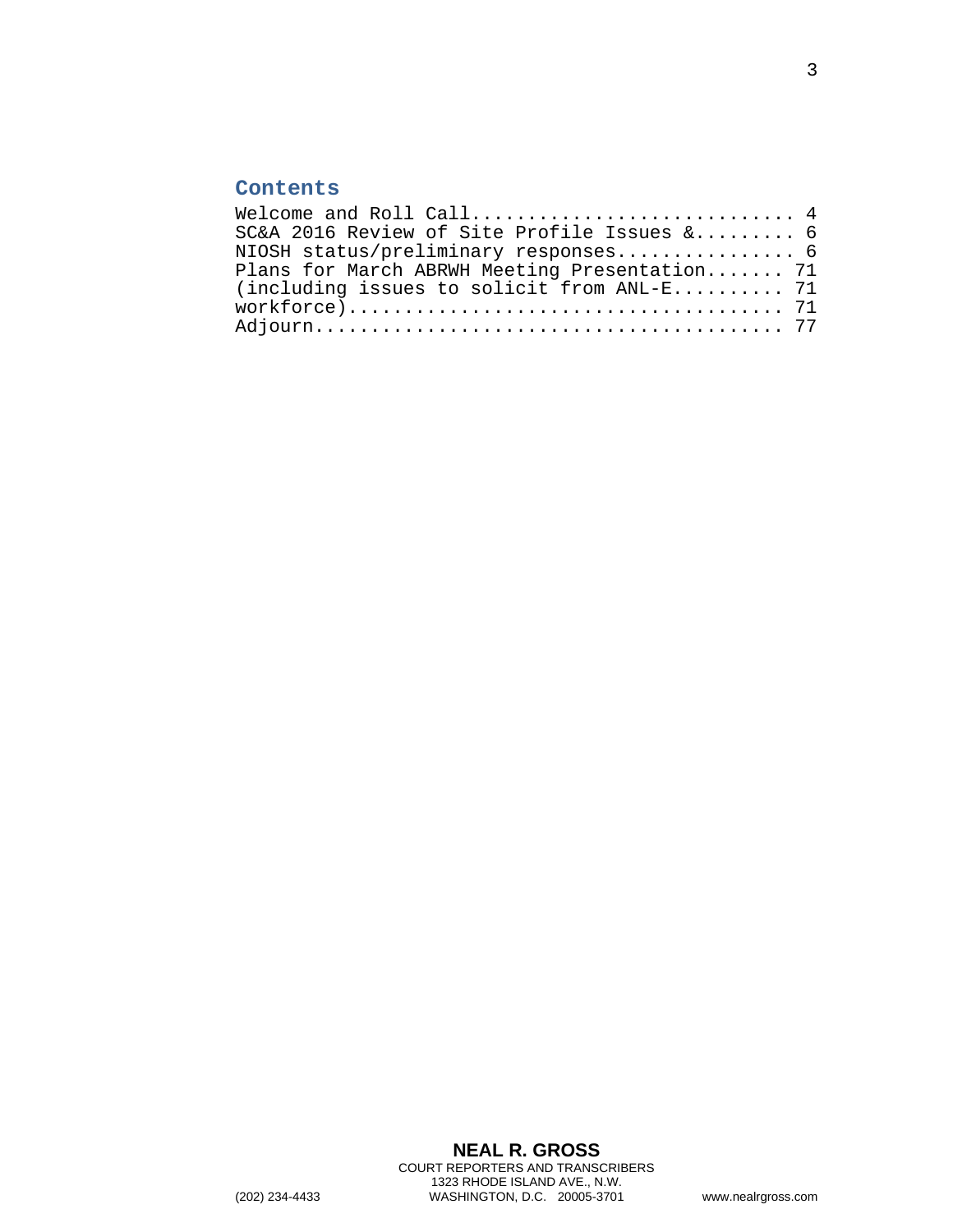<span id="page-3-0"></span> P R O C E E D I N G S (10:30 a.m.) **Welcome and Roll Call** MR. KATZ: First of all, welcome everybody to the Advisory Board on Radiation and Worker Health. This is the Argonne East Work Group. And the Argonne East Work Group is working on a review of the Argonne East Site Profile. The agenda for today is very simple. It's on the NIOSH website. The scheduled meeting, today's date. But it's almost not worth going through the agenda. Although there is a document there which is the SC&A review of the current Site Profile. So, or the issues that are being resolved related to that. So that SC&A review is posted on the website. And people can go to it and read that background material for the lead part of the discussion for today. And then, also, I think at the end we'll try to work out then what's going to be presented at the Board meeting, which we're having a Board meeting in a couple weeks in

> **NEAL R. GROSS** COURT REPORTERS AND TRANSCRIBERS 1323 RHODE ISLAND AVE., N.W.

(202) 234-4433 WASHINGTON, D.C. 20005-3701 www.nealrgross.com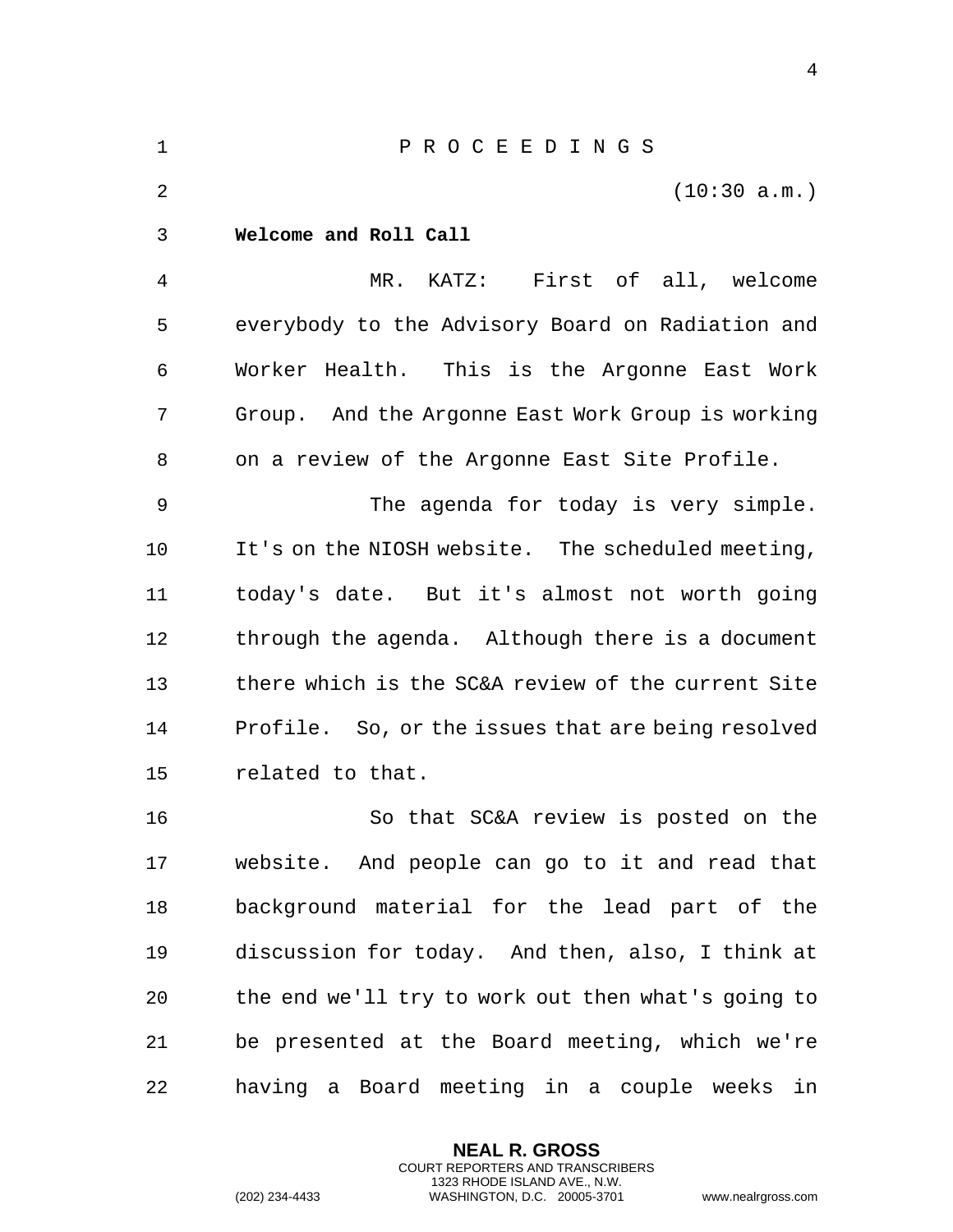Naperville, close to the facility. That's on March 22nd we'll be having a presentation, a brief presentation about the review of that Site Profile. And what we'll be looking for, also, is issues that we can ask people who've worked at the website -- at the site there about, you know, holes there may be to fill and questions we may have. So, anyway, that's more or less what's going on today. For roll call, I have all my Board Members. My chair of this Work Group is Mr. Brad Clawson. And then we have Ms. Josie Beach, Dr. Gen Roessler, and Ms. Loretta Valerio. And none of them have conflicts of interest. And we'll go on to the NIOSH ORAU team and please keep the conflict of interest as you run through your roll call. Thanks. (Roll call.) MR. KATZ: Brad, it's your meeting. CHAIR CLAWSON: Great, I kind of don't' know where to start with this. If Lara wants to start first and give us some background, where they

> **NEAL R. GROSS** COURT REPORTERS AND TRANSCRIBERS 1323 RHODE ISLAND AVE., N.W.

(202) 234-4433 WASHINGTON, D.C. 20005-3701 www.nealrgross.com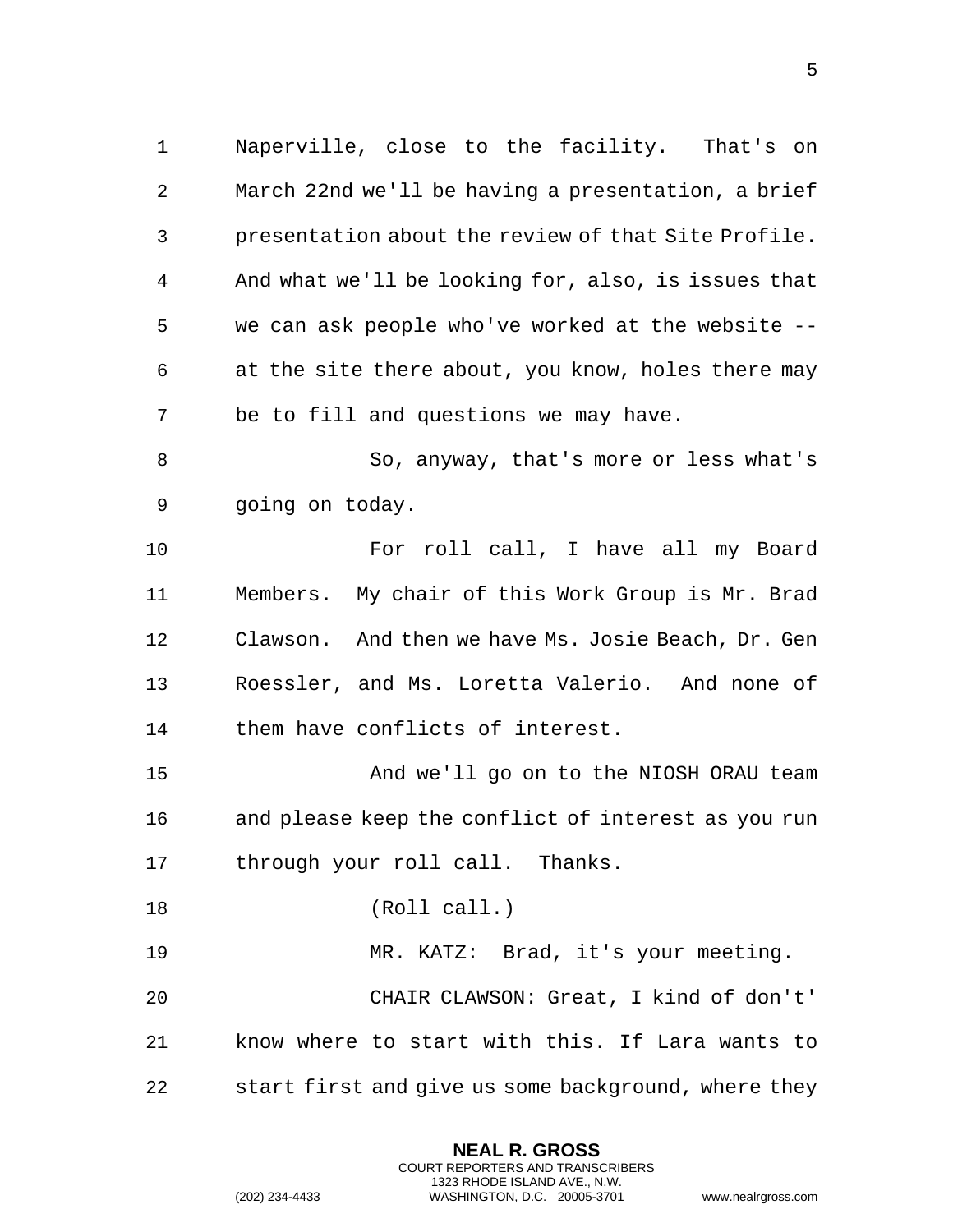are at or if SC&A wants to go over the Site Profile Review issues.

 DR. BUCHANAN: I'd prefer seeing if SC&A could bring up the issues and then have NIOSH respond to them, if that would be okay with you. CHAIR CLAWSON: That would be fine. Ron, go ahead.

<span id="page-5-0"></span>**SC&A 2016 Review of Site Profile Issues &**

<span id="page-5-1"></span>**NIOSH status/preliminary responses**

 DR. BUCHANAN: Okay. This is Ron Buchanan, SC&A. And Bob Barton is doing the display today. If you'd put up page 5 of the SC&A 2016 report. That is the introduction part.

**And what I'd like to do today, okay,**  it's been a long time since we visited this site. Many of you might not be familiar with it. And even SC&A, it's been a while since we've worked on it much. And so I'd like to do a little review, set a little background so that we're all on the same page.

21 And I think that's one of the main things we want to do today is to get everybody up

> **NEAL R. GROSS** COURT REPORTERS AND TRANSCRIBERS 1323 RHODE ISLAND AVE., N.W.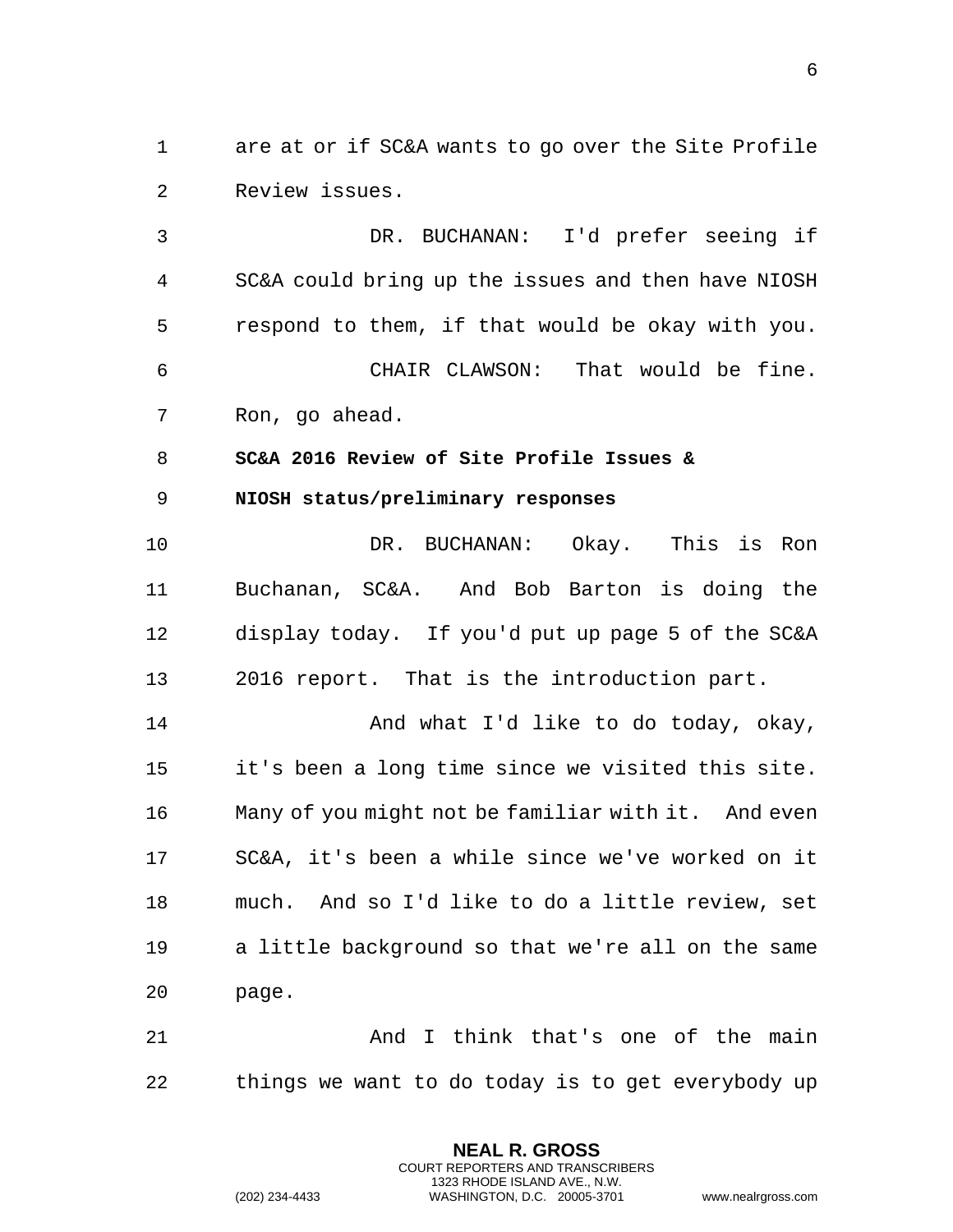to speed, get all on the same page and then see where we want to go from here.

 The TBDs for this site were issued way back in '05 and '06. And so most of you know TBD-6 was revised in 2014. Now, as we progressed, then nothing was done on that till about 2008. Back in those days NIOSH and SC&A had back and forth conversations so that we could discuss questions, answers, clarifications, issues. And that is what is contained in Attachment 4 of our 2009 report. And so this was some -- we asked questions, NIOSH responded. And on a few of them we replied back. And so that's then pages 91 through 102 of the 2009 report, Attachment 4, which gets referred to sometimes. And so I wanted to 16 give a framework of where that fit in.

 So then in March the 11th of 2009, we actually issued our evaluation of the Site Profiles for Argonne East. And that included Attachment 4 in the appendix, or in the attachments.

 And so nothing more was done on it until TBD-6, Revision 1, was issued the 16th of October

> **NEAL R. GROSS** COURT REPORTERS AND TRANSCRIBERS 1323 RHODE ISLAND AVE., N.W.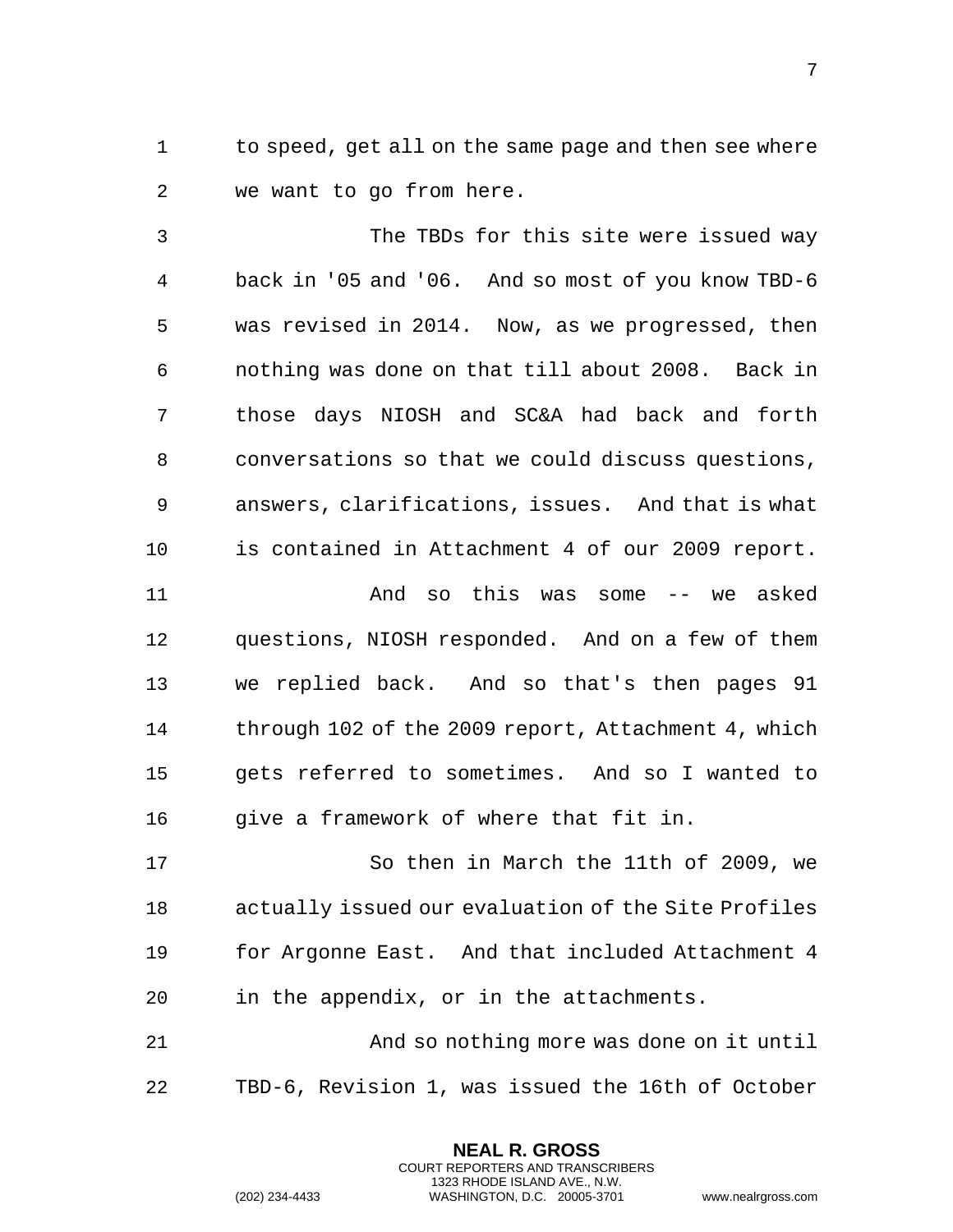of 2014. And, again, nothing much was done until the Board tasked SC&A to do a status report in March of 2016, about a year ago. So, SC&A gathered this information up which, as you know, was kind of mothballed. So we gathered this information up and tried to put it in a report that brought it all together. And did some Site Profile issue recommendations in June of 2016. So not quite a year ago. So that's the introduction page you see displayed on the display at this time. And in that, what we tried to do was bring together some of these issues and accomplish

three things:

 Look at what the revised TBDs may be at that time. And the only one was the TBD-6 from 2014;

 And perhaps address some of the issues we brought up by other Board venues at other sites and other documents to see if some of those answered some of the questions;

 And number three was to look at new procedures or OTIBs and such that might address

> **NEAL R. GROSS** COURT REPORTERS AND TRANSCRIBERS 1323 RHODE ISLAND AVE., N.W.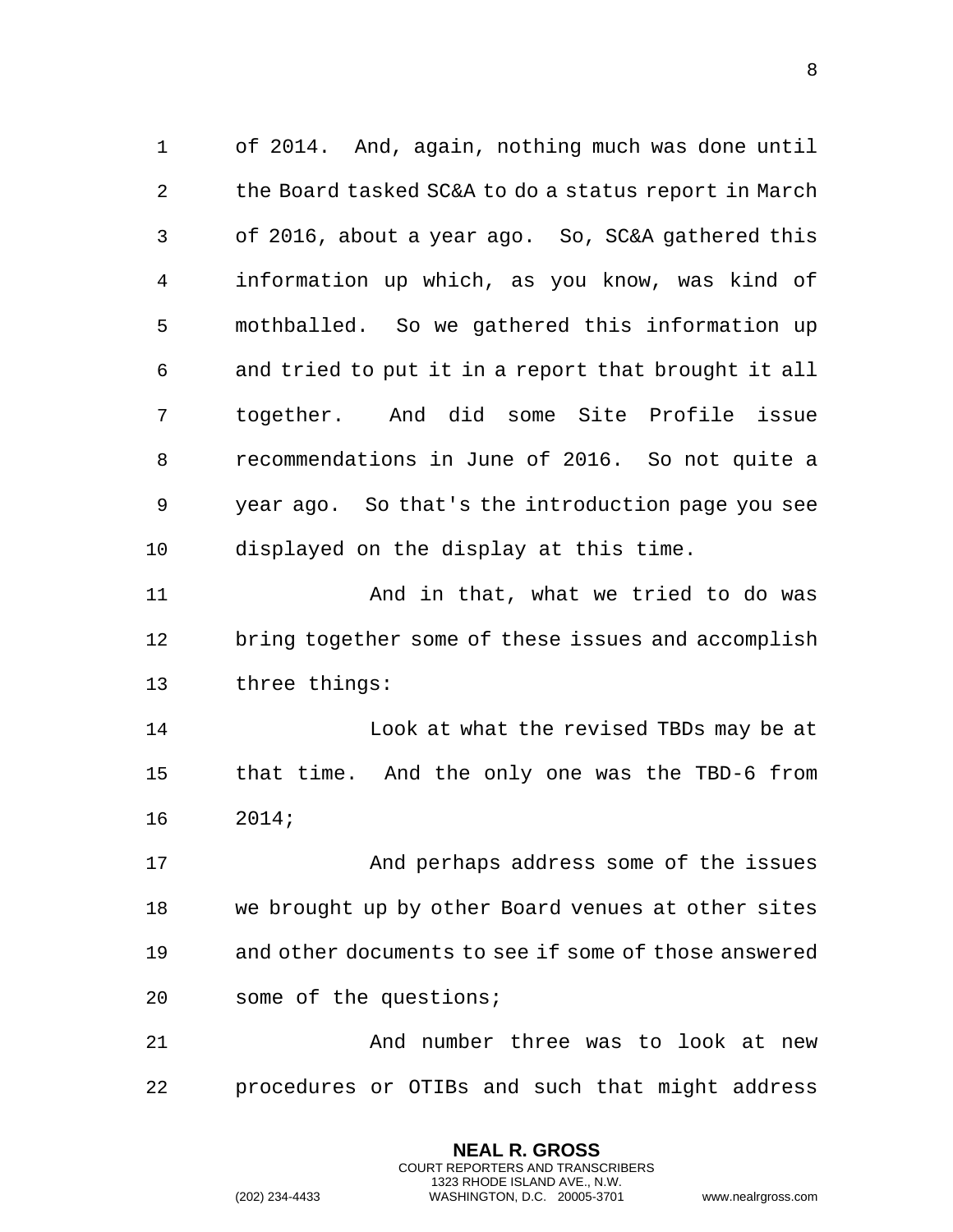some of the issues. And, for example, OTIB-6 for medical X-ray did address some of the issues. So that's where we were last summer. And then recently this information was put on the BRS for everyone to look at and try and consolidate it so everybody could follow that roadmap. And this was put on in February by SC&A. 8 And then we noticed, about day before -- well, we noticed yesterday that day before yesterday NIOSH had responded or had responded day before yesterday on the BRS to our 13 findings. And so, obviously we haven't had time to digest so we can respond to them. And so what we'll do today is outline the finding and then have NIOSH give us our current response and then we'll decide, you know, whether that's a NIOSH action. Some of them they're going to do further work on. A few of them, SC&A needs to read and then provide a written response. And then I think one of them perhaps can be closed. Now, I would like to make a point of clarification in that the 2009 Site Profile Review

> **NEAL R. GROSS** COURT REPORTERS AND TRANSCRIBERS 1323 RHODE ISLAND AVE., N.W.

(202) 234-4433 WASHINGTON, D.C. 20005-3701 www.nealrgross.com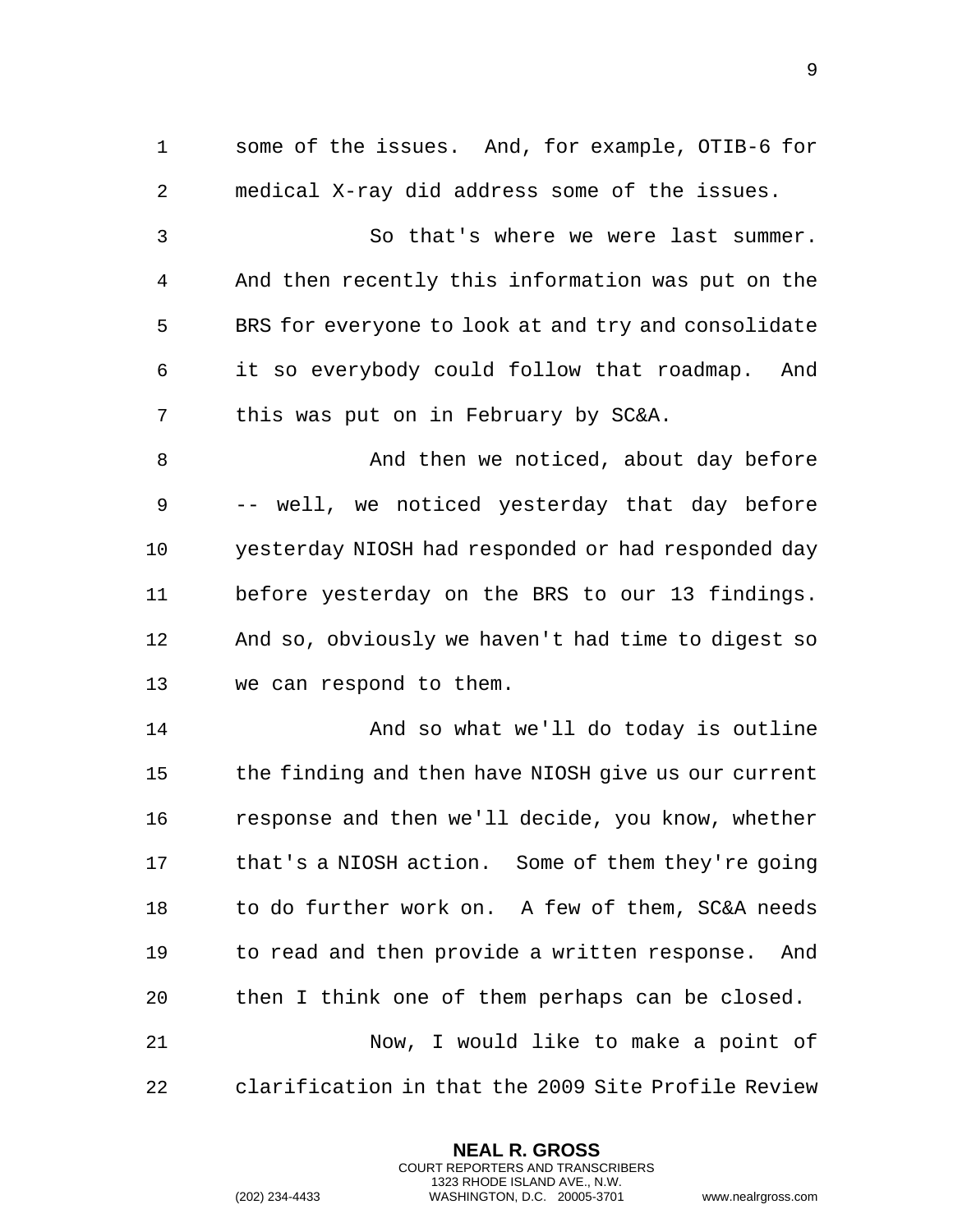lists items number in Attachment 4. And there's 13 item numbers that we discussed back and forth with NIOSH. These correspond somewhat with our 2016 report but not exactly. There's not always a one to one correspondence because some of those items we took and put into topics. And so on the BRS and then today and here forward we will use our 2016 numbering system for

 our findings so we don't get confused and we have a uniform method.

 So, if that's agreeable to everyone, I will start on Finding 1. If Bob will put up the BRS Finding 1.

 Any comments or questions before we get started?

 CHAIR CLAWSON: I don't have any at this time.

 Is everybody hearing that cut-in or cut-out? Or is that maybe my fault?

MR. KATZ: He's clear on my phone,

**NEAL R. GROSS**

Brad.

CHAIR CLAWSON: What's that?

COURT REPORTERS AND TRANSCRIBERS 1323 RHODE ISLAND AVE., N.W. (202) 234-4433 WASHINGTON, D.C. 20005-3701 www.nealrgross.com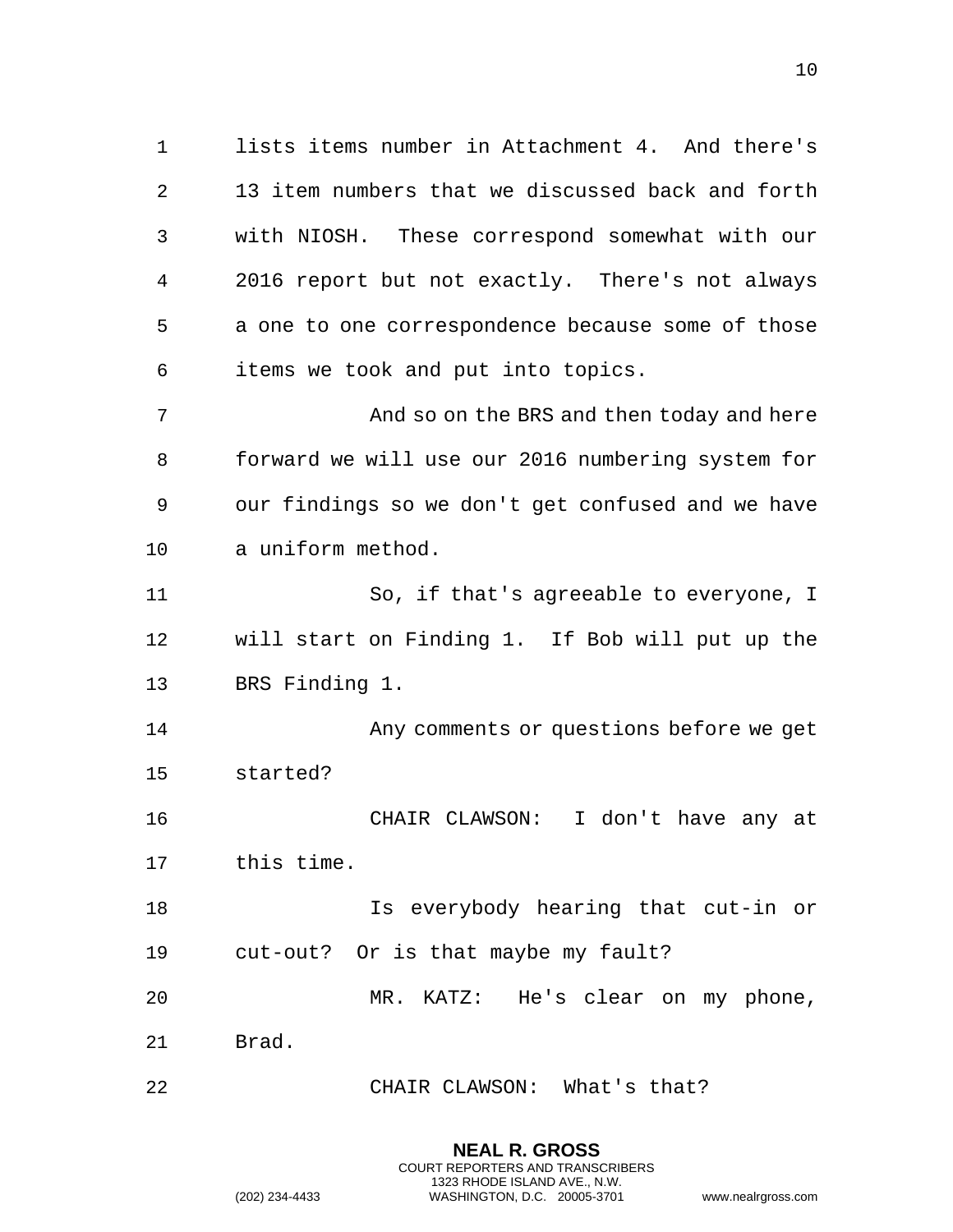MR. KATZ: He's clear on my phone. CHAIR CLAWSON: Okay. I might change the phone. But I'll plug in there. So, okay, go ahead, Ron.

 DR. BUCHANAN: Okay. So we see that Finding Number 1 is potential missed dose from lack of definition of radionuclide compositions and radionuclides not addressed in the Site Profile. And what SC&A was concerned with when we did this review in 2009 was issues with the source term, really.

 For example, the percent enrichment, of enriched uranium, what would be used? Because most of the time back in those days they had gross alpha, gross beta, so how would you assign dose? Or what was the radioisotopes because it wasn't completely described in the TBD? And so plutonium, what radionuclides of plutonium were there?

 Accelerator-produced radionuclides, which are usually fairly short-lived activation products. And back then what we called exotic

> **NEAL R. GROSS** COURT REPORTERS AND TRANSCRIBERS 1323 RHODE ISLAND AVE., N.W.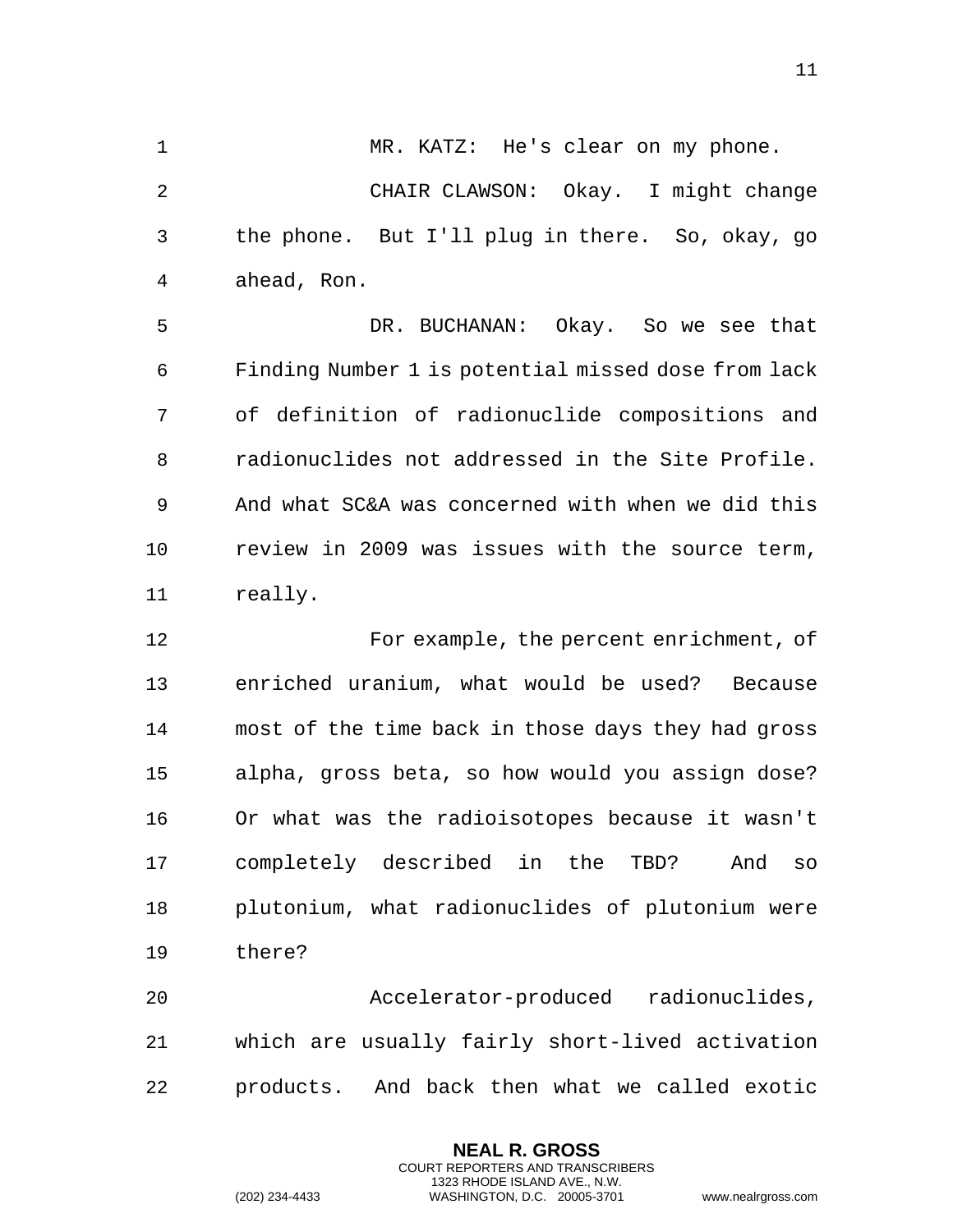radionuclides such as californium-252, et cetera. And so we felt there needed to be some further description on that for the dose reconstructor tiers. And so that was our Finding Number one. So now I'll turn it over to Lara and she

can provide her response to that.

 DR. HUGHES: Okay. We had some discussion with the group about the dose reconstruction part. I meant to point out during roll call, we are expecting some folks from ORAU to call in. But I was notified that they might be running a little late today. So I just wanted to put that on the record.

 As for the uranium mixtures, what's typically done in the dose reconstruction is a lot of the uranium bioassay that we see in front of units, not in mass units but in radiological units. And in that case it would be assigned as uranium -- was whatever uranium -- let me see, typically it would be assigned as uranium-234.

 I haven't seen a lot of mass units in the claims. But in case a claim has uranium

> **NEAL R. GROSS** COURT REPORTERS AND TRANSCRIBERS 1323 RHODE ISLAND AVE., N.W.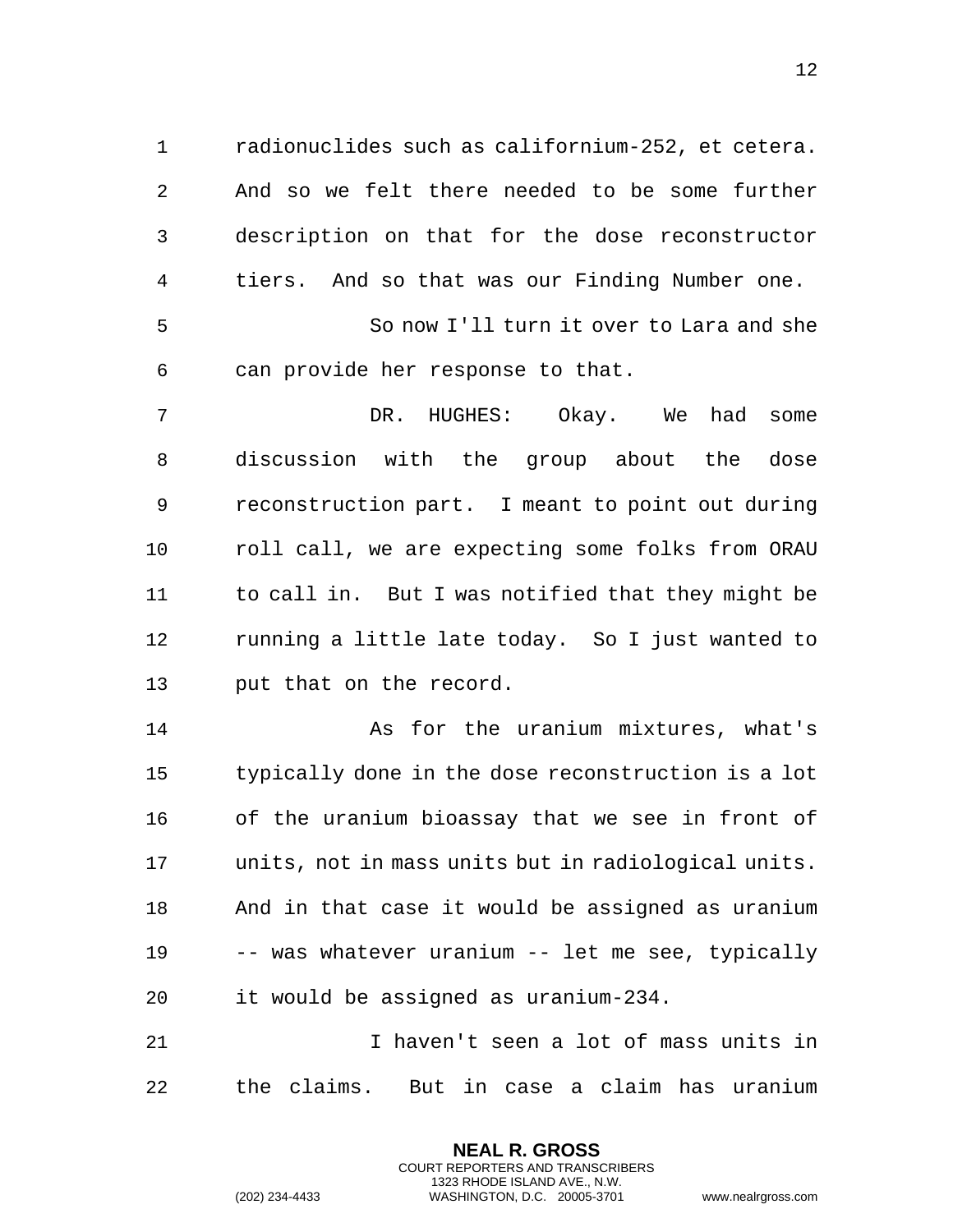bioassay mass units it would be assigned depending on the individual scenarios. So there would be some research into where does this person work at, and would we assume that the person most likely worked with National Uranium.

 So, and then some might assign it in a claimant-favorable way but also in a reasonable way, depending on the individual claim.

 For plutonium mixtures we typically, I think some of it is discussed in the TBD. It's often with plutonium-231 -- 239 because it's claimant favorable.

 So but that's in a nutshell. I mean, there could certainly be some additional guidance in the TBD, and we're currently assessing to see if any information is available regarding any other exotics such as accelerator turns. I believe the accelerator startup at ANL was in the 1950s.

 So, we have currently mostly looked at the very early periods in focusing on to see if we find any infeasibilities in the 1940s. So in that regard, yes, there could be some more information

> **NEAL R. GROSS** COURT REPORTERS AND TRANSCRIBERS 1323 RHODE ISLAND AVE., N.W.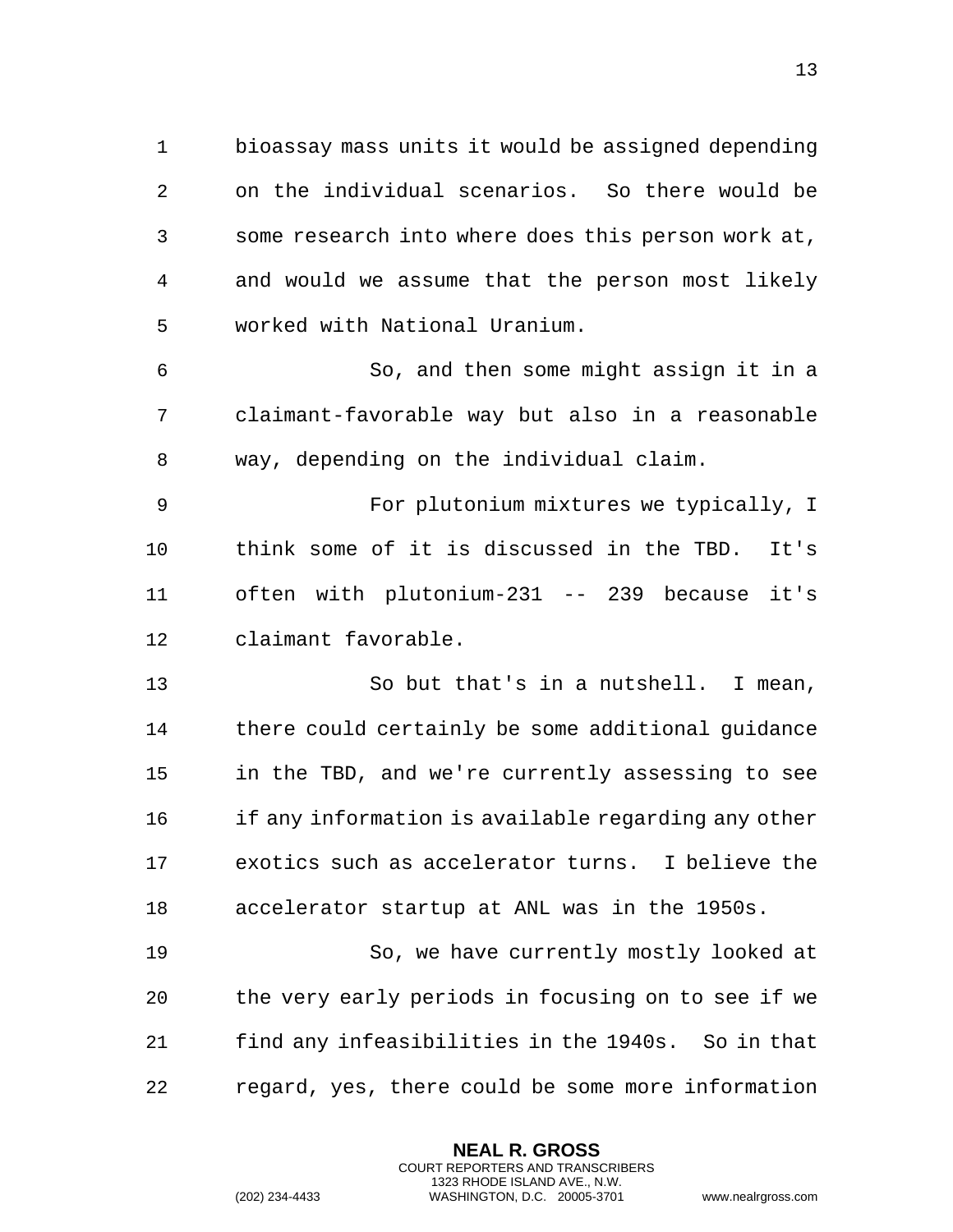in the TBD, but we're still assessing and we have not come to any final conclusions whether or not the information is available.

 I'd like to point out that since the TBDs were written 2006, we have currently about 4,000 documents in the SRDB. And would say probably half of those have been added since the TBDs were issued. So we have a very large information, very large amount of information to go through and to research to see how we're going to refine these TBDs. And also to assess the status and feasibility of the early, the early period, especially for internal dose reconstruction.

 DR. BUCHANAN: Okay. So I guess the procedure at this time is we should wait to evaluate this until you, you are planning a revised internal TBD. Is that correct then?

 DR. HUGHES: Yes. There will be a revision.

 There will also be an assessment whether or not there is any infeasibilities and,

> **NEAL R. GROSS** COURT REPORTERS AND TRANSCRIBERS 1323 RHODE ISLAND AVE., N.W.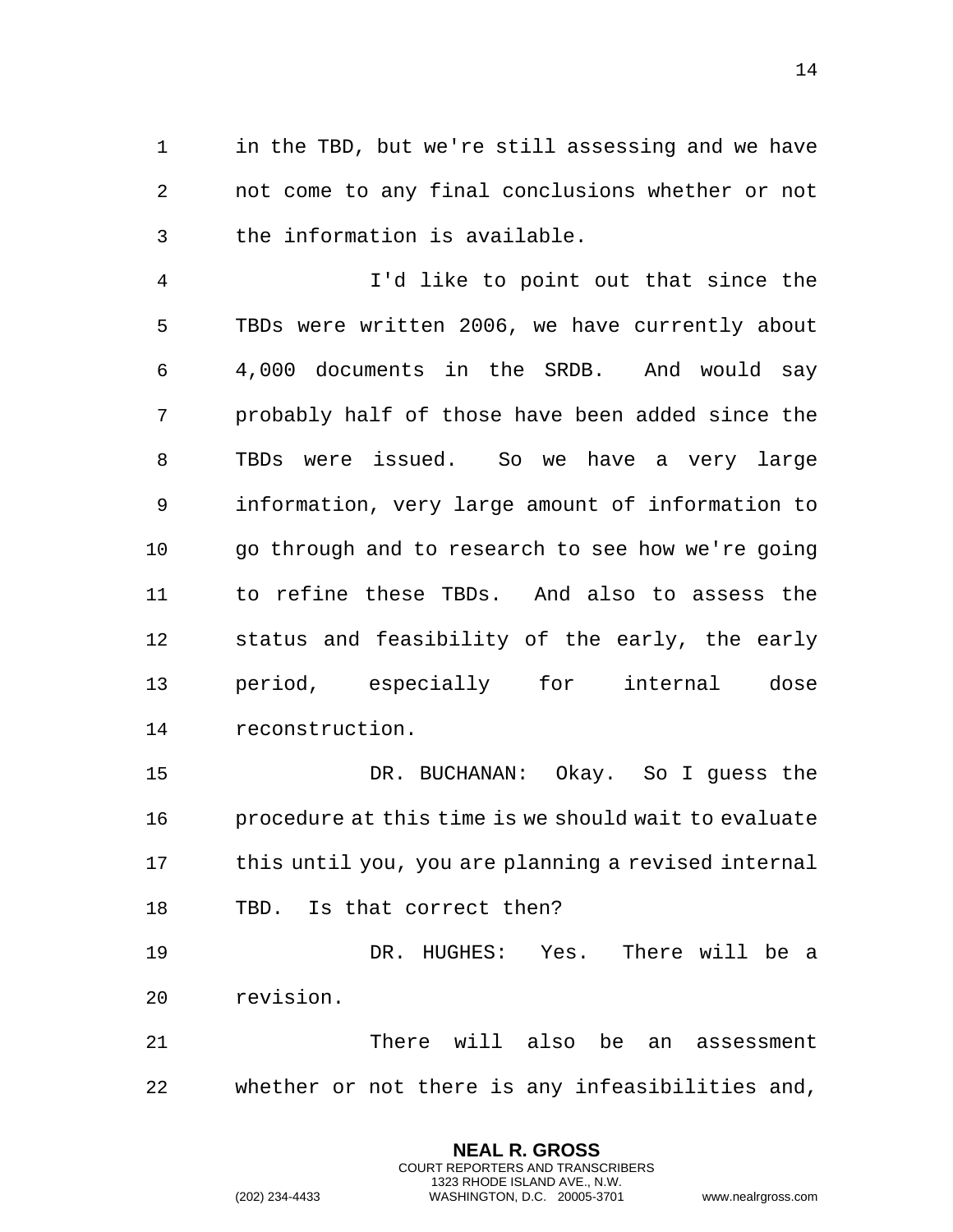you know, whether or not there will be an SEC added. That's obviously going to go along very similar to, to other sites.

4 At this point I cannot -- we have obviously not come to a conclusion. We're still in the middle of doing the research. It's a lot of -- it's rather time consuming.

8 DR. BUCHANAN: Okay, thank you. Brad, then I assume that you would prefer SC&A to wait to provide a written response to Finding Number 1 and NIOSH's response until we

see a revised TBD-5. Is that correct?

 CHAIR CLAWSON: That is correct, Ron. DR. BUCHANAN: Okay. So I think that probably on a lot of these findings we will be looking for a revised TBD. But we will address each one individually and then make sure that the SC&A is clear on what we should do next.

 So is there any questions or comments or clarification anyone wants to ask on Finding Number 1?

MR. KING: This is Vincent King from

**NEAL R. GROSS** COURT REPORTERS AND TRANSCRIBERS 1323 RHODE ISLAND AVE., N.W.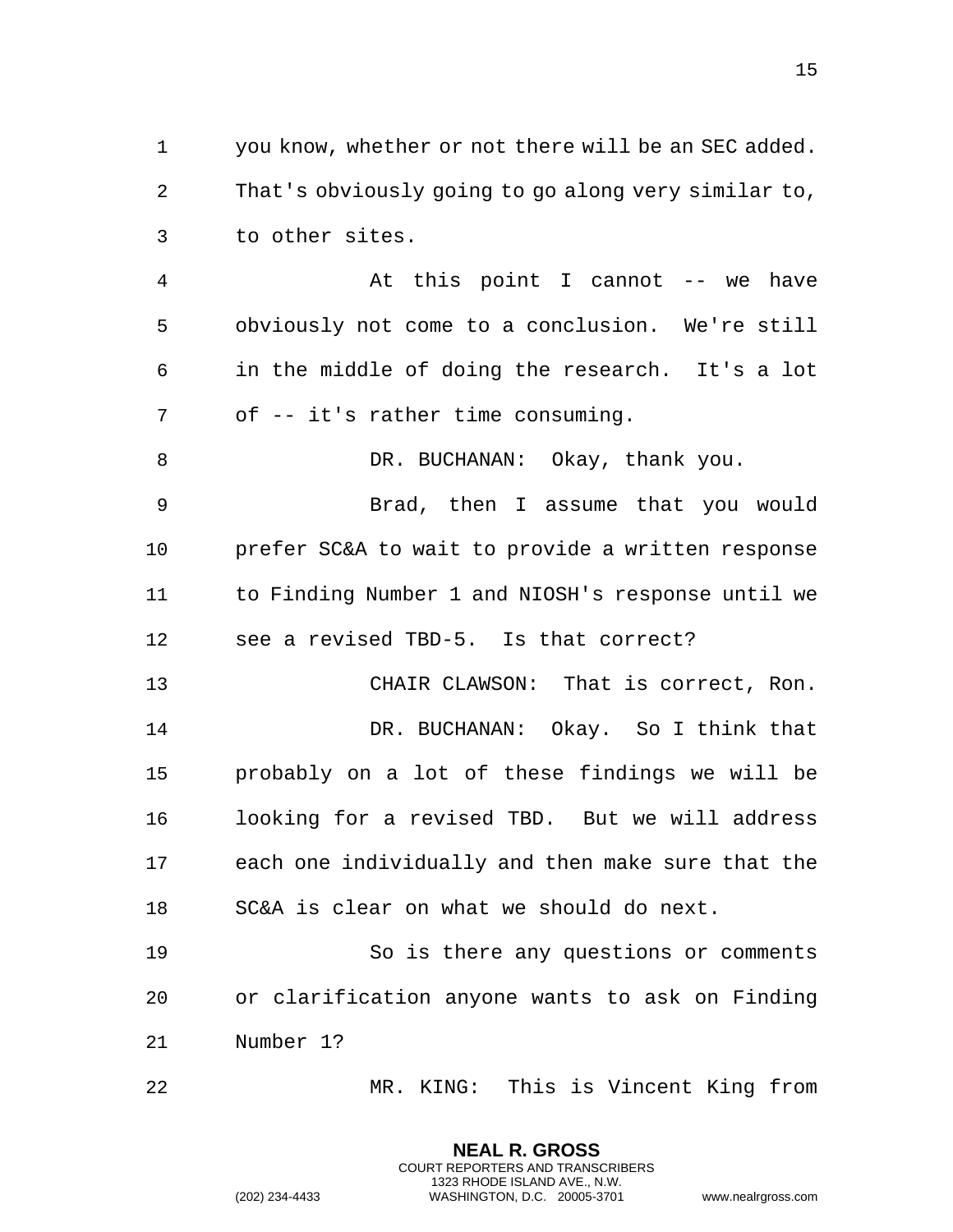ORAU. I just wanted to -- I think I missed the roll call. And wanted to let you know I'm on the line. DR. BUCHANAN: Okay. Any comments on 1, Finding 1? MEMBER BEACH: Ron, this is Josie. I don't have any right now. DR. BUCHANAN: Okay. CHAIR CLAWSON: I'm good for right now. This is Brad. MEMBER ROESSLER: This is Gen. I don't either. MEMBER VALERIO: This is Loretta. I don't either. 14 DR. BUCHANAN: Okay, thank you. So, Bob, you want to bring up the Finding Number 2. Okay. Finding number 2 was missed dose from the use of gross alpha counting for bioassay from 1946 to 1972. And this had to do with, kind of related to Finding 1 in that not knowing the radioactive material was present. And back then, again, they

> **NEAL R. GROSS** COURT REPORTERS AND TRANSCRIBERS 1323 RHODE ISLAND AVE., N.W.

(202) 234-4433 WASHINGTON, D.C. 20005-3701 www.nealrgross.com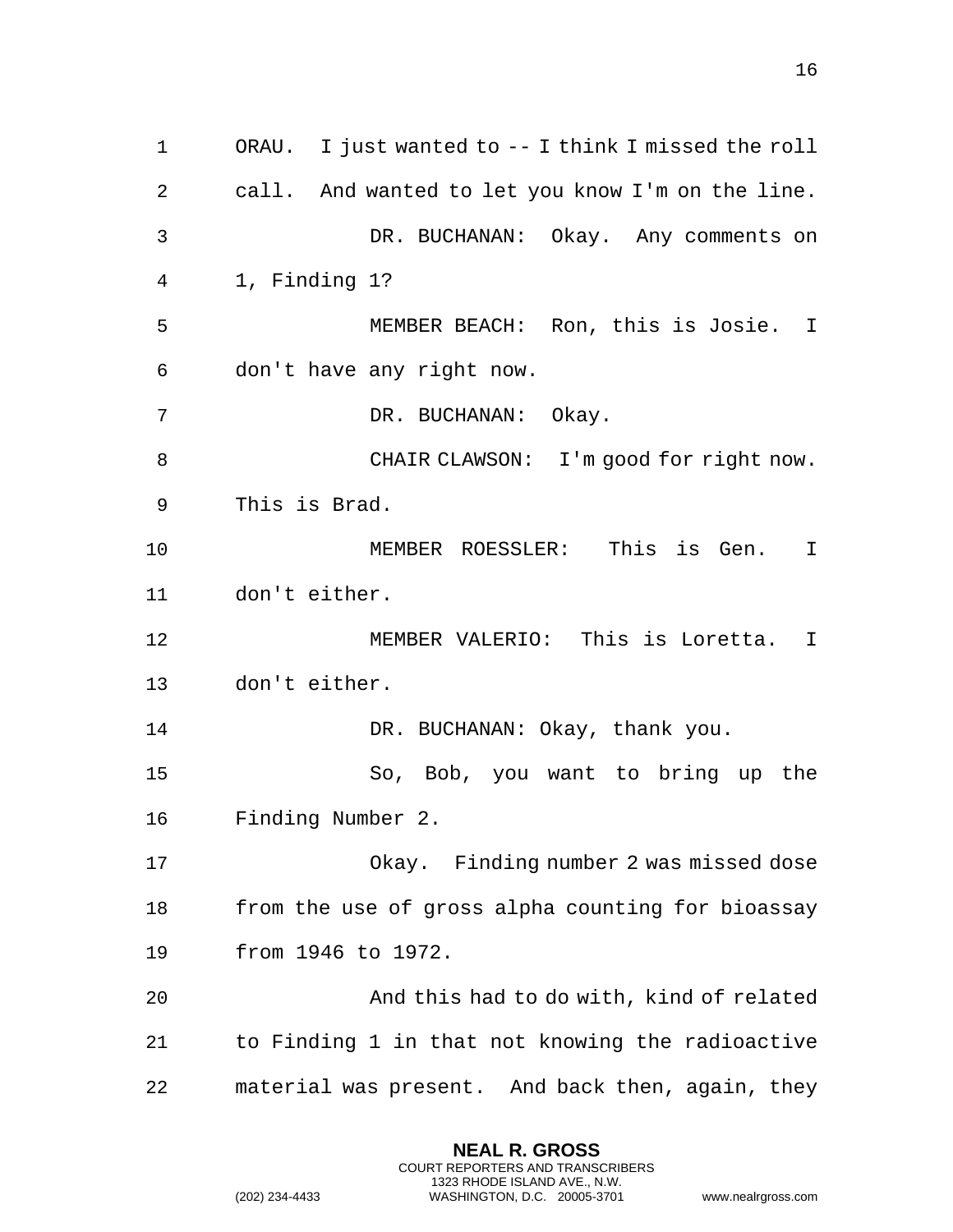did gross output. In the early years they didn't have any way to do spectrometry much, especially on a routine basis.

 And so it would be important to know what isotopes we were counting for. And so this is, like I say, similar to 1, only this is concerned more with the bioassay results themselves. And so that is the issue that we have.

 And so, Lara, do you want to address that?

 DR. HUGHES: Yes. I mean this is obviously the early internal. It's always a big issue. And we're still assessing. It's true that mostly it was alpha in the late '40s, early '50s. We're trying to figure out at what point they actually, they had the capacity to do all the specific analytes if needed. The current -- it looks like they were I think attempting to analyze for specifics if needed. But I just think we need to kind of figure out, you know, what the capacities were, what were the methods used and all that. But we're still, we're still assessing that.

> **NEAL R. GROSS** COURT REPORTERS AND TRANSCRIBERS 1323 RHODE ISLAND AVE., N.W.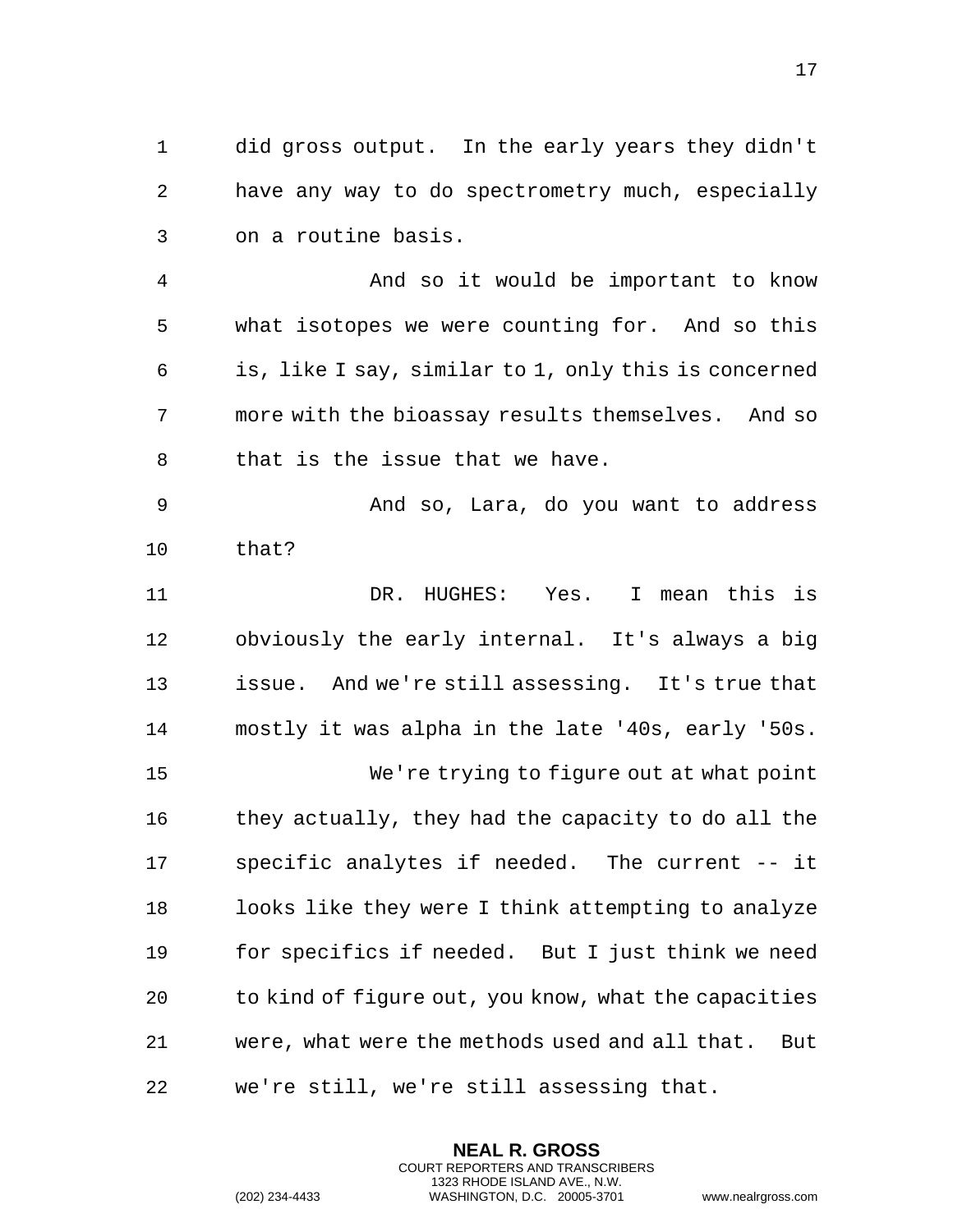Again, that's obviously one of the major issues to look at with regards to potential infeasibility. And we're still assessing it.

 What we did, our main -- well, one of the big things we looked at was the comparison between the Metallurgical Laboratory and ANL-East because of the, as you might be aware, but the Met Lab is an SEC based on that there was no monitoring data available at the time. And so isn't -- Now, we're trying to figure out what, what happened in the meantime, like once ANL-East came up and running, so to speak.

 It was a transition from the Met Lab to ANL-East which essentially not so much the same facility but it's the same contractors, the same people working. So there is a continuation at this facility. So what we're trying to figure out is what changed? Why, why did they -- were the same infeasibilities there that were at the Met Lab? And we found that, no, indeed there were not. They did have a potential to be internal in the late '40s, which is somewhat, not necessarily

> **NEAL R. GROSS** COURT REPORTERS AND TRANSCRIBERS 1323 RHODE ISLAND AVE., N.W.

(202) 234-4433 WASHINGTON, D.C. 20005-3701 www.nealrgross.com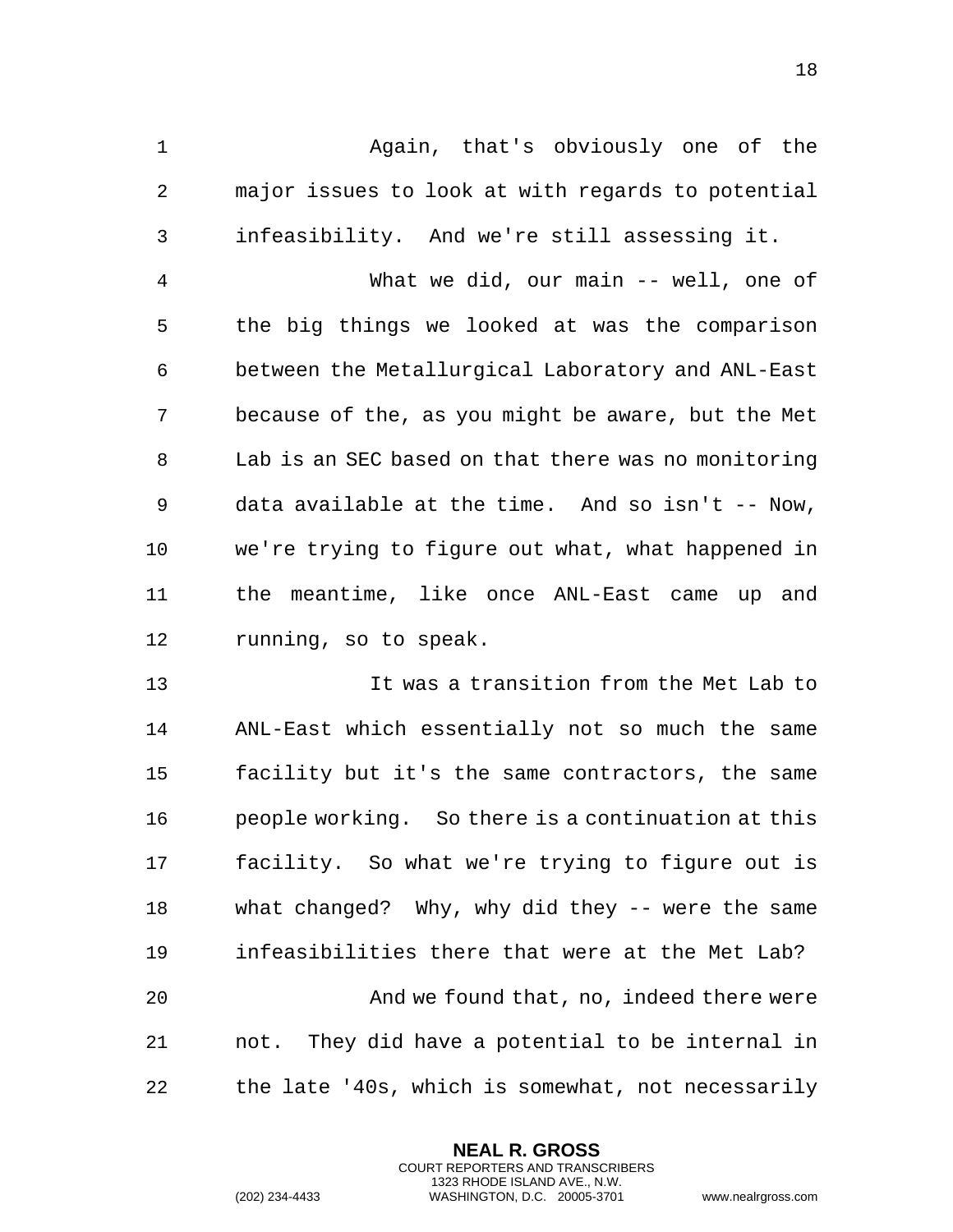unusual, but we don't see it at many of the other sites.

 So there's no clear indication that they didn't do the bioassay. However, we still need to assess whether or not this program is indeed robust enough for our requirements. And this is an effort that is still ongoing. As I said, there are additional documents regarding health and safety. Regarding the program that has been captured, that has not been, that information has not been included in the TBD. And that is all on our to-do list currently.

 DR. BUCHANAN: Okay, thank you. So that is saying this Finding 1 will be issued, a new TBD, and like I say, SC&A will review it. And any questions, comments, clarification at this time on Finding Number 2.

 CHAIR CLAWSON: This is Brad. I'm good.

 MR. KATZ: I think that's all good, Ron.

Just could I ask everyone that's not

**NEAL R. GROSS** COURT REPORTERS AND TRANSCRIBERS 1323 RHODE ISLAND AVE., N.W.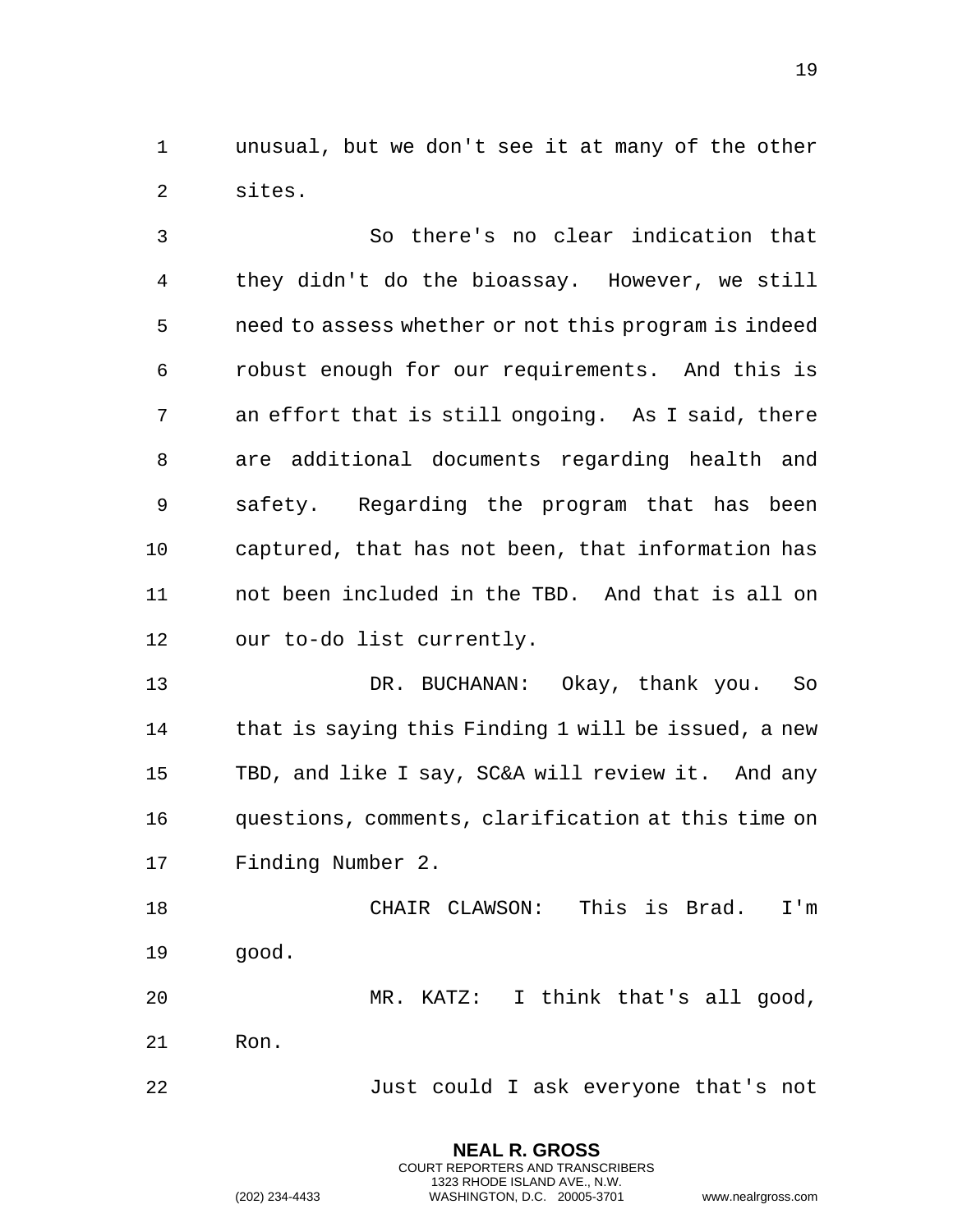speaking please mute your phones because there's a lot of sort of static that's coming through and interfering. Thanks.

 DR. BUCHANAN: Okay. Finding number 3 is -- what that was concerned with was assuming the TBD said that they assumed the inhalation pathway for radionuclides if no other information was available. And mainly SC&A wanted to point out that ingestion also needs to be included. And looked at a pathway for some organs such as the GI tract.

 And so that was our issue there was, is ingestion considered in some dose reconstruction where it would lead to a higher dose, or should be included with the dose? And so that was our question on that.

 Lara, do you want to address the Finding Number 3?

 DR. HUGHES: Yeah. Based on our discussion with our contractor that is involved in the DR processes, I was told that ingestion, intakes are included as appropriate. However,

> **NEAL R. GROSS** COURT REPORTERS AND TRANSCRIBERS 1323 RHODE ISLAND AVE., N.W.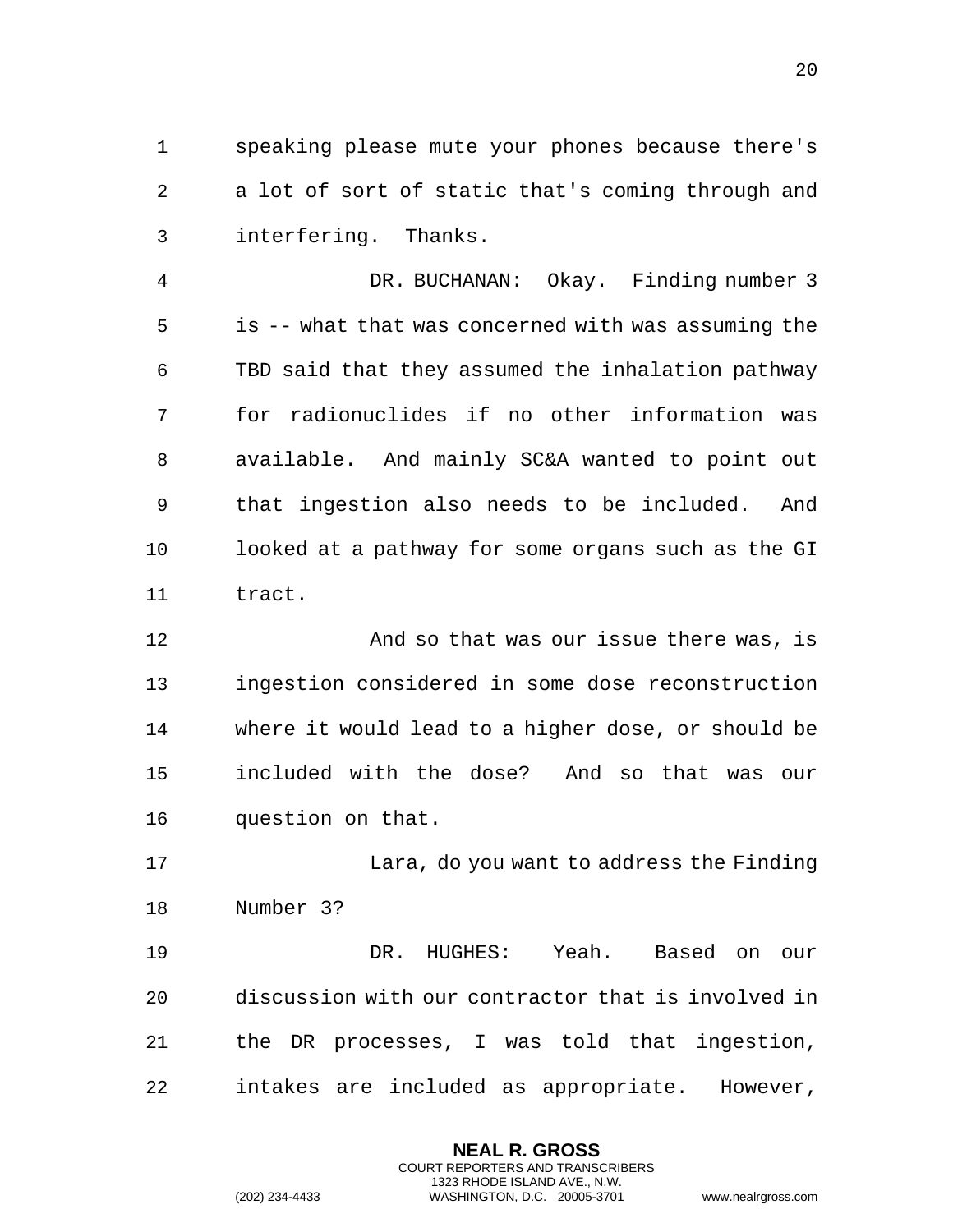inhalation is our default intake mode based on, you know, all the program documentation. So, I mean, that's really it. It would be considered if needed or if appropriate. And I think that's always been the case. So I mean it's not ingestion, it's -- DR. MAURO: This is John Mauro. 8 DR. HUGHES: -- considered. DR. BUCHANAN: Yes? DR. MAURO: Yes, I just wanted to ask a question because it may help clarify. Typically in the more recent cycle of files there is a coupling between the methods you use to do inhalation and ingestion where you draw upon OTIB-9 and on the airborne activity. In this case, since you have biological data and on your Findings 1 and 2 you're going to clearly take advantage of the unit samples, and then if you find yourself, well, you know, usually -- this is not how I would speak if I was NIOSH -- include the OTIB-9 approach. Knowing the airborne activity during operations, let's say, you have your

> **NEAL R. GROSS** COURT REPORTERS AND TRANSCRIBERS 1323 RHODE ISLAND AVE., N.W.

(202) 234-4433 WASHINGTON, D.C. 20005-3701 www.nealrgross.com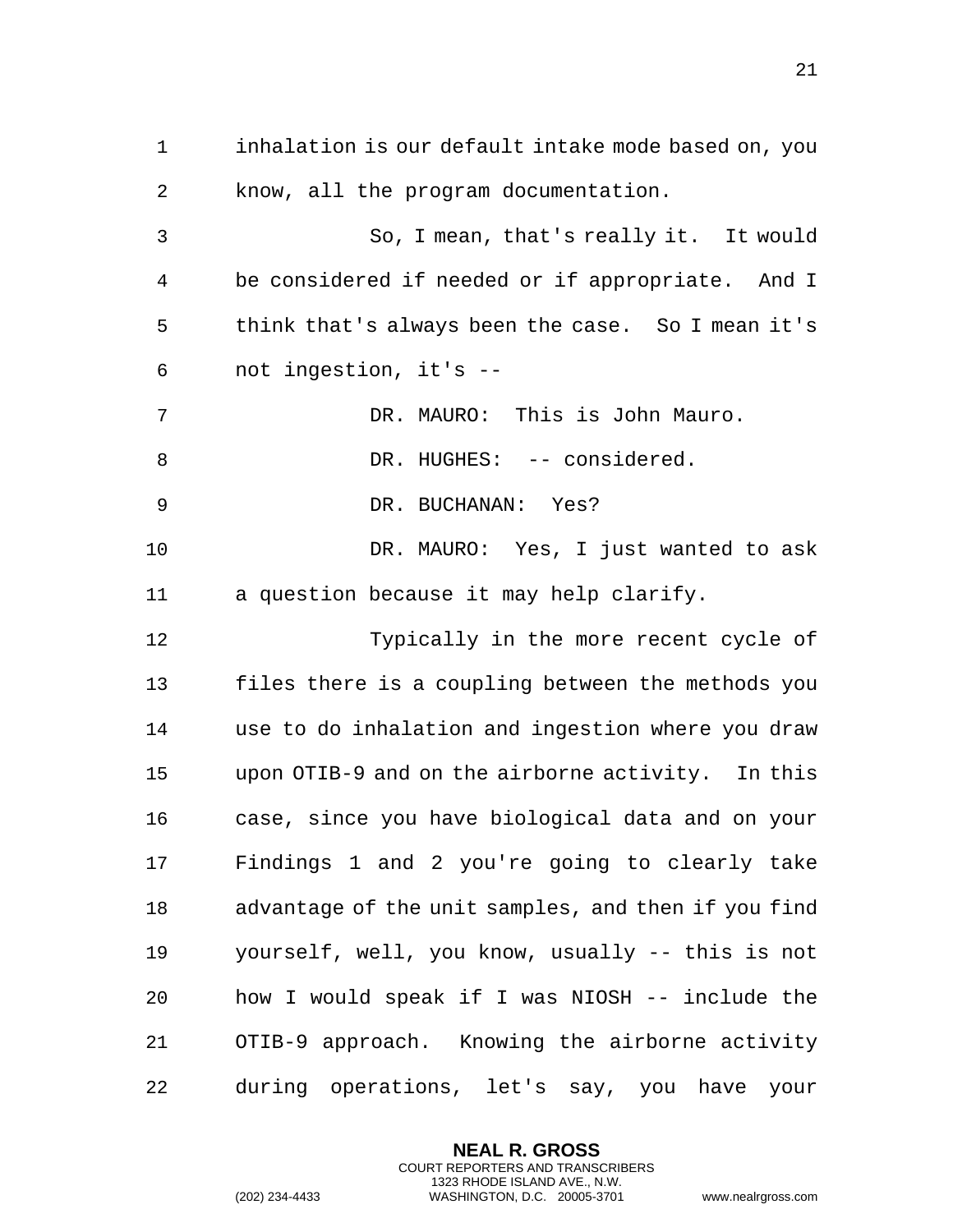protocol to convert to ingestion, which always turns out to be a relatively small contribution. Do you, or I guess the question posed is, do you plan on taking that sort of line of attack whereby either you use available airborne activity or you back-calculate what the airborne activity might have been, given the biological data, and then go forward with the ingestion pathway on that basis? 10 DR. HUGHES: That's how I understand it, yes. DR. MAURO: Okay. I'm bringing it up only because there seems to be a tractable problem. And if you are able to get to the point where you're able to reconstruct the inhalation or the internal dose, in theory then you could also come up with a way to get airborne activity if you don't already have the measurement. So, I bring this up as just a line of approach that might work. DR. BUCHANAN: Okay. I think that's one then that, yes, if NIOSH has completed with

> **NEAL R. GROSS** COURT REPORTERS AND TRANSCRIBERS 1323 RHODE ISLAND AVE., N.W.

(202) 234-4433 WASHINGTON, D.C. 20005-3701 www.nealrgross.com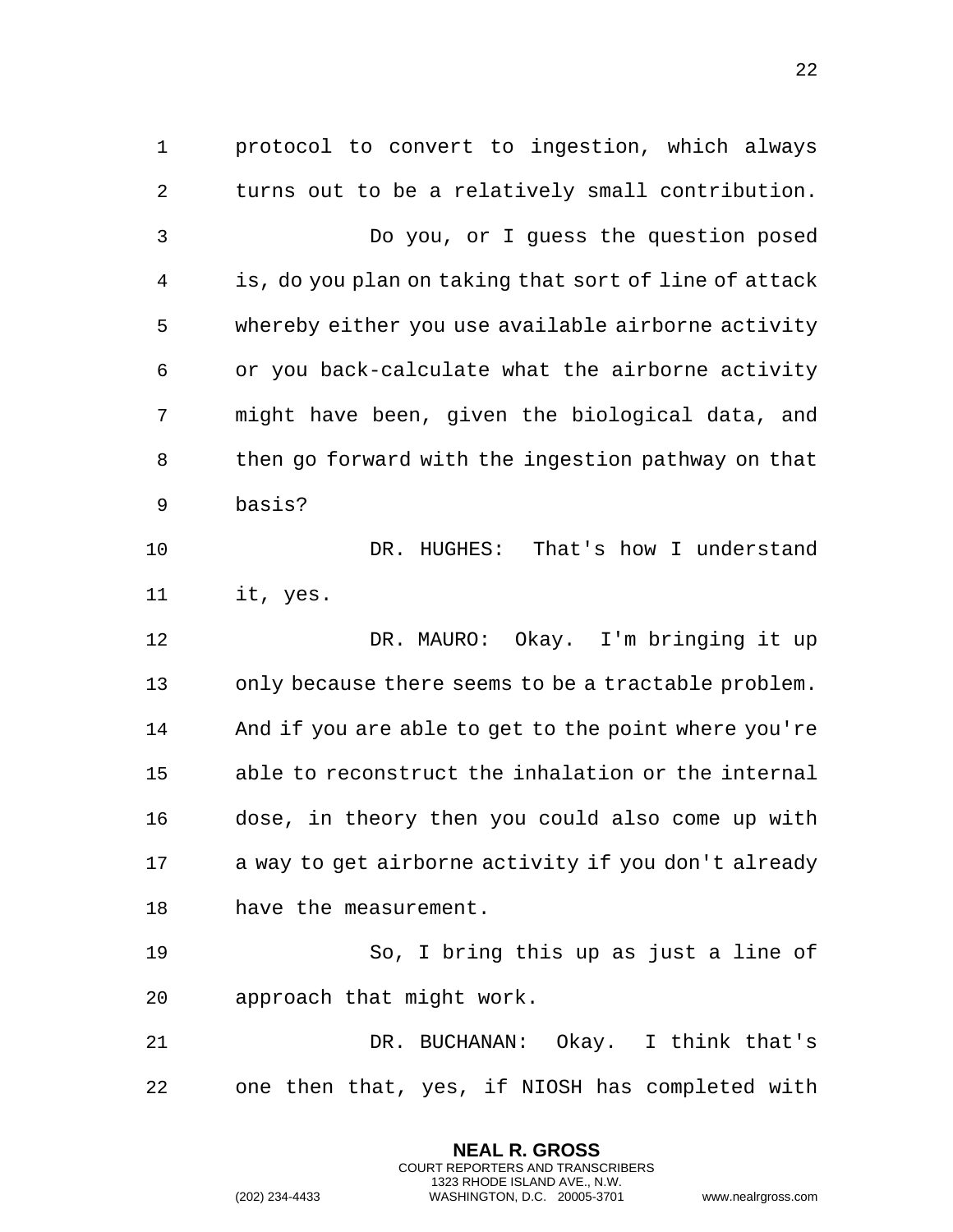their response that's one that SC&A will have to evaluate and provide a written response on. If that's okay with everyone? MEMBER BEACH: Sounds good, Ron. DR. BUCHANAN: Okay. Okay, if there's no further questions or comments, we'll go on to Finding Number 4. MR. KATZ: Am I the only one who's hearing a lot of static? MEMBER BEACH: I'm not hearing any static at all. CHAIR CLAWSON: Yes, clear as a bell for me, too. MEMBER ROESSLER: I can hear everything fine. MR. KATZ: Okay, thanks. It's strange because I have a hard line here. Okay, thanks. 18 CHAIR CLAWSON: I had to change phones. MR. KATZ: Go ahead, Ron. It's just me then, apparently, who has the problem. DR. BUCHANAN: Okay. So Finding Number 4. We had concerns about insufficient

> **NEAL R. GROSS** COURT REPORTERS AND TRANSCRIBERS 1323 RHODE ISLAND AVE., N.W.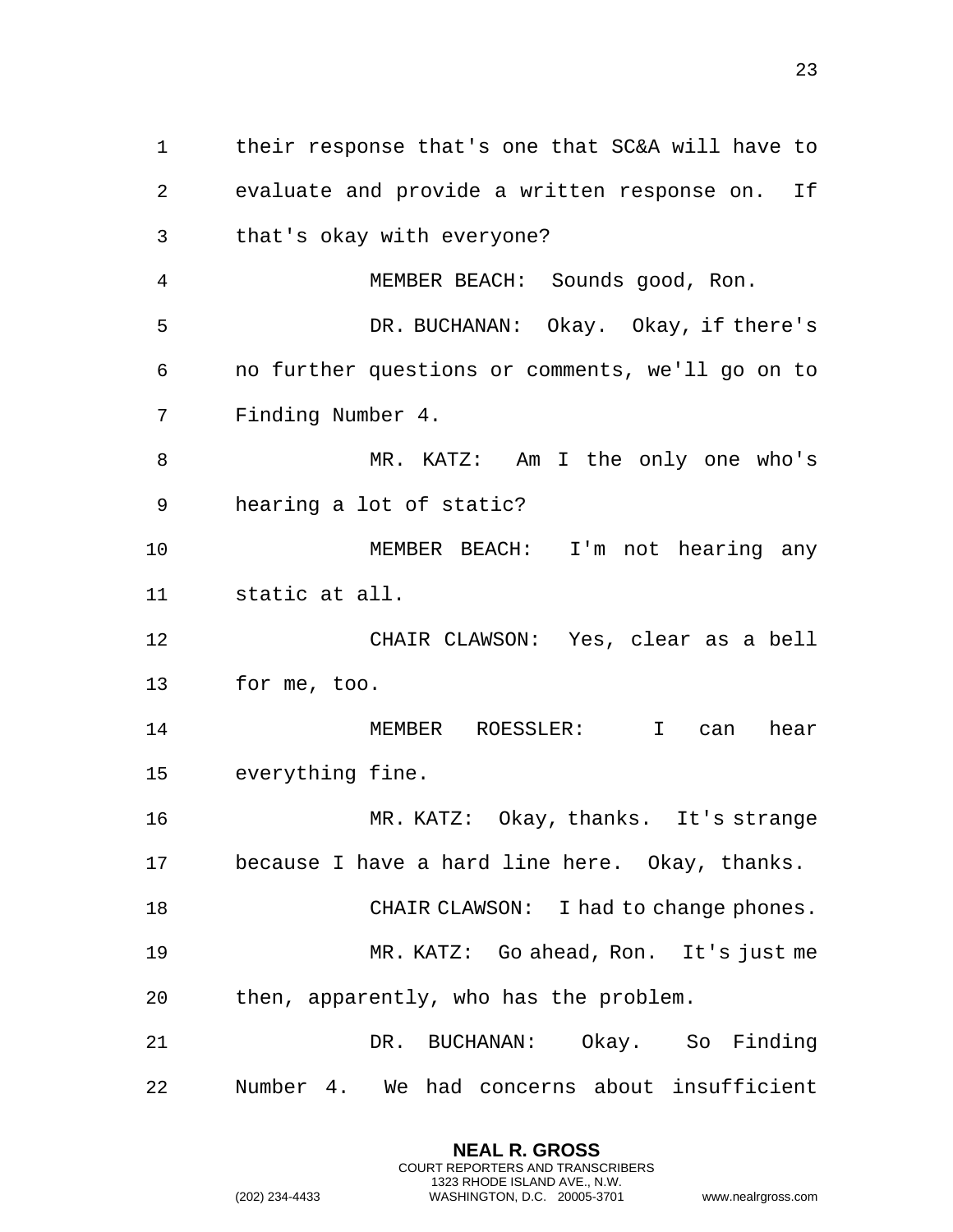information on the calculation of the MDA, minimum detectable concentration, and uncertainties in bioassay methodology.

 And so our concern there was that there was too little information to really give the dose reconstructor confidence in what the MDA values were and the associated uncertainties there. And so we would like to have seen, you know, further investigation into perhaps finding more information on that.

 And so I'd like to turn it over to Lara now for her response.

 DR. HUGHES: Yeah. The MDA values that are in the TBD are based on the information that was available at the time. Often they are taken from individual bioassay results. So we will not necessarily find a report that states explicitly to any effort in this method of what, you know, this value that we reach from the available bioassay data.

 And anything that's included in the TBD is what was available at the time.

> **NEAL R. GROSS** COURT REPORTERS AND TRANSCRIBERS 1323 RHODE ISLAND AVE., N.W.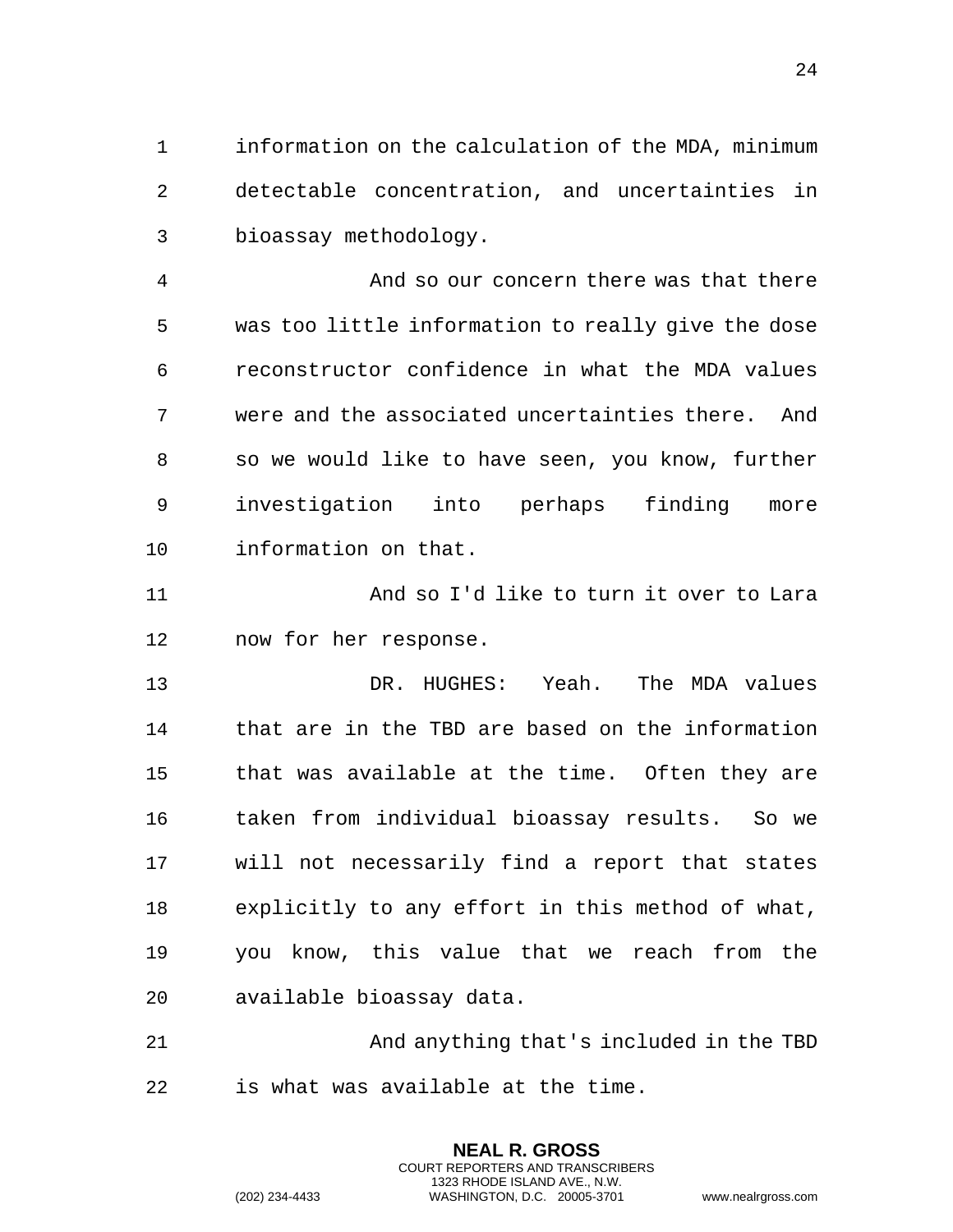And we can certainly attempt to refine that based on, you know, any additional research from data that has been collected since that time. But I have no indication at this time that we necessarily have any more data than we had nine years ago.

 There might be some, yes. I mean, but I mean essentially what's included in the TBD is usually all of the information that we have. And it's almost early if minimum detectable levels are quite high, which gets resolved in a large missed dose. That's pretty typical.

 DR. BUCHANAN: Okay. Now, in your reply you say records between ANL are being reviewed to determine if they may refine the current estimates of the MDA values. What are you -- should we evaluate this as it stands now? Or do you anticipate any changes in TBD-5 when it's reissued?

 DR. HUGHES: It is quite possible there might be some changes. I cannot -- I do not have any, you know, refined values in front of me at this

> **NEAL R. GROSS** COURT REPORTERS AND TRANSCRIBERS 1323 RHODE ISLAND AVE., N.W.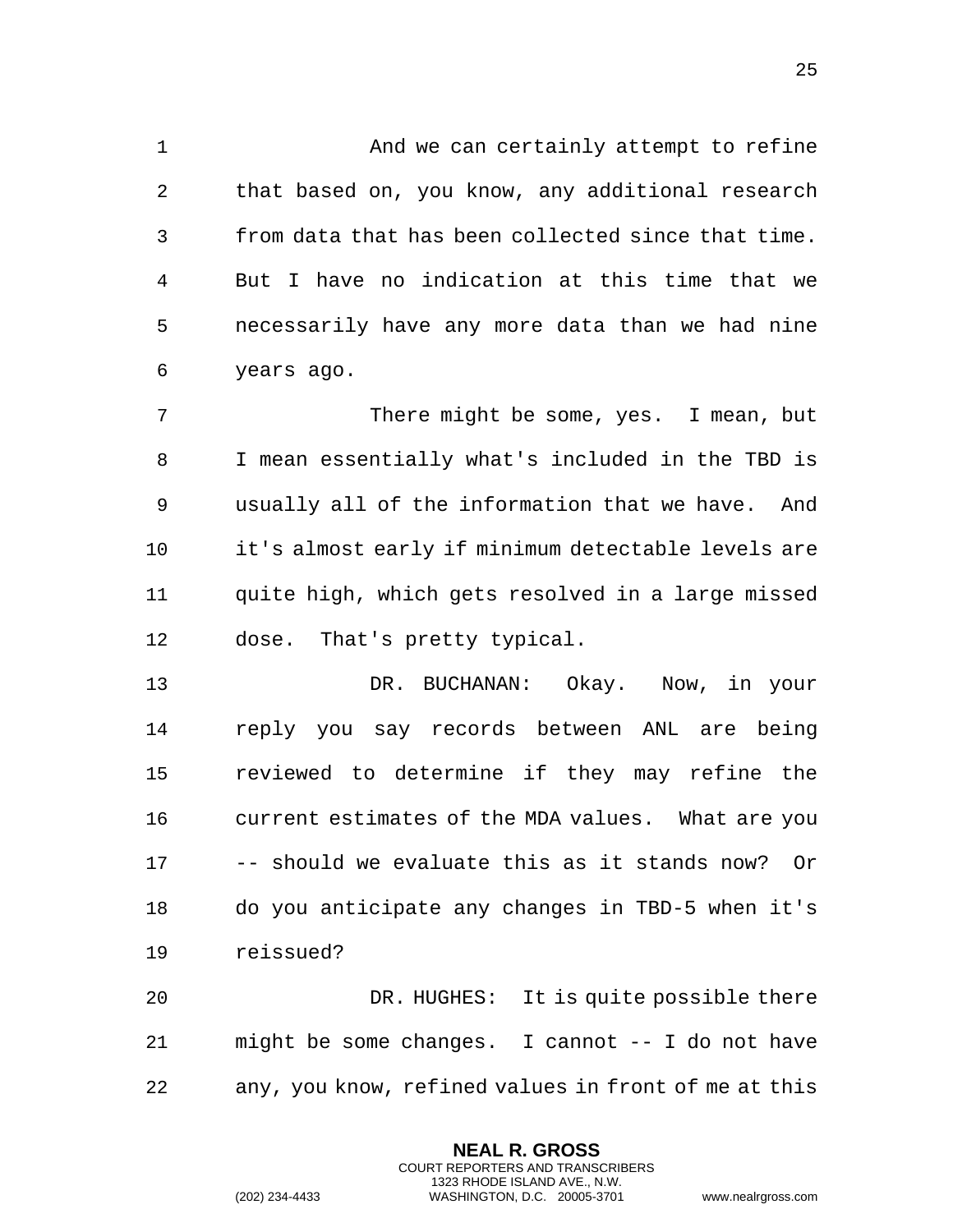time. We have not gotten to that point.

 DR. BUCHANAN: I think probably it would be best then for SC&A to postpone further evaluation until we see the revised TBD in case there are additional values in it; if that's agreeable to everyone? CHAIR CLAWSON: That's fine, Ron. 8 DR. BUCHANAN: All right. MEMBER BEACH: Sounds good. DR. BUCHANAN: Okay. Finding Number 5 is guidance for missed dose for unmonitored workers, for large gaps in monitored workers' dose. And this is concerned, of course, with the issue of what would be done when there was a gap in the bioassay records for people. And, of course, at this time we had no coworker data for this site. And so, Lara, do you want to address that issue? DR. HUGHES: Yes. There's no coworker model for this site. We at this point do not know if it's possible to develop one. I would think that at some point it's probably possible.

> **NEAL R. GROSS** COURT REPORTERS AND TRANSCRIBERS 1323 RHODE ISLAND AVE., N.W.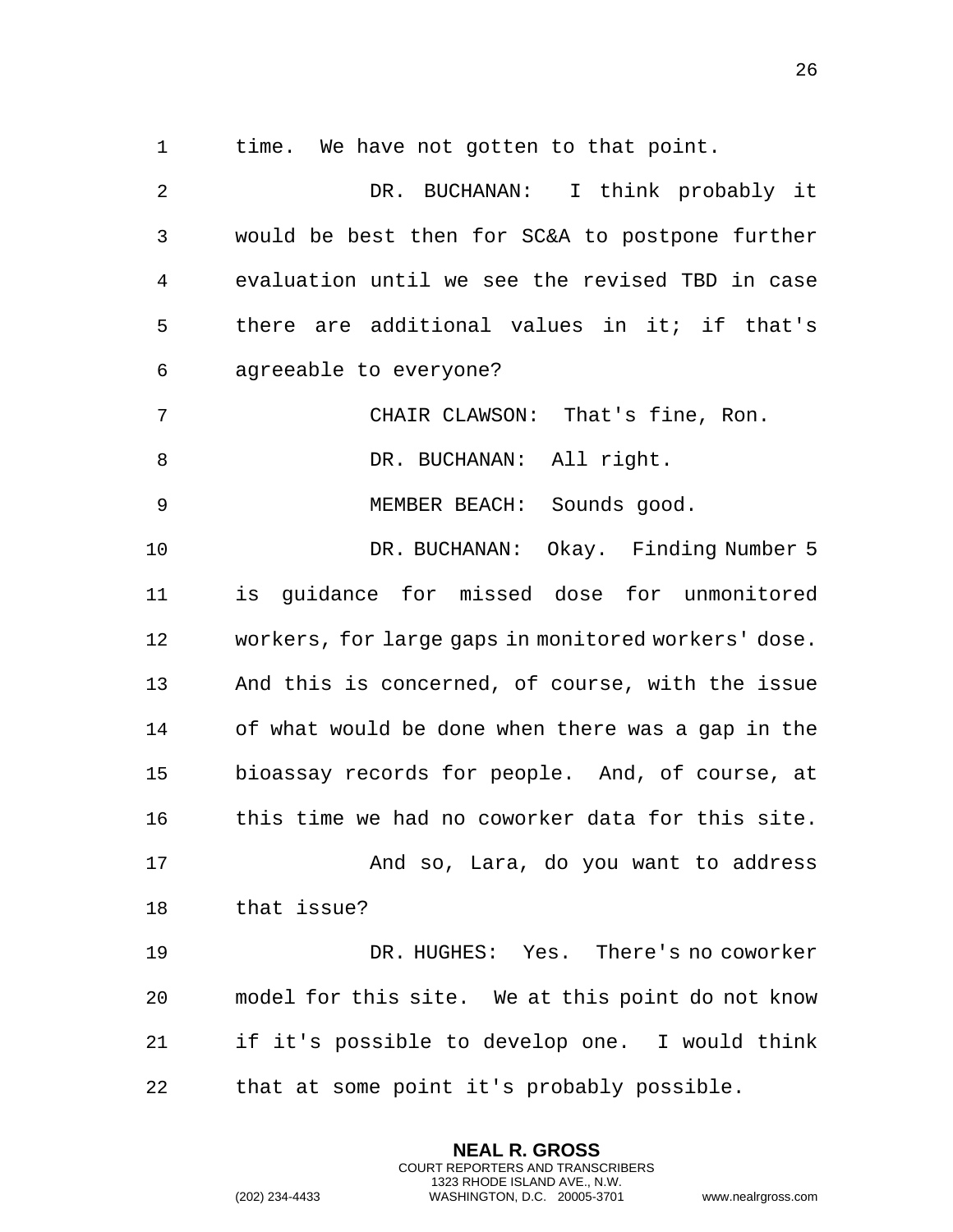Currently, you know, the guidance that is followed in the TBD is that for unmonitored work -- the TBD states that all workers that needed to be monitored were monitored. And where it's often questionable, we have found some reasonably reassuring information that ANL actually had, you know, workplace restrictions in place and that it had a fairly good program. We found program documentation that was, like, all the way to 1948. So, there is a reasonable amount of confidence that the workers that were rad workers were indeed monitored. So the current approach is that somebody who wasn't monitored is not considered for that period that they weren't monitored, is not considered to be going into a radioactive area and, therefore, wouldn't receive an occupational exposure other than the environmental exposure. And that's how this is currently used in the dose reconstruction.

 Now, this is always an issue. And we certainly need to look into it some more. It's

> **NEAL R. GROSS** COURT REPORTERS AND TRANSCRIBERS 1323 RHODE ISLAND AVE., N.W.

(202) 234-4433 WASHINGTON, D.C. 20005-3701 www.nealrgross.com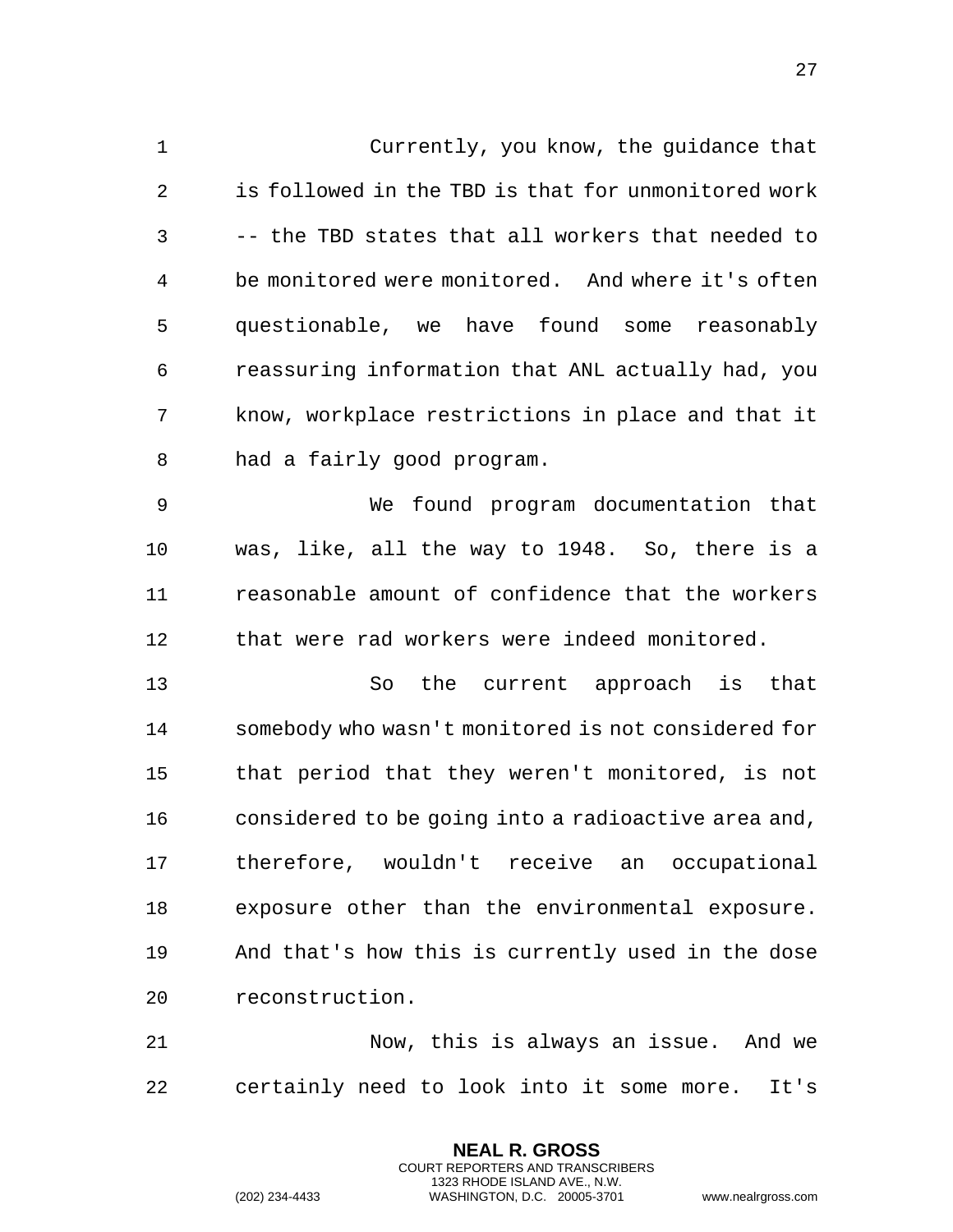quite difficult to produce. We're currently reviewing all the available claims in NOCTS to kind of see what job titles are available and, you know, whether or not the worker was monitored to see if we can somehow, you know, correlate the job with their monitoring status. And then that is still ongoing.

 There is surprisingly large number of claims that have early bioassay data, even from the 1940s, especially compared to the data I've seen at other sites. Now, that being said, there is also a fair number of workers that were not monitored in their early years. So we're still, again, still assessing. This is somewhat of a difficult problem to prove. It's essentially proving the negative. But, yes, I mean it needs to be worked out because we often run into this issue.

 DR. MAURO: This is John again. Just another sort of observation is Jim Neton put out a superb guideline document on coworker modeling and the criteria. And I see this as a perfect

> **NEAL R. GROSS** COURT REPORTERS AND TRANSCRIBERS 1323 RHODE ISLAND AVE., N.W.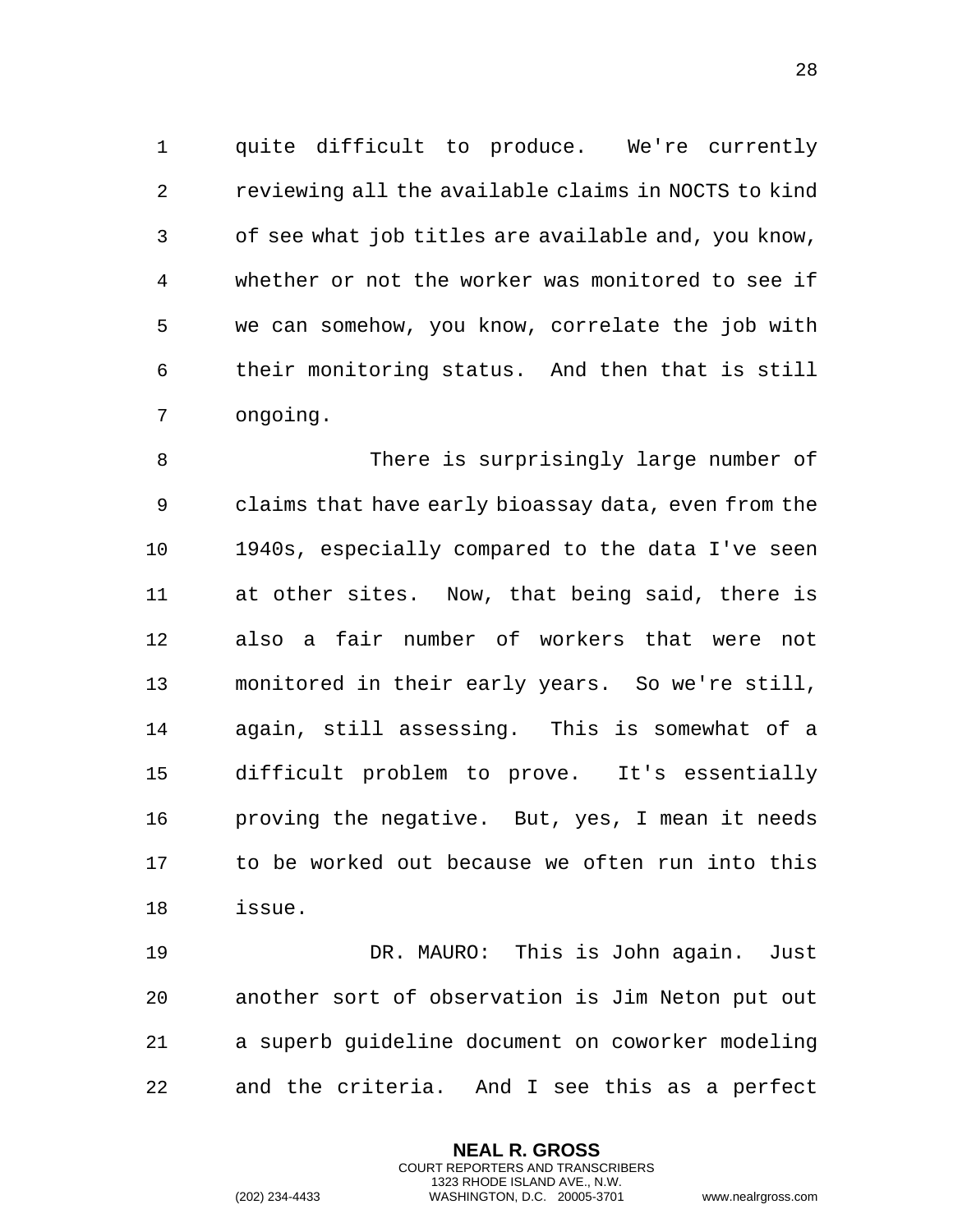opportunity to apply that. That is, you know, when you start to sort out the bioassay data and you see its completeness, accuracy, et cetera, the degree to which you could build a coworker model from that is following Jim's procedure.

 I don't recall the number. I mean, this is the perfect place to try it out. We have used that procedure in the past and found favorably regarding that protocol for making these kinds of determinations.

 MEMBER ROESSLER: This is Gen. Am I off mute?

13 CHAIR CLAWSON: You are.

 MEMBER ROESSLER: Okay. On this issue of whether people were actually monitored or not, and especially in the early years here, what have you found out from worker interviews? Are there people still available who can give us some information on that?

 DR. HUGHES: This is Lara. NIOSH has not done any worker interviews in the recent past. MEMBER BEACH: SC&A did some, what was

> **NEAL R. GROSS** COURT REPORTERS AND TRANSCRIBERS 1323 RHODE ISLAND AVE., N.W.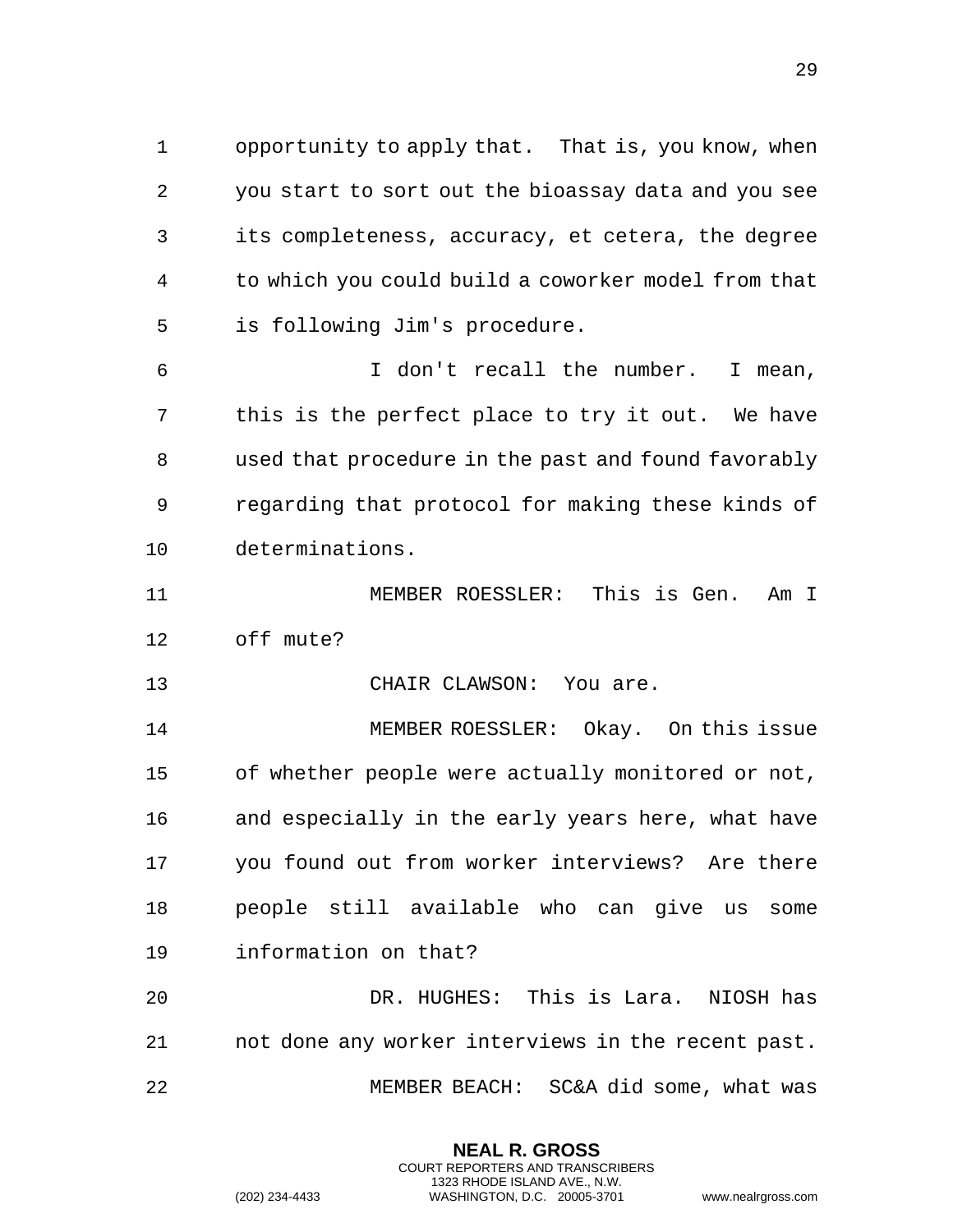it, back in 2009 I think, 2008.

| 2            | DR. BUCHANAN:<br>Yes. They did 32                   |
|--------------|-----------------------------------------------------|
| $\mathsf{3}$ | workers' interviews. And they're outlined in one    |
| 4            | of our reports, the 2009 report I think, Attachment |
| 5            | 1 or 2. And outlined not by the interviewee but     |
| 6            | by the subject matter and content.                  |
| 7            | And so, yes, the last interview we did              |
| 8            | was we did these 32 in two thousand -- before 2009, |
| 9            | obviously, because that's when the report came out. |
| 10           | And so at this point we are looking to find out,    |
| 11           | you know, where SC&A stands, where NIOSH stands and |
| 12           | what's coming down the road really before we        |
| 13           | approach any more interviewees to get any           |
| 14           | additional information, unless we seek points like  |
| 15           | this like who was monitored and stuff. Then that    |
| 16           | might be helpful at that point.                     |
| 17           | MEMBER ROESSLER: Okay, thank you.                   |
| 18           | DR. BUCHANAN: Okay. So it looks like                |
| 19           | Finding 5, again, is one that we're waiting to see  |
| 20           | if they have -- what information they need and      |
| 21           | probably that will appear in TBD-5 whether they     |
| 22           | think we need a coworker model or not or whether    |

**NEAL R. GROSS** COURT REPORTERS AND TRANSCRIBERS 1323 RHODE ISLAND AVE., N.W.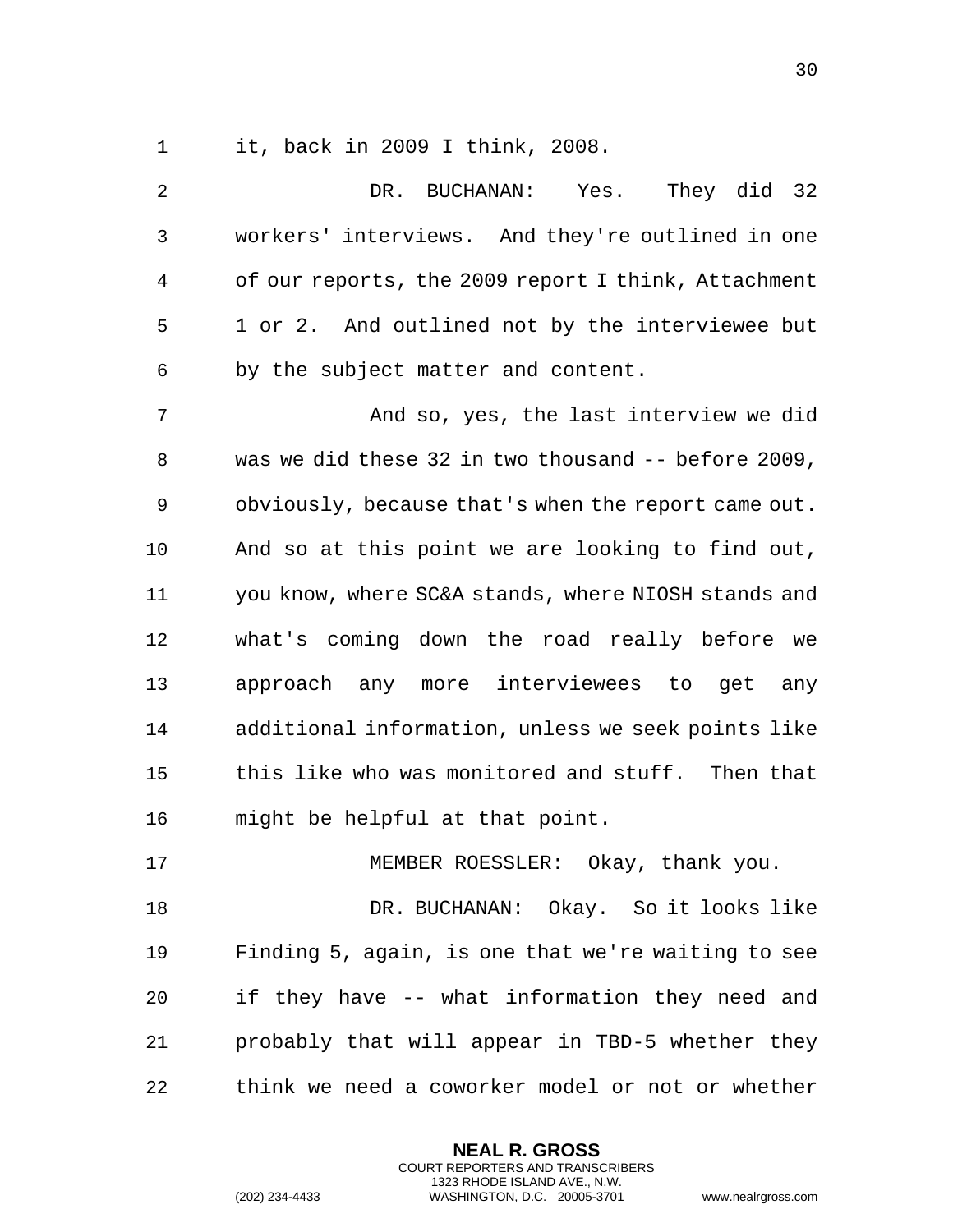the records support the fact that people needing to be monitored was monitored, and those who weren't monitored did not need to be monitored. So, again, I would think that we would wait to see what their finding is and decide on that. And we will evaluate that at that time. If there's no further comments or questions, I'd like to turn it over to Nicole. And she has the medical part. These 13 findings are divided up into internal, which I have covered and medical which is on 6, 7, and 8. And then we'll come back with the external and environmental for the remainder of the findings. So, Nicole, are you ready for your medical X-ray? 16 MS. BRIGGS: Yes. Yes. 17 DR. BUCHANAN: Okay, thank you. MS. BRIGGS: Before I get into the individual findings I just wanted to give a little background. There was something that emerged since the publication of the findings related to occupational medical. So I'll start with that.

> **NEAL R. GROSS** COURT REPORTERS AND TRANSCRIBERS 1323 RHODE ISLAND AVE., N.W.

(202) 234-4433 WASHINGTON, D.C. 20005-3701 www.nealrgross.com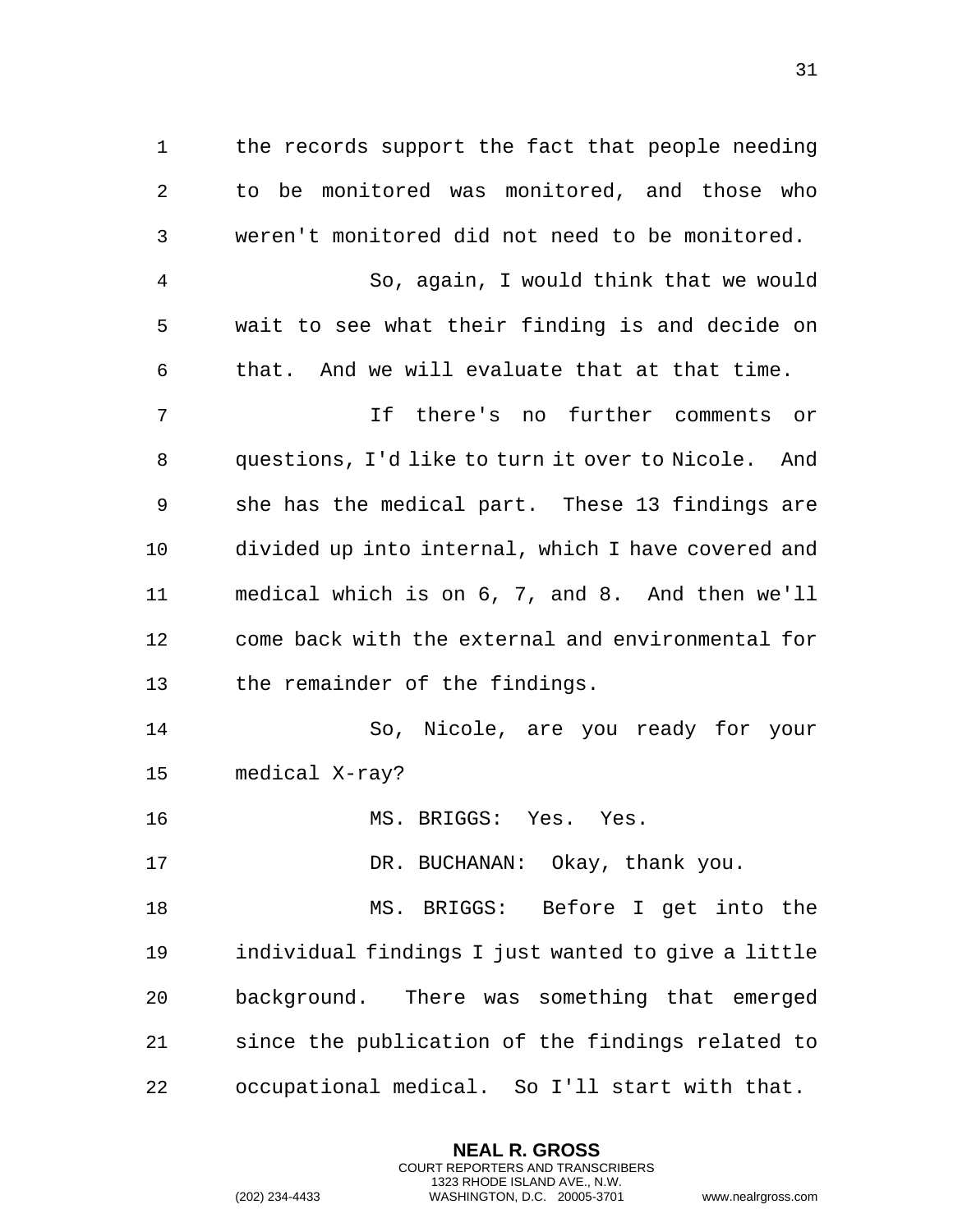So, there was limited information about the X-ray screening program at ANL-East before 1988. So the TBD recommends that dose reconstructors use guidance in OTIB-6, which is the general site-wide guidance document for assignment of occupational medical dose.

 The TBD was published in 2006, so it references the 2005 version of OTIB-6, which I believe was Revision 3. And since that time there has been a complete revision of OTIB-6, which was published in 2011, which is Revision 4.

 So, the first thing we did a few months ago when we revisited this Site Profile Review for occupational medical is we looked at this new Revision 4 of OTIB-6 to see if anything was changed or added that would affect the guidance in the TBD. And also to see if any of those changes would have an effect on our findings, which were published in 2009.

 So we did note that the conventional X-ray doses have not changed from Revision 3 to Revision 4 of OTIB-6. But there were changes to

> **NEAL R. GROSS** COURT REPORTERS AND TRANSCRIBERS 1323 RHODE ISLAND AVE., N.W.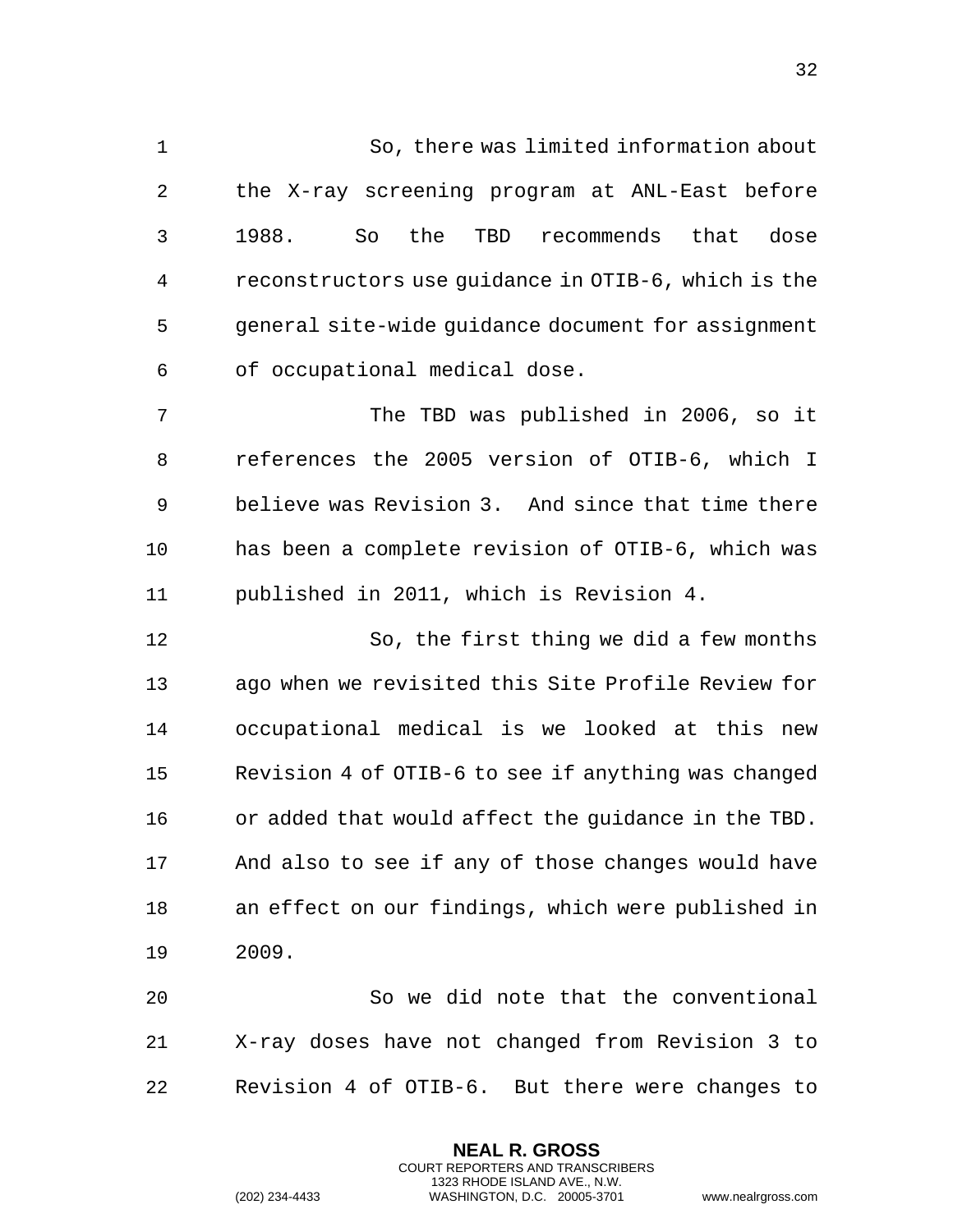the recommended PFG doses and the lumbar spine doses. So in our report, I believe it's pages 9 and 10, we've got Tables 1 and 2 which compare those changes for the occupational medical dose as published in the 2006 TBD, which were -- which is from the older version of OTIB-6, as compared to the new published values in the revision of OTIB-6 from 2011.

 The changes are relatively small. But that's something that I guess would be included in a new revision of the TBD, like we had mentioned earlier. So, I think we could probably just leave it there until there is another revision of the TBD. CHAIR CLAWSON: Yes, that sounds like we're going to do that this draft.

 DR. MAURO: Nicole, this is John. One of the matters that I recall was once you move into PFG world, which we all understand the changes were made, is there any -- and this may be another finding coming later -- but is there any issues related to whether or not there was PFG at that time or was that just another issue that you'll be

> **NEAL R. GROSS** COURT REPORTERS AND TRANSCRIBERS 1323 RHODE ISLAND AVE., N.W.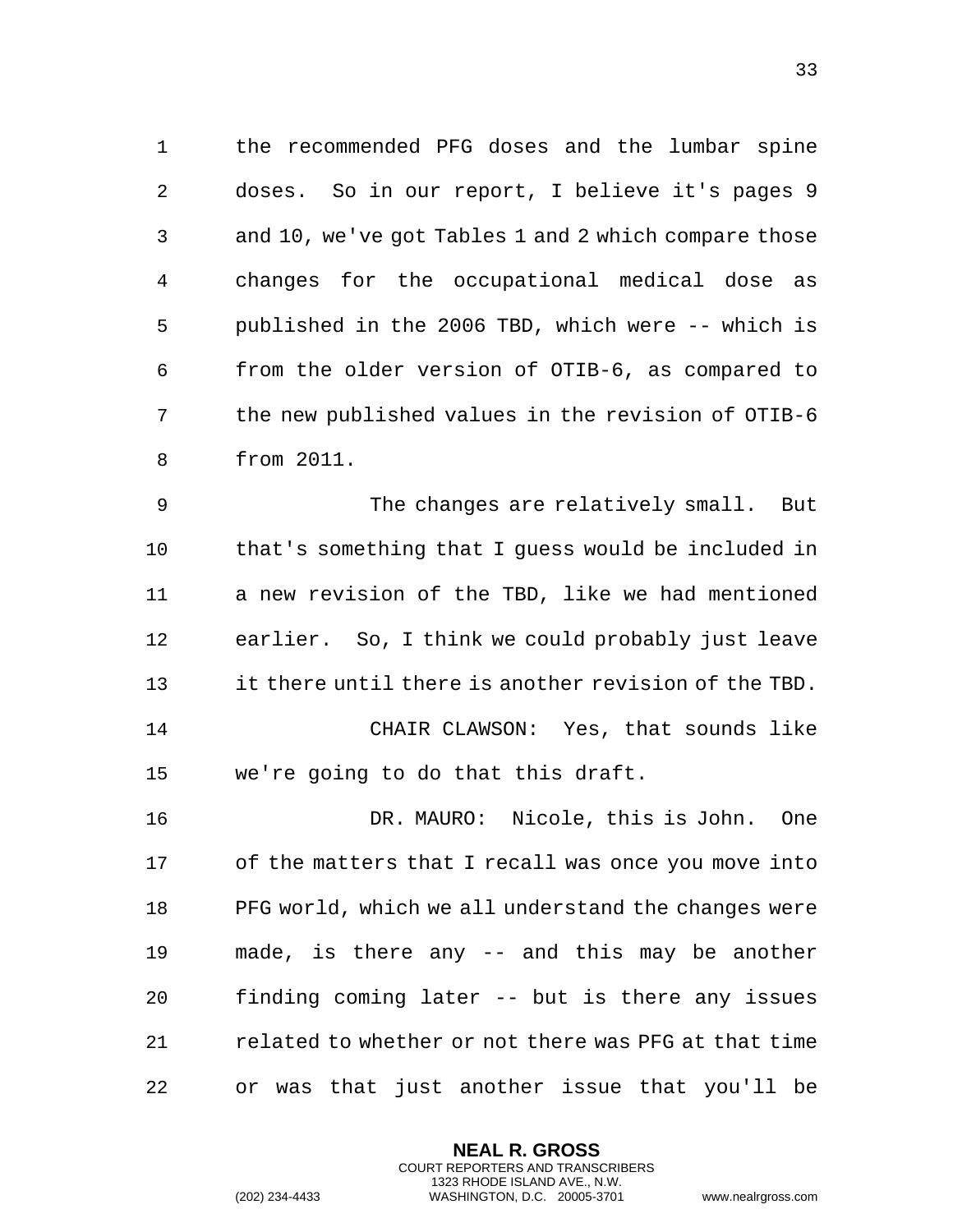looking at shortly?

 MS. BRIGGS: Yes, yes, that's correct. That's covered in Finding 8. So I'll do that when we're there. DR. MAURO: Okay. Thank you. Thanks. Sorry about that, okay. CHAIR CLAWSON: John, just wait your turn now. DR. MAURO: I know. I can't help it. MS. BRIGGS: Okay. So, I guess I can move on unless anyone has any questions about the OTIB-6 revision. I can start on SC&A Finding 6. Okay, so this one was described as a failure to adequately define and assess occupational medical exposures in the pre-1988 years, and potentially missed special employment exams. We found when we revisited these findings that the findings have some overlap to them. And a particular finding sometimes addresses more than one issue. So I'm going to do the best I can to sort of tease out those issues

> **NEAL R. GROSS** COURT REPORTERS AND TRANSCRIBERS 1323 RHODE ISLAND AVE., N.W.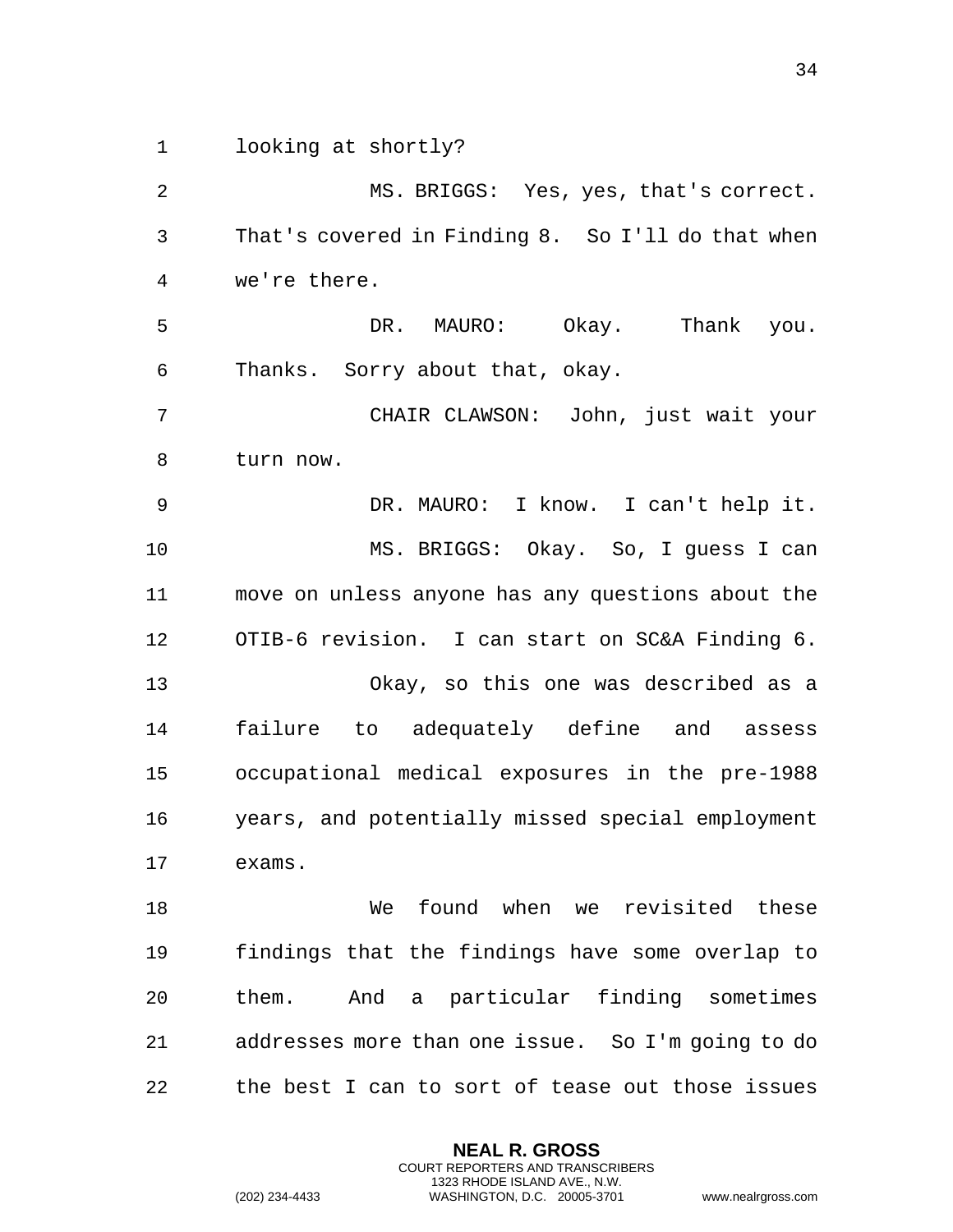and try to address them individually.

 For example, for this finding there are essentially two main issues that were included here. The first one addresses doses that could have been assigned from special screening exams. And the second issue has to do with, in this particular finding, Number 6, has to do with 10 the frequency of the X-ray exams. So I'll back up. For the issue of the special screening exams, which would include things like screening for beryllium workers, asbestos workers, exams that were performed at the end of employment for a termination exam, Revision 3, which is an older version of OTIB-6, had recommended that those doses from these types of exams should be included in dose reconstructions. So we just noted that this is another one of the examples where the TBD would simply need to be updated to include I guess some of the language from the revision from OTIB-6.

> **NEAL R. GROSS** COURT REPORTERS AND TRANSCRIBERS 1323 RHODE ISLAND AVE., N.W.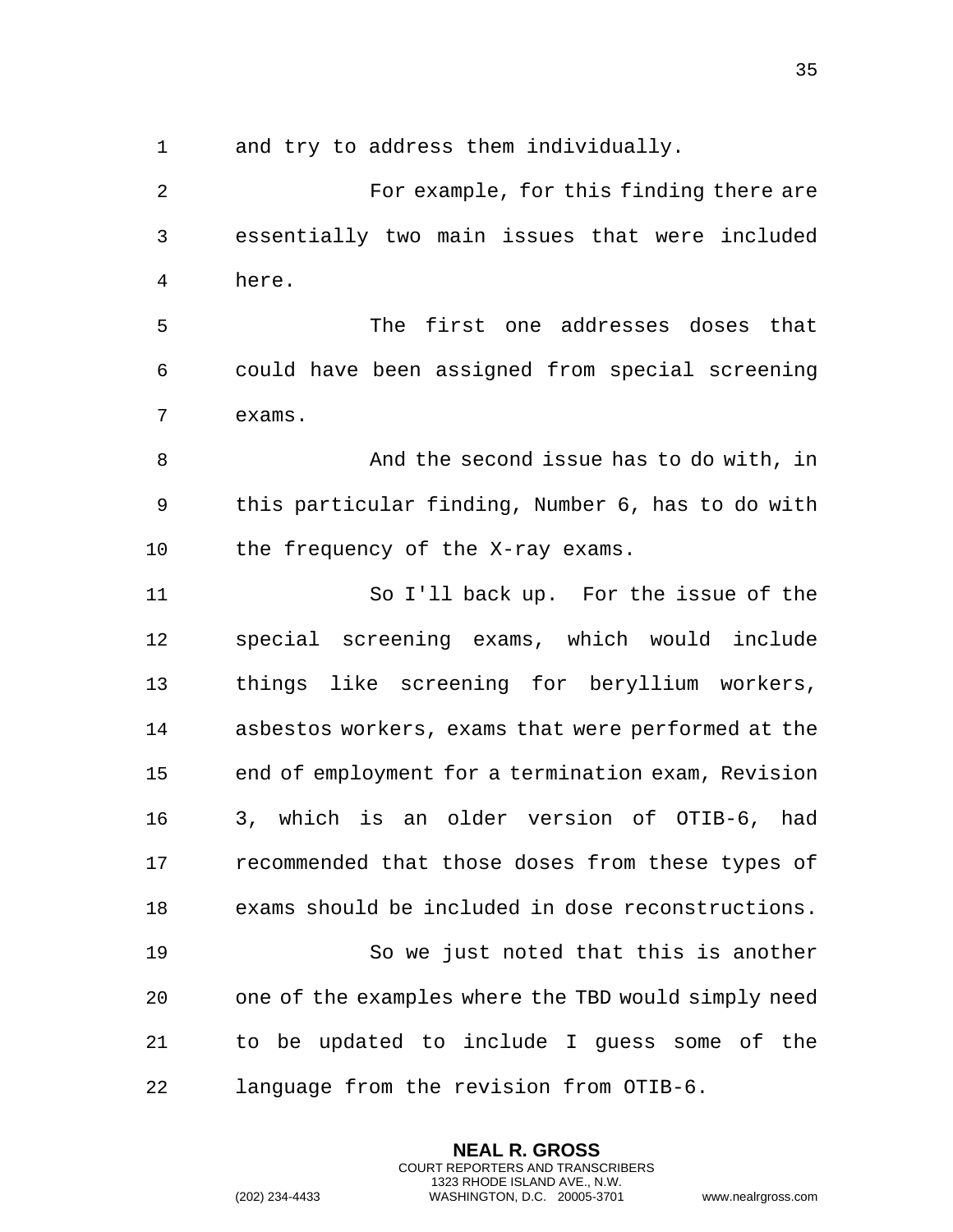And then for the second part of this finding, which relates to the frequency of the X-ray exam, the TBD recommends a finding X-ray exams every four years. Now, in the Attachment 2 of this document which contains the interviews that were performed with the ANL-East workers, some of those workers indicate that annual X-ray exams were in fact performed as part of their annual physicals beginning in about 1950. And they had stated that that extended some time into the 1990s. And then during the 1990s it seems like 12 the X-rays were done once every, every two years. So, for this we, SC&A recommends that the finding stay open for discussion. So, I'll pass that over and see what the NIOSH team proposes in the BRS for that. DR. HUGHES: Okay. So, yeah, the medical TBDs will be updated with the data that's in OTIB-6. As to the frequency, I'm not sure we considered it that much of an issue because the site typically reports all the X-rays, all the X-ray

> **NEAL R. GROSS** COURT REPORTERS AND TRANSCRIBERS 1323 RHODE ISLAND AVE., N.W.

(202) 234-4433 WASHINGTON, D.C. 20005-3701 www.nealrgross.com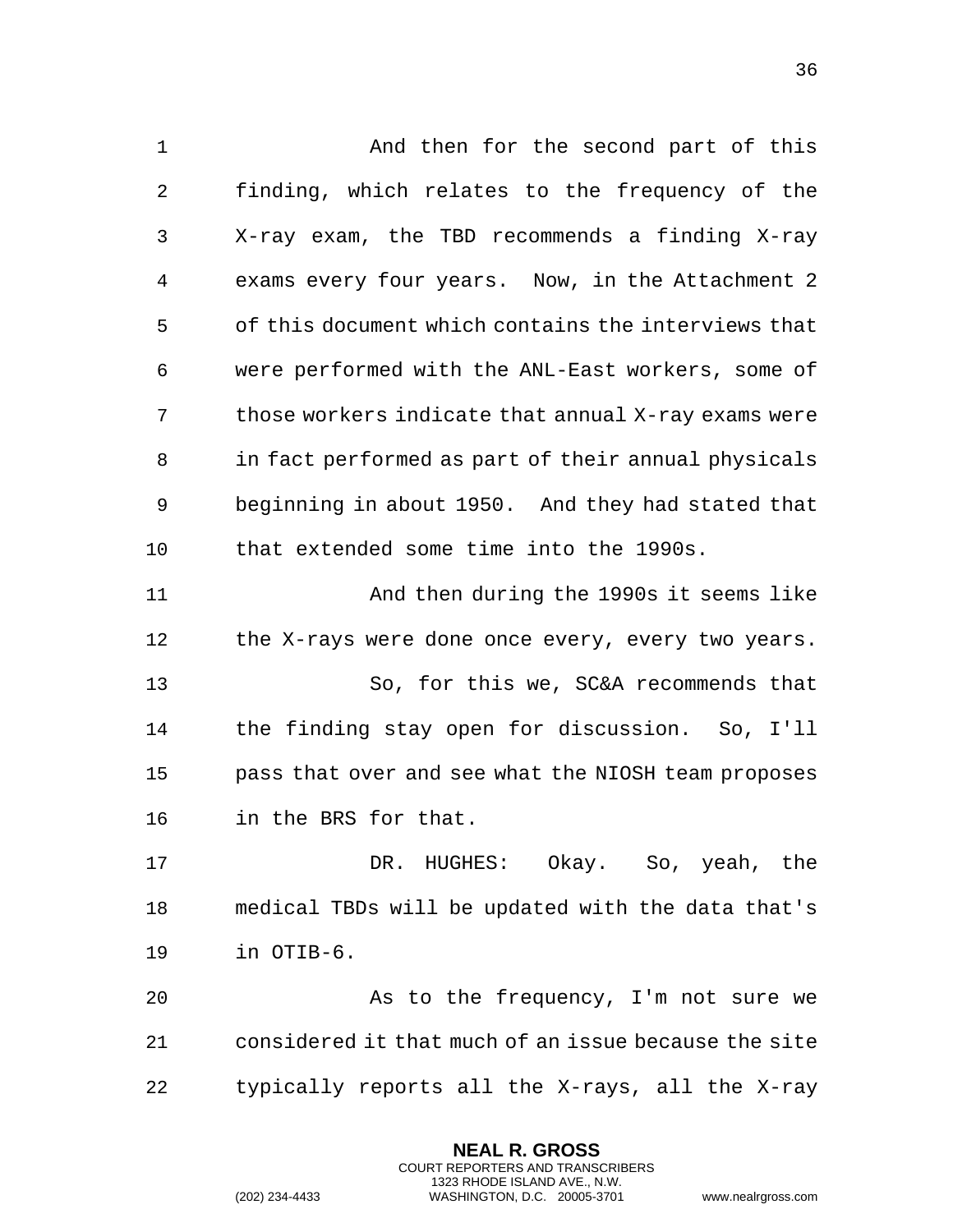dates with each individual claim. I think that's what I've seen in the claim data. So I think that's what's used at least in best estimate cases. There might be some cases where they do an annual, assume an annual as an overestimate. I would have to refer to the ORAU dose reconstruction team to provide details. But, I mean, in general we will use claimant-favorable assumptions, or in most cases the actual data that is available. MS. BRIGGS: Okay. I guess for this it was I looked specifically in cases where the dose reconstructor doesn't have data to work from and has to refer to OTIB-6. DR. HUGHES: Right. I'm not sure how frequent that is at the site. MS. BRIGGS: Okay. So, Ron, I guess we'll just leave that open. DR. BUCHANAN: Okay. So we're planning on, Lara, we're planning on revising the TBD-3 to reflect OTIB-6 current recommendations?

 DR. HUGHES: That is correct. It needs to be updated with the current

> **NEAL R. GROSS** COURT REPORTERS AND TRANSCRIBERS 1323 RHODE ISLAND AVE., N.W.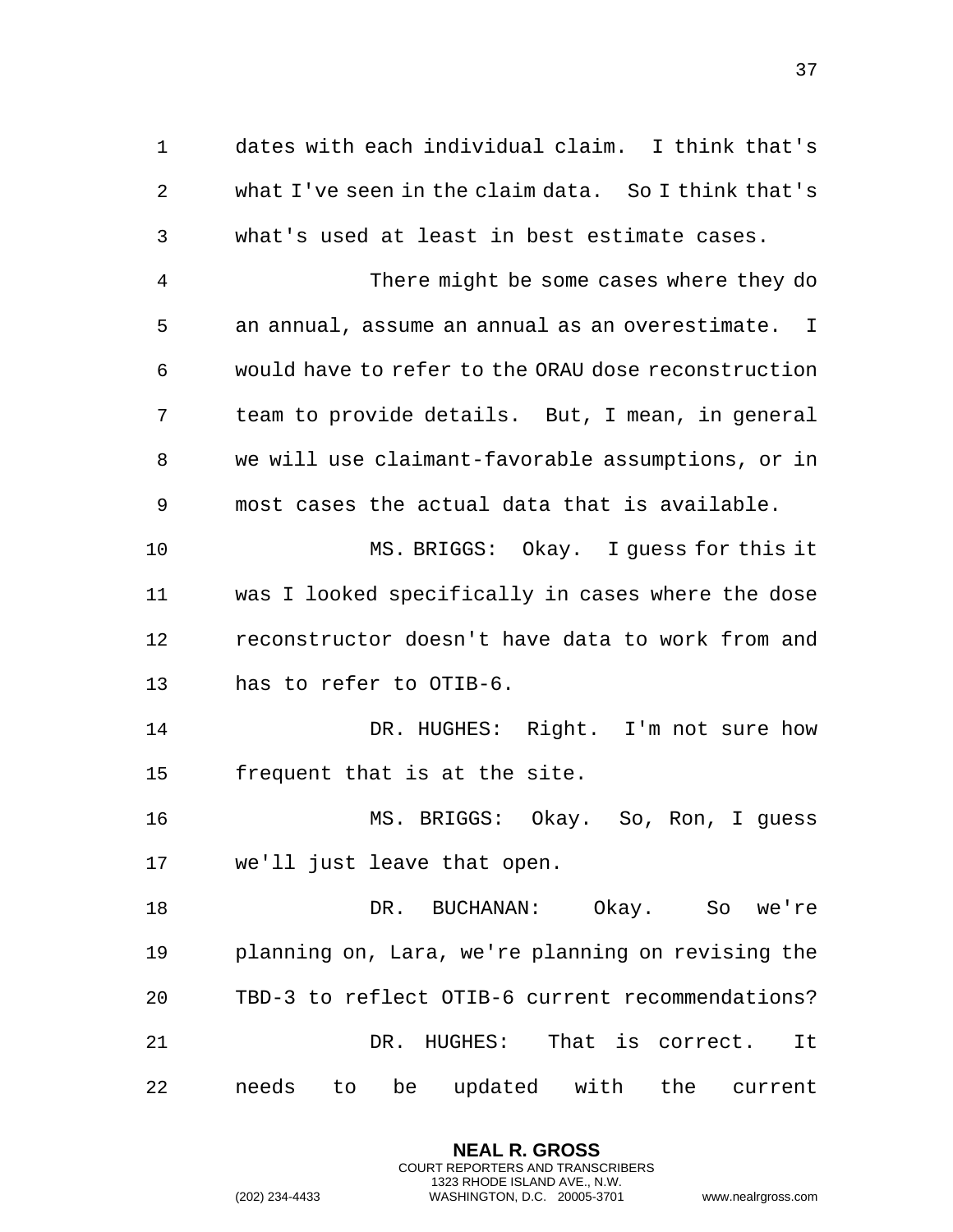recommendations.

| 2  | DR. BUCHANAN: Okay.                                  |
|----|------------------------------------------------------|
| 3  | DR. MAURO: Lara, this is John Mauro.                 |
| 4  | A thought has come to me and I think it might be     |
| 5  | helpful.                                             |
| 6  | One of the areas that I've encountered               |
| 7  | more recently is that there is a degree of           |
| 8  | discretion used. There was a time when it was        |
| 9  | automatic at a DOE site to assign some type of       |
| 10 | medical X-ray, usually just a chest X-ray. And it    |
| 11 | was automatic annually. But I've seen more and       |
| 12 | more where you go into a particular, on a            |
| 13 | case-by-case basis and see what the records are for  |
| 14 | that worker. And at that point decide whether or     |
| 15 | not you will be assigning medical X-ray doses to     |
| 16 | that case or not.                                    |
| 17 | And I always felt that that was -- how               |
| 18 | you go about doing that is that simply you just look |
| 19 | at, you know, you presume that if no records are     |
| 20 | there related to the X-ray to that person that it    |
| 21 | did not get the exposures? That was always a bit     |

**NEAL R. GROSS** COURT REPORTERS AND TRANSCRIBERS 1323 RHODE ISLAND AVE., N.W.

troubling to me because there's a presumption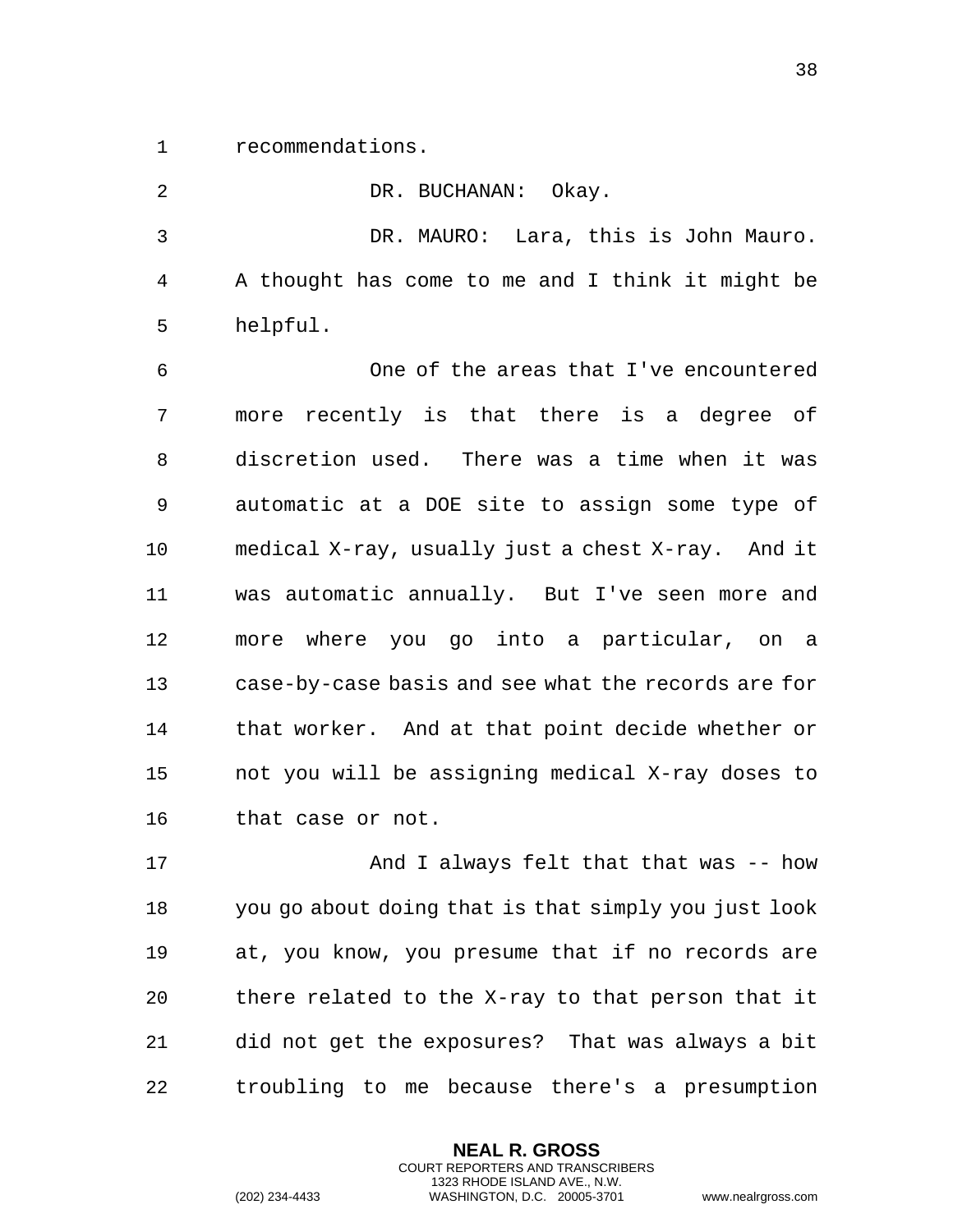inherent in that. When previously, if I recall correctly, you usually universally just assigned that.

 Maybe I'd like, if you wouldn't mind, just a little bit of how you come about this more refined approach, more, I guess you would call more realistic, but also a little bit more vulnerable in terms of being claimant favorable.

 DR. HUGHES: Right. I'm not sure. We either use an assumption or we try to use the claimant favorable, or we use the actual data that's available. Anything else I would have to defer to the ORAU team that actually did the hands-on dose reconstruction because I have not done any of those myself.

16 DR. MAURO: Yes.

17 DR. HUGHES: So other than that, I can't really elaborate on that.

 MS. BRIGGS: I guess our just concern here was that because it says, because the TBD states that the exams were done every four years that it may be misleading in cases where there is

> **NEAL R. GROSS** COURT REPORTERS AND TRANSCRIBERS 1323 RHODE ISLAND AVE., N.W.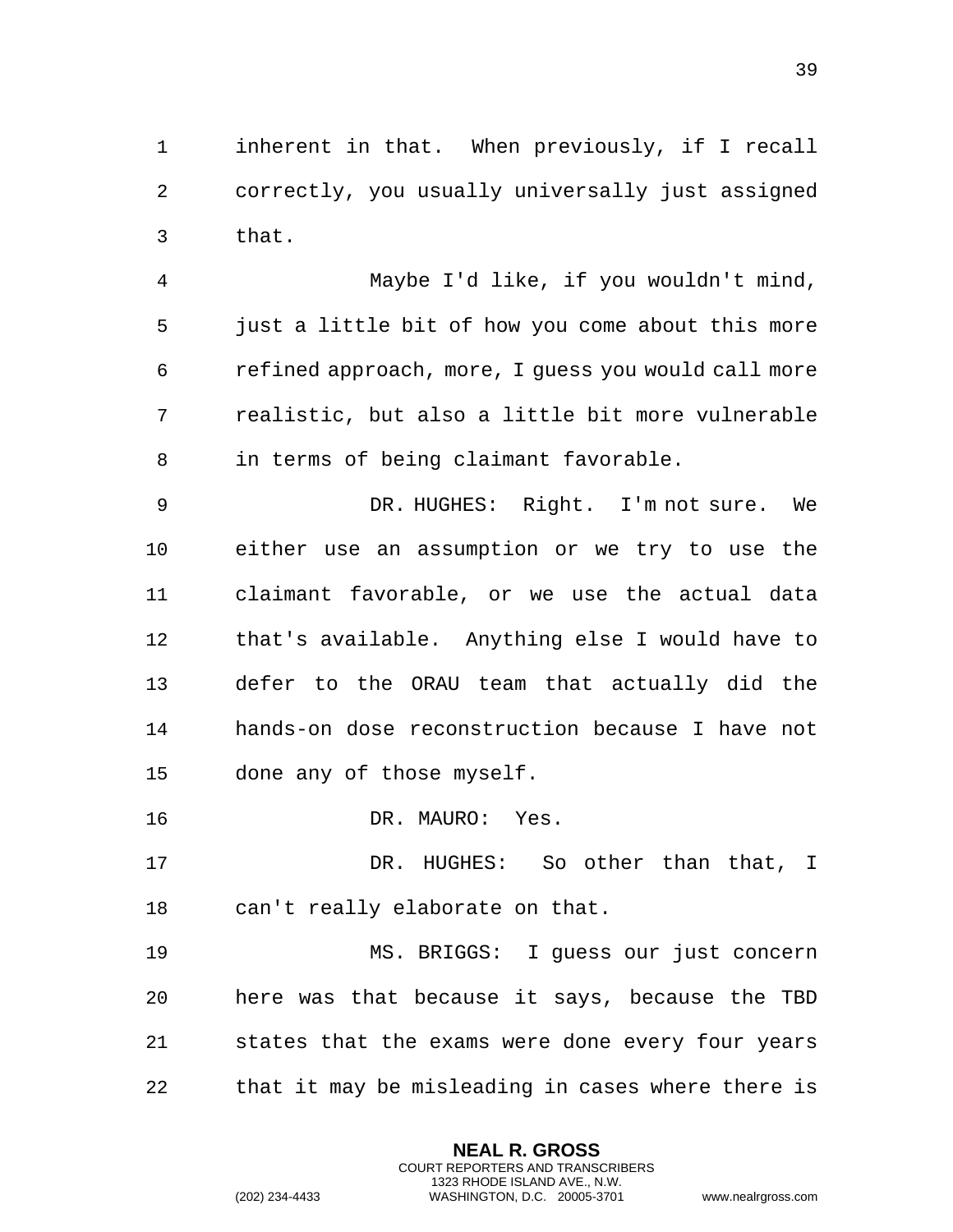no data. I guess if there is data for most cases, then that's fine and the dose reconstructors use that information for the particular individual. But I guess that's why because we were concerned because it said every four years in the TBD. DR. HUGHES: I believe that statement was put in the TBD based on information that was found in the records. However, it's quite possible if it was more frequent that we have additional data to update this with. MS. BRIGGS: Okay. I guess any comments about Finding 6? (No response.) MS. BRIGGS: All right, I'll keep going on Finding 7. For this one the description was for the -- described there's a lack of techniques and protocols for medical examinations prior to 1988, increases the uncertainty of dose conversion factors listed in the TBD. So, so this finding it seems that SC&A

> **NEAL R. GROSS** COURT REPORTERS AND TRANSCRIBERS 1323 RHODE ISLAND AVE., N.W.

(202) 234-4433 WASHINGTON, D.C. 20005-3701 www.nealrgross.com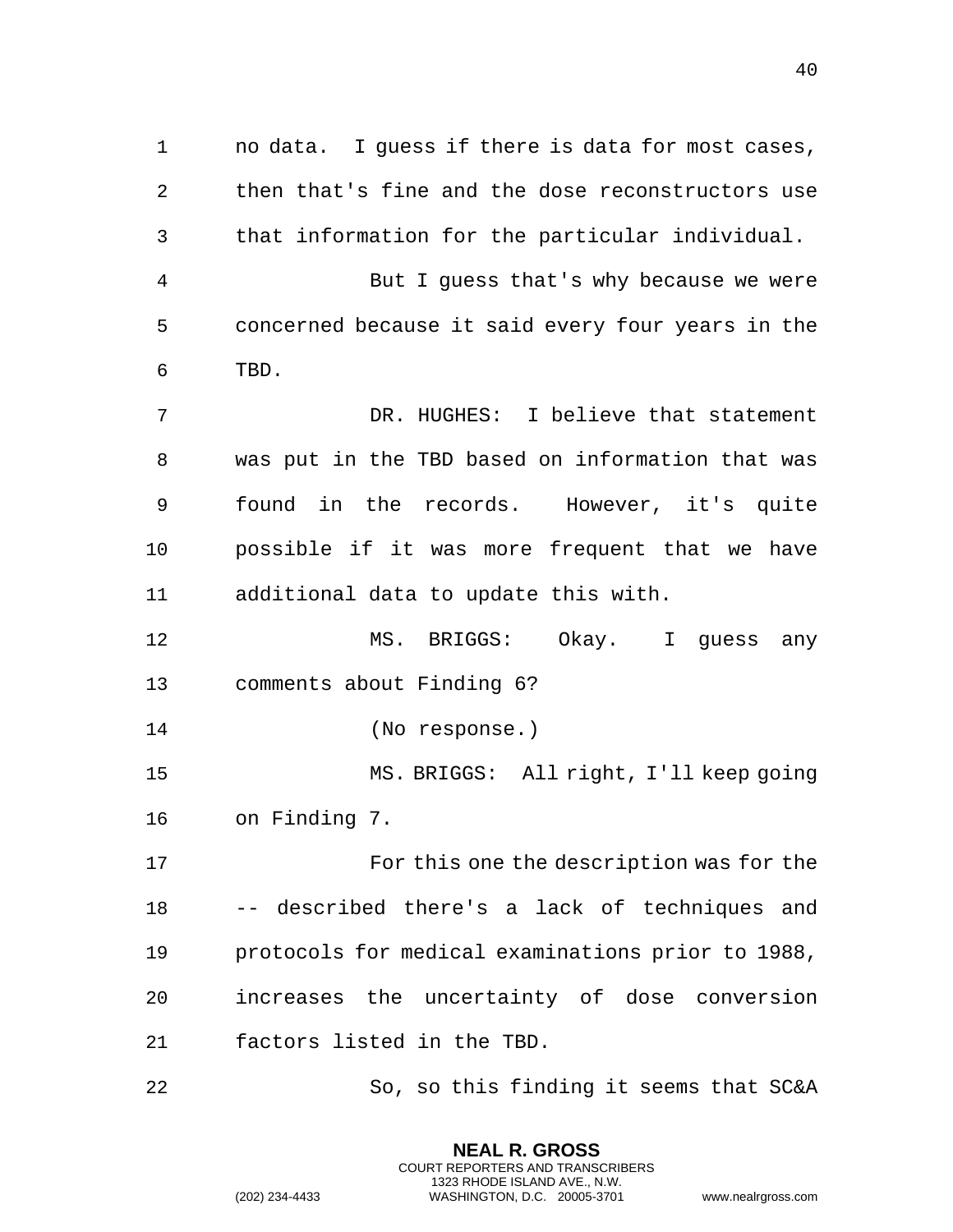was concerned about a lack of documentation of the type of X-ray equipment that was used before 1988. Along with the, seems like the beam quality, the calibration of the equipment, and the protocols and the techniques that were used for their dose calculations.

7 T am not going to get into the details of the different types of X-ray equipment used at ANL over the years. I think we can simplify that for the finding. Both Revision 3 and Revision 4 of OTIB-6 were reviewed by SC&A. And all of those issues associated with those reviews have been resolved and closed.

 So SC&A found the protocols and the assumption in OTIB-6 to be claimant favorable. And since the TBD relies on the guidance in OTIB-6, I think we might be able to select them in closing this finding, if others agree.

 DR. BUCHANAN: Well, do we need to see this in the reference to OTIB-6 though in the revised TBD before we recommend closure? Because it looks like OTIB-6 answered some of our questions

> **NEAL R. GROSS** COURT REPORTERS AND TRANSCRIBERS 1323 RHODE ISLAND AVE., N.W.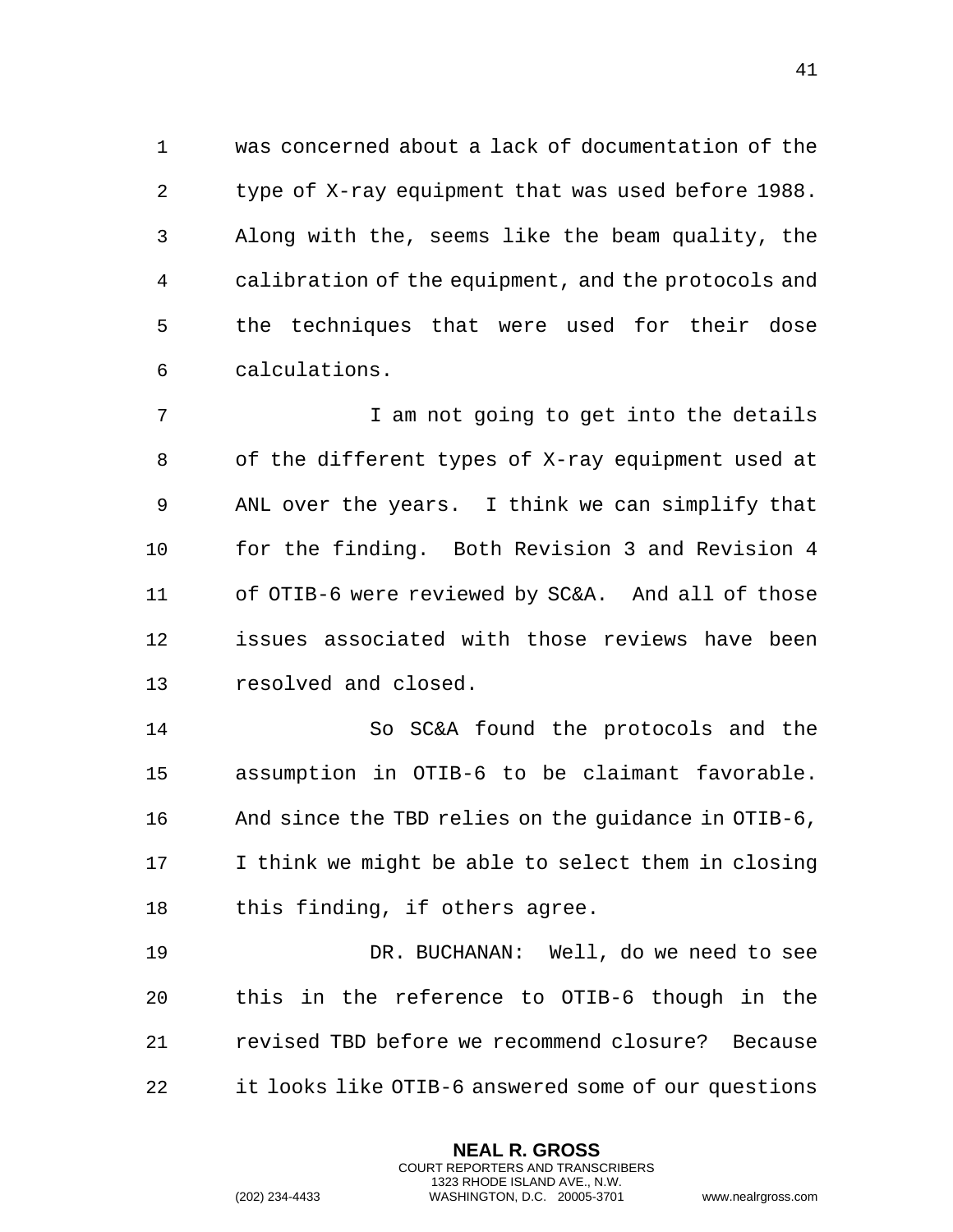but it has not been incorporated into the revised TBD-3 yet. Is that correct? MS. BRIGGS: Yes. I guess that's true. MR. BARTON: Well, I think in this situation we would probably recommend waiting until we can actually see the changes. 8 DR. BUCHANAN: Right. 9 MS. BRIGGS: Okay. 10 CHAIR CLAWSON: I would agree. MS. BRIGGS: Okay. If there is nothing else, I think I will move on to the last finding related to occupational medical dose, which is Finding 8. And, again, that has to do with the frequency and the types of X-ray exposures and their uncertainties. So, again, there is a little overlap between some of these findings. So this again includes the issues, the issue of special screening exams and the issue of the frequency of the exams that were raised in Finding 6. But it also raises

> **NEAL R. GROSS** COURT REPORTERS AND TRANSCRIBERS 1323 RHODE ISLAND AVE., N.W.

the issue of PFG exams.

(202) 234-4433 WASHINGTON, D.C. 20005-3701 www.nealrgross.com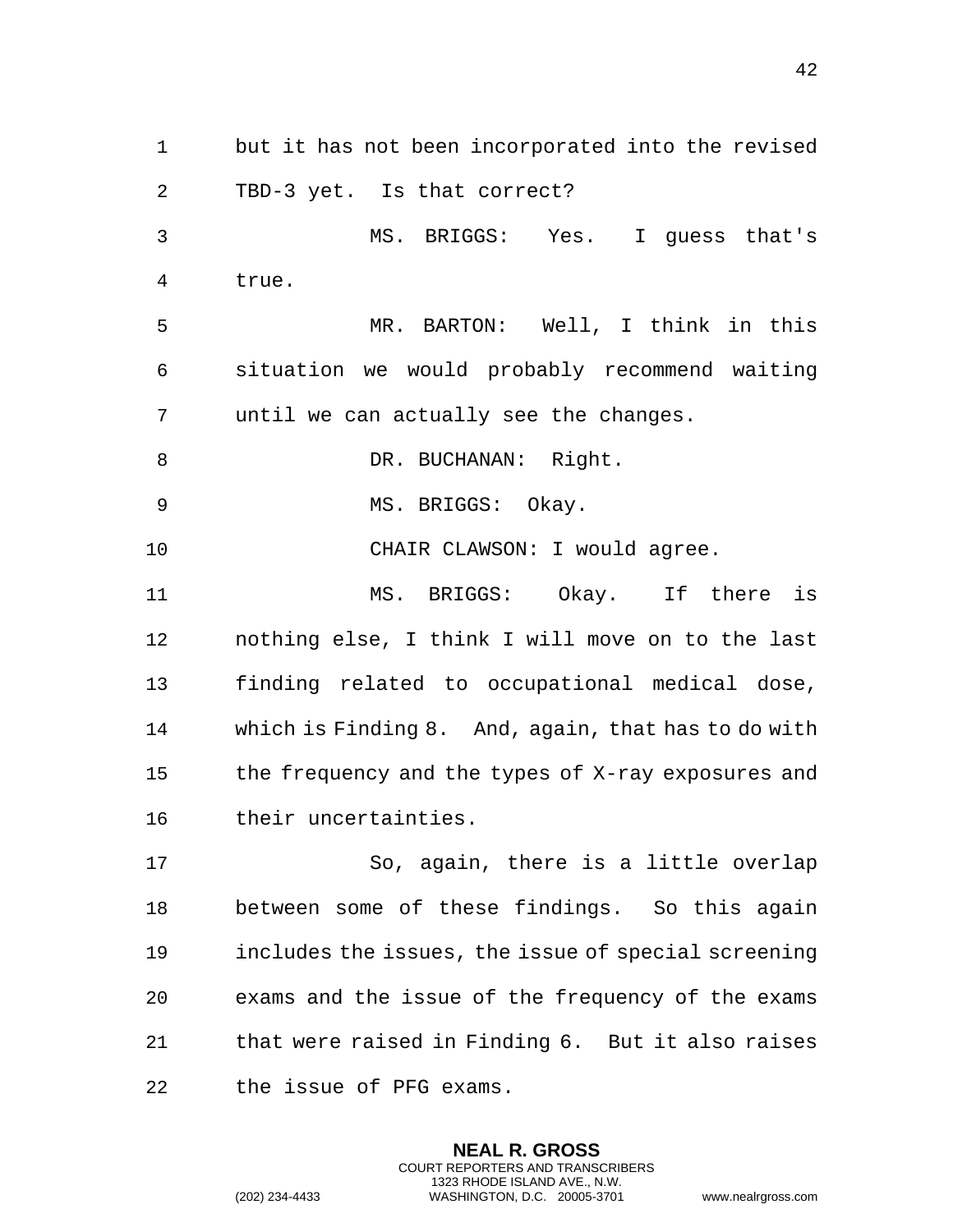As we mentioned, some of the PFG doses have been changed from Rev 3 to Rev 4 of OTIB-6. And we included them there in our tables. And, like I said, those just needed to be updated to include the new values.

 The TBD did state that although it was unlikely that PFGs were performed after 1948, some claimants' files indicated that it was possible for PFGs to be performed through 1956. So the recommendation in the TBD is that PFGs be assigned through 1956.

12 Now, as part of the Site Profile Review, SC&A referenced a paper from 1961, authors Januska and Smith. And in that paper it suggests that the type of equipment that was used at ANL through 1958 was actually capable of photofluoroscopy. So SC&A as part of its finding brought up the suggestion 18 that the PFG assignment should be extended through 1958 as opposed to stopping in 1956.

 I'm not sure how, where to go with this one. I didn't even spend a lot of time analyzing the equipment here. I was going to see if others

> **NEAL R. GROSS** COURT REPORTERS AND TRANSCRIBERS 1323 RHODE ISLAND AVE., N.W.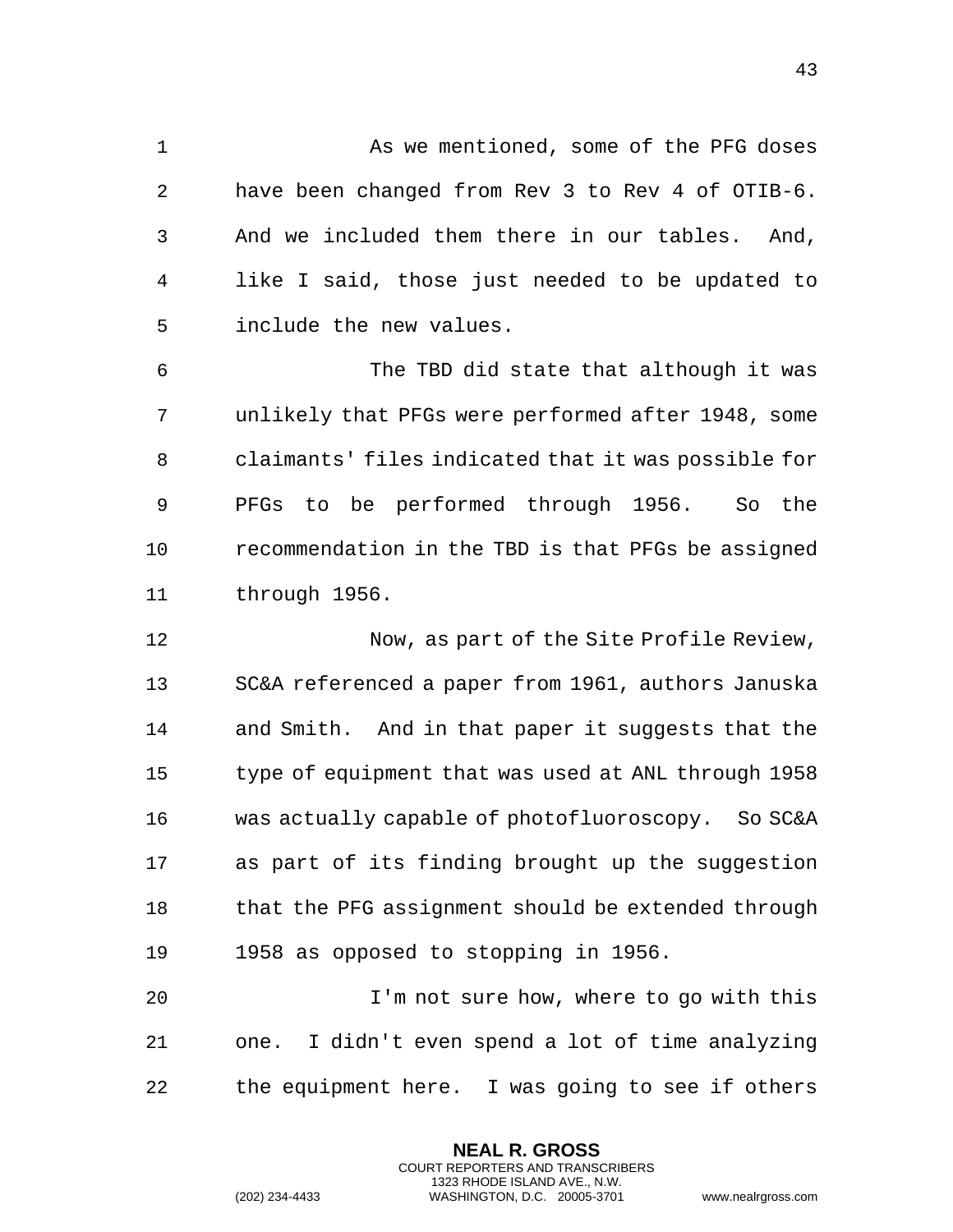on the SC&A team remember the details about when this finding was put in related to PFGs.

 Because it seems that there's, you know, with the exception of the paper from '61 to discuss the material, there really doesn't seem to be evidence that -- I'm actually going against the findings -- doesn't really seem to be solid evidence that PFGs were performed as late as 1958. And that their claim is that assigning PFGs through 1956 would be claimant favorable.

11 11 I don't know if anyone has any other opinion about that.

 MS. THOMAS: Yes, hi. This is Elyse Thomas. And I'm the medical dosimetrist for the ORAU team.

16 And I think that paper -- I haven't looked at it recently -- but it think it mentioned fluoroscopic, that the equipment at ANL had radiographic and fluoroscopic capability. And that's different from PFG.

21 MS. BRIGGS: Right.

MS. THOMAS: So, so just because it has

**NEAL R. GROSS** COURT REPORTERS AND TRANSCRIBERS 1323 RHODE ISLAND AVE., N.W.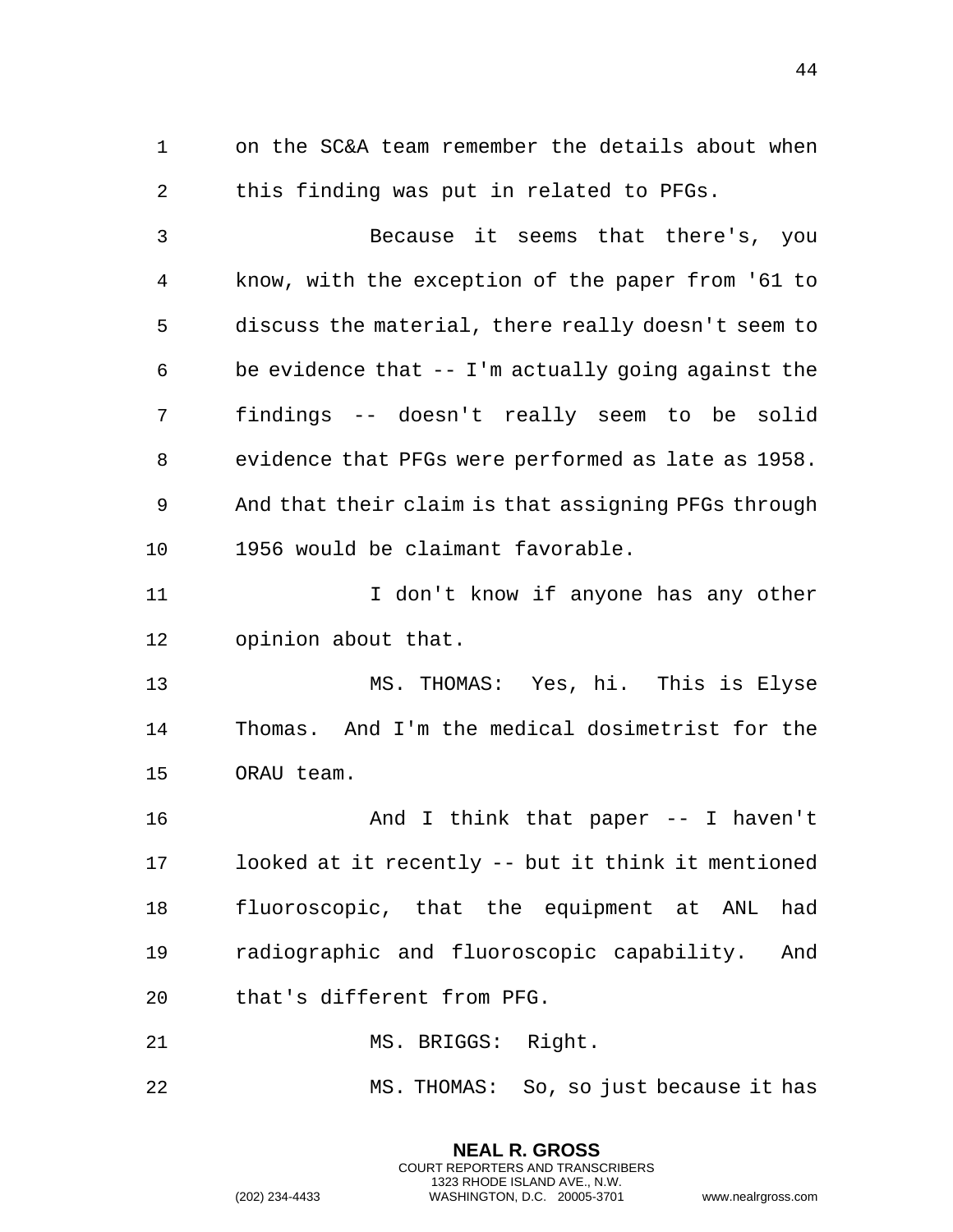fluoroscopic capability which is, you know, dynamic, realtime viewing moving organs, that is a different technology than photofluorographic. And they're often confused.

 So, you know, we looked into that to make sure that that equipment didn't have PFG capability. But if I recall from that article, I don't think that's the case. I think it was fluoroscopic capability, which is different.

10 MS. BRIGGS: Okay.

MS. THOMAS: So we'll look into it.

 MS. BRIGGS: Okay. All right. Yes, we'll keep that open for discussion for the revision of the next TBD.

MS. THOMAS: Yes. Okay.

 MS. BRIGGS: Okay. I think that completes the finding for occupational medical dose.

DR. BUCHANAN: Okay, thank you.

 MR. KATZ: Ron, before you get started, just to SC&A, just for proper accounting of this, we've talked all along about keeping things open.

> **NEAL R. GROSS** COURT REPORTERS AND TRANSCRIBERS 1323 RHODE ISLAND AVE., N.W.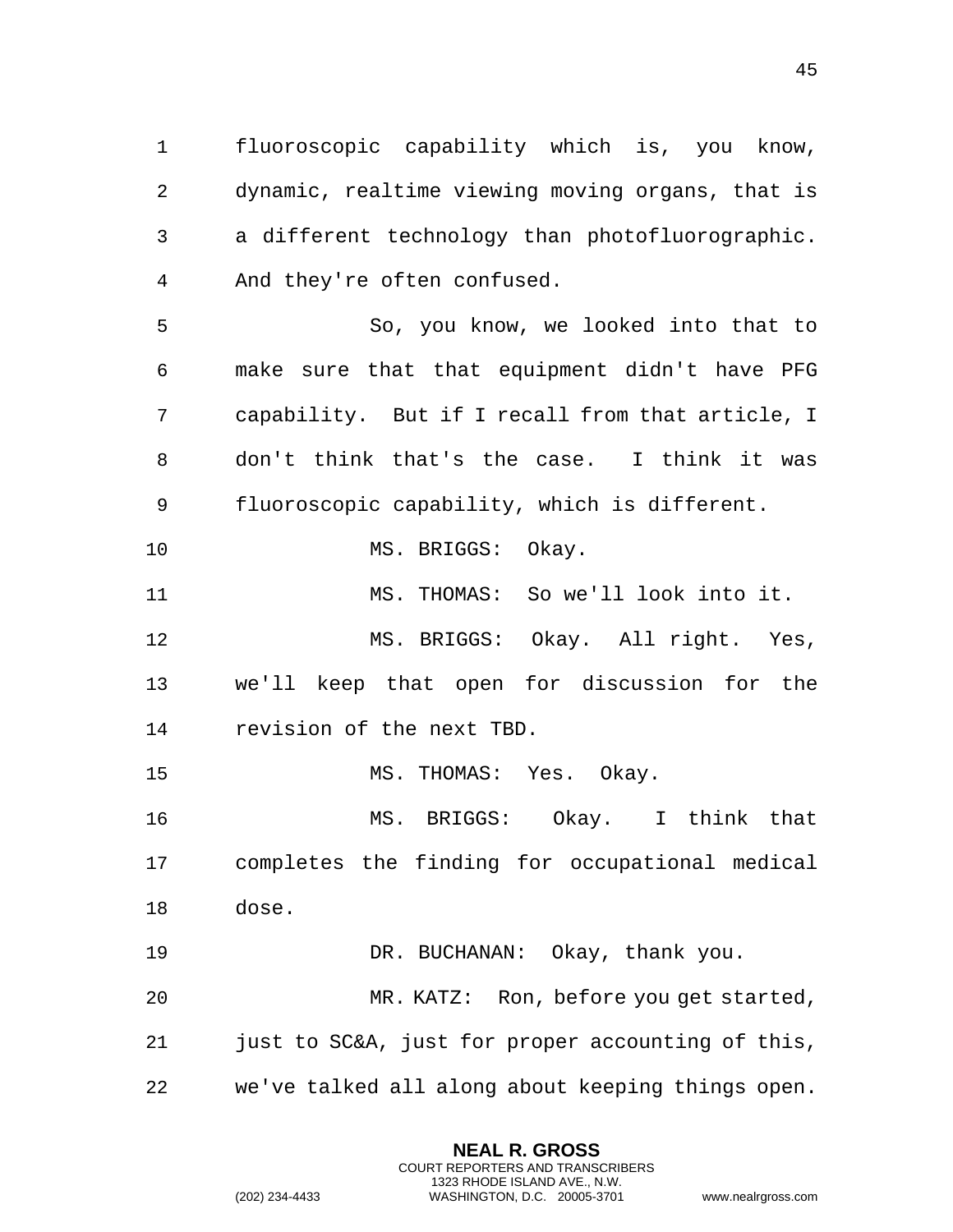Next time when BRS is in progress, once they're engaged, please do that. MS. BRIGGS: I'm sorry. I think I'm a little unfamiliar with the terminology. MR. KATZ: Ron did it too. But it's quite okay. It's just that way we know that the Board needs to have a discussion on that issue. That's all. 9 MS. BRIGGS: Okay. 10 MR. KATZ: Thanks. DR. BUCHANAN: Okay, you want to -- so it stays open. Is that your point, Ted? MR. KATZ: Yeah. Right. 14 DR. BUCHANAN: Okay. MS. BRIGGS: Ron, I'll take care of that. 17 MR. KATZ: Okay. DR. BUCHANAN: Okay. So that concludes our medical. And generally all of those will be addressed by revision on TBD-3. And so SC&A will review that when it comes out and make a written reply at that time.

> **NEAL R. GROSS** COURT REPORTERS AND TRANSCRIBERS 1323 RHODE ISLAND AVE., N.W.

(202) 234-4433 WASHINGTON, D.C. 20005-3701 www.nealrgross.com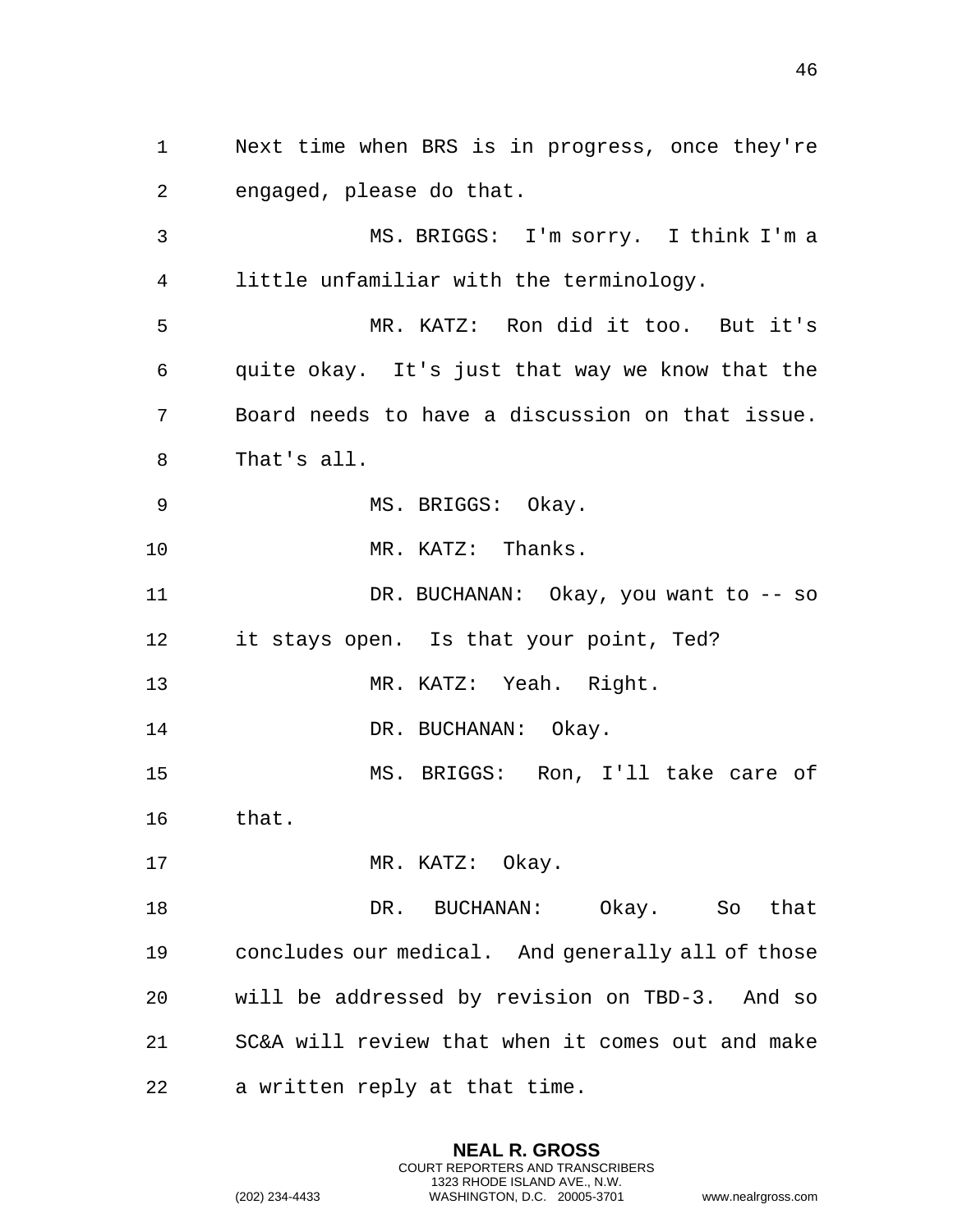So we can move on now to external, which is Finding 9. And so, Bob, do you have Finding 9 up there. MR. BARTON: Yeah, Ron. It should be good to go. DR. BUCHANAN: Okay. Well, I guess you got the very top of it cut off. Otherwise that's fine. 9 MR. BARTON: Okay. 10 DR. BUCHANAN: Okay. Anyway, that's good. Thank you. Okay, we've got uncertainty and undocumented aspects of the film dosimetry needs reexamination. And essentially this was, you know, like at most sites back when they used film dosimetry up to about '88 or so, before TLDs took over, and there was a question on the response of film to the beta and gamma radiation. And this is especially important at a research facility like Argonne where you have accelerators, reactors, solid-state sources, so a number of radiation-condition equipment. And so

> **NEAL R. GROSS** COURT REPORTERS AND TRANSCRIBERS 1323 RHODE ISLAND AVE., N.W.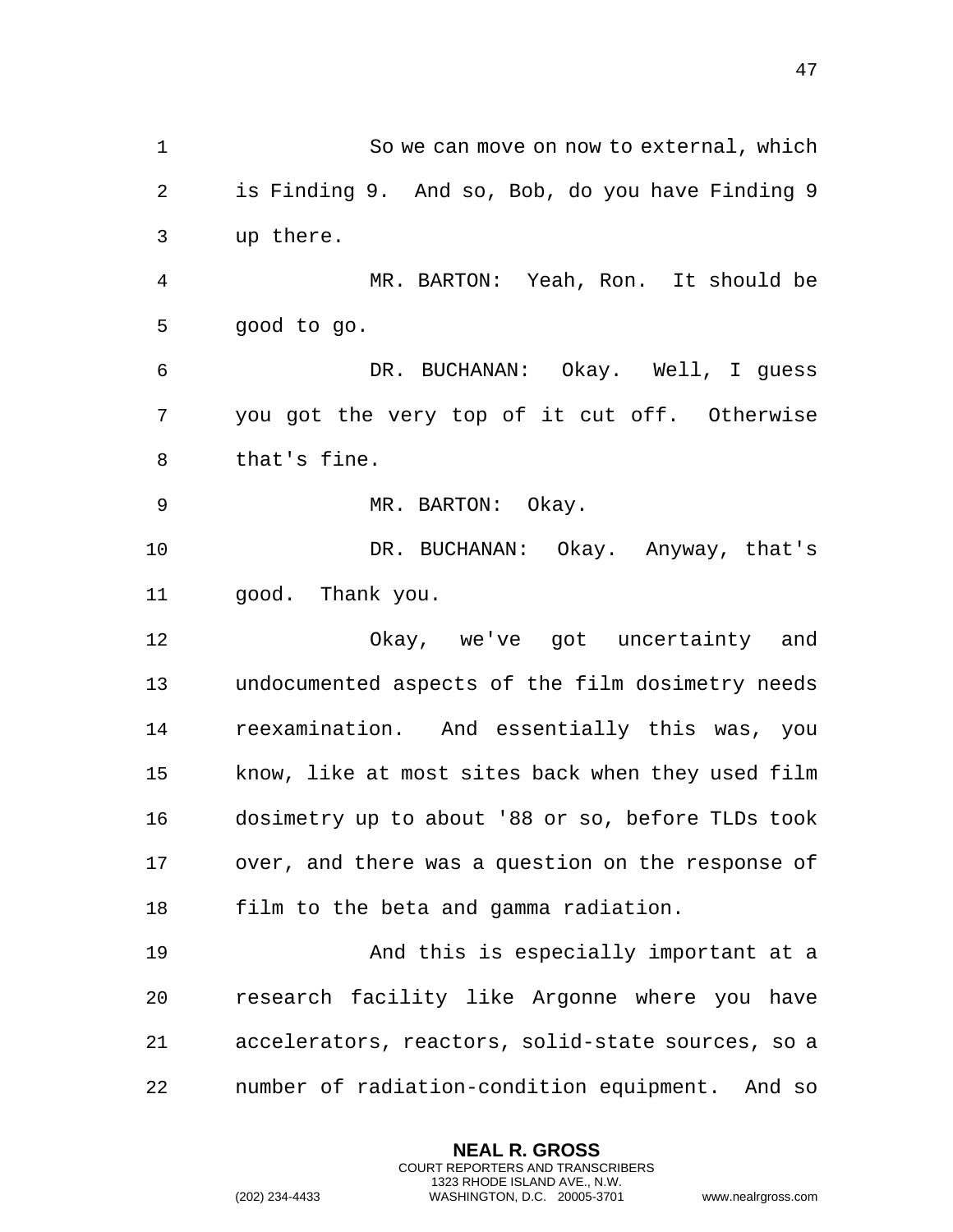dosimeter needs to respond correctly to the radiation field.

 And so in our original findings in 2009 we did do a pretty elaborate listing of things that could affect response, and saw that there was more information needed to justify using the thought that the ANL dosimeter was similar to INL. And so we could use their parameters and such. And that might be true, but we needed some documentation and some more investigation of the ANL-East dosimeter, either in itself or how it compared to INL documentation that it was the same.

 But then beyond that you need to say, okay, was it made for the fields that were present at ANL? And so that was our main issue there with Finding Number 9.

 And so I will turn it over to Lara to have her response.

 DR. HUGHES: Okay. Yes, same with the internal issues, this is ongoing because we have to evaluate what additional data that, you know, has been collected or still needs to be collected.

> **NEAL R. GROSS** COURT REPORTERS AND TRANSCRIBERS 1323 RHODE ISLAND AVE., N.W.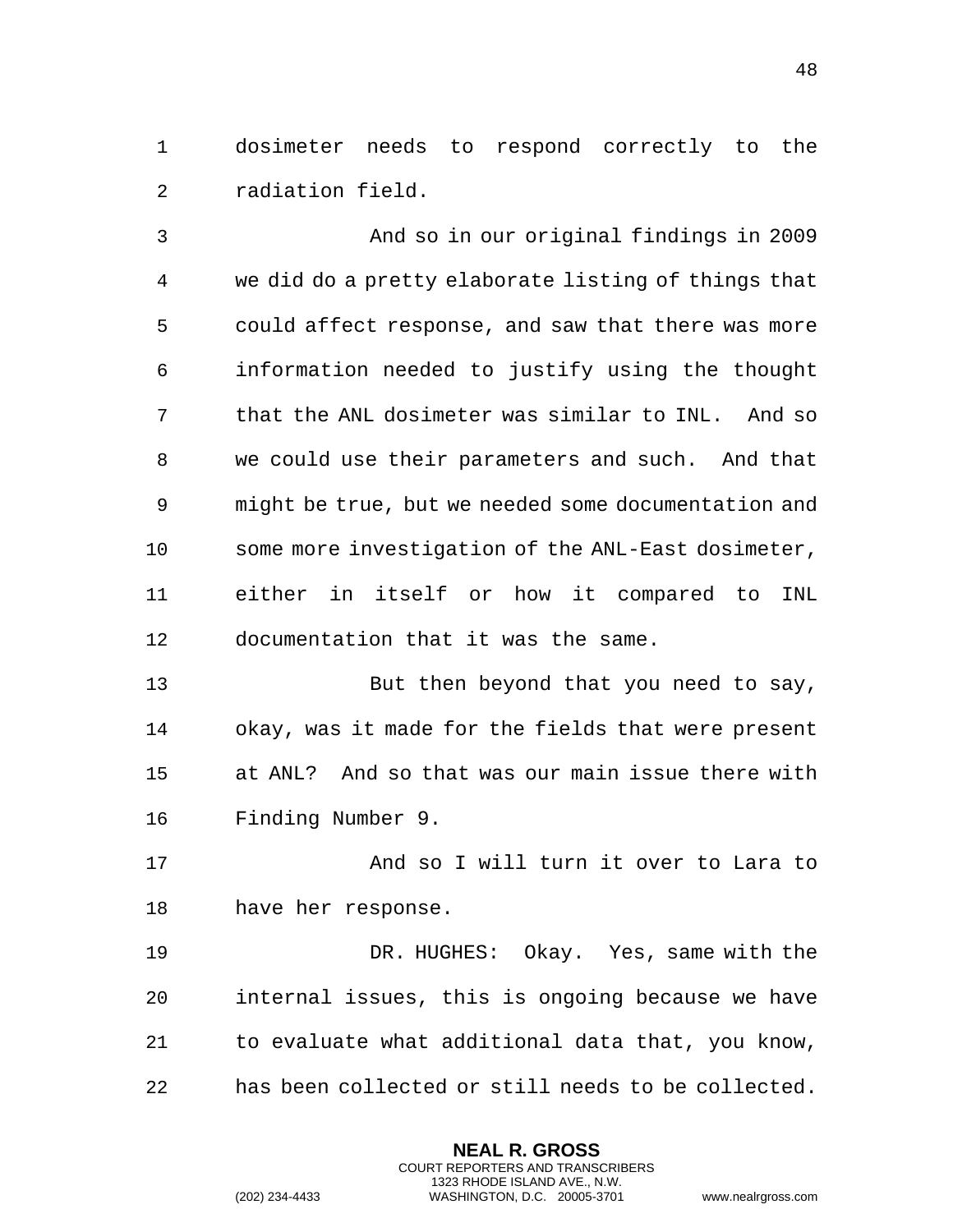And then we will evaluate and try to refine the approach that's in the current TBD. The ANL Work Group has been updated since, since the TBD was issued, or at least since the original TBD was issued in 2006 I believe. So but, yeah, any refinement would require us to find additional data. DR. BUCHANAN: Okay. So, like the internal, we can expect to see that reflected in Rev 2 of the external dosimetry TBD? 11 DR. HUGHES: Right. Probably Rev 3, but yeah. DR. BUCHANAN: Okay. Okay, any questions or comments on this? CHAIR CLAWSON: This is Brad. Not at this time. 17 DR. BUCHANAN: Okay. Okay, we'll move on to Finding 5 which is similar. It's neutron dosimetry -- Finding 10, excuse me. Finding 10 which is neutron dosimetry. And of course this is the standard questions. We used NTA film for neutron dosimetry

> **NEAL R. GROSS** COURT REPORTERS AND TRANSCRIBERS 1323 RHODE ISLAND AVE., N.W.

(202) 234-4433 WASHINGTON, D.C. 20005-3701 www.nealrgross.com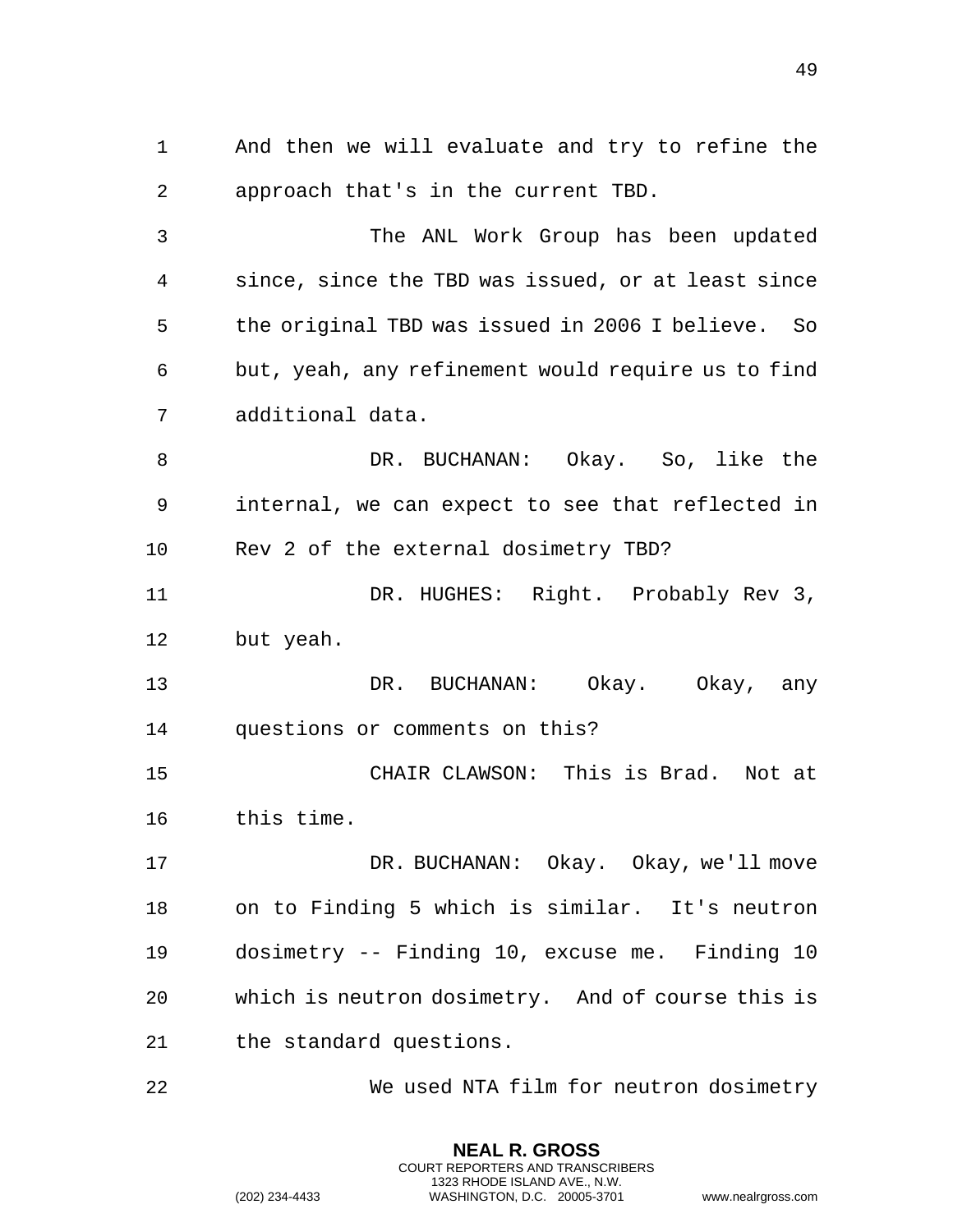up until about '87-'88 when TLDs took over. And, of course, I'm sure you're all aware, NTA film had the rapid drop-off and response to about 1 MeV. And if you put shielding around neutron sources then you get lower energy neutrons which some of them fall below 1 MeV.

 So our concern is did the NTA film see the dose the workers were receiving? And also if they're worn for a month there can be fading of the tracks, and of the heavy count individual tracks 11 in the neutron interaction. And that even if they did it every month, there's still fading from the first part of the month till they're read. And so fading is an issue, especially for lower energy neutron tracks.

 And then we addressed this some at Mound. And resolved some of those issues there. Now, also the energy response of NTA film was checked to know how it was calibrated and then if there was any compensation for the energy response to see if it's calibrated from a frontal radiation and the worker might receive it from the

> **NEAL R. GROSS** COURT REPORTERS AND TRANSCRIBERS 1323 RHODE ISLAND AVE., N.W.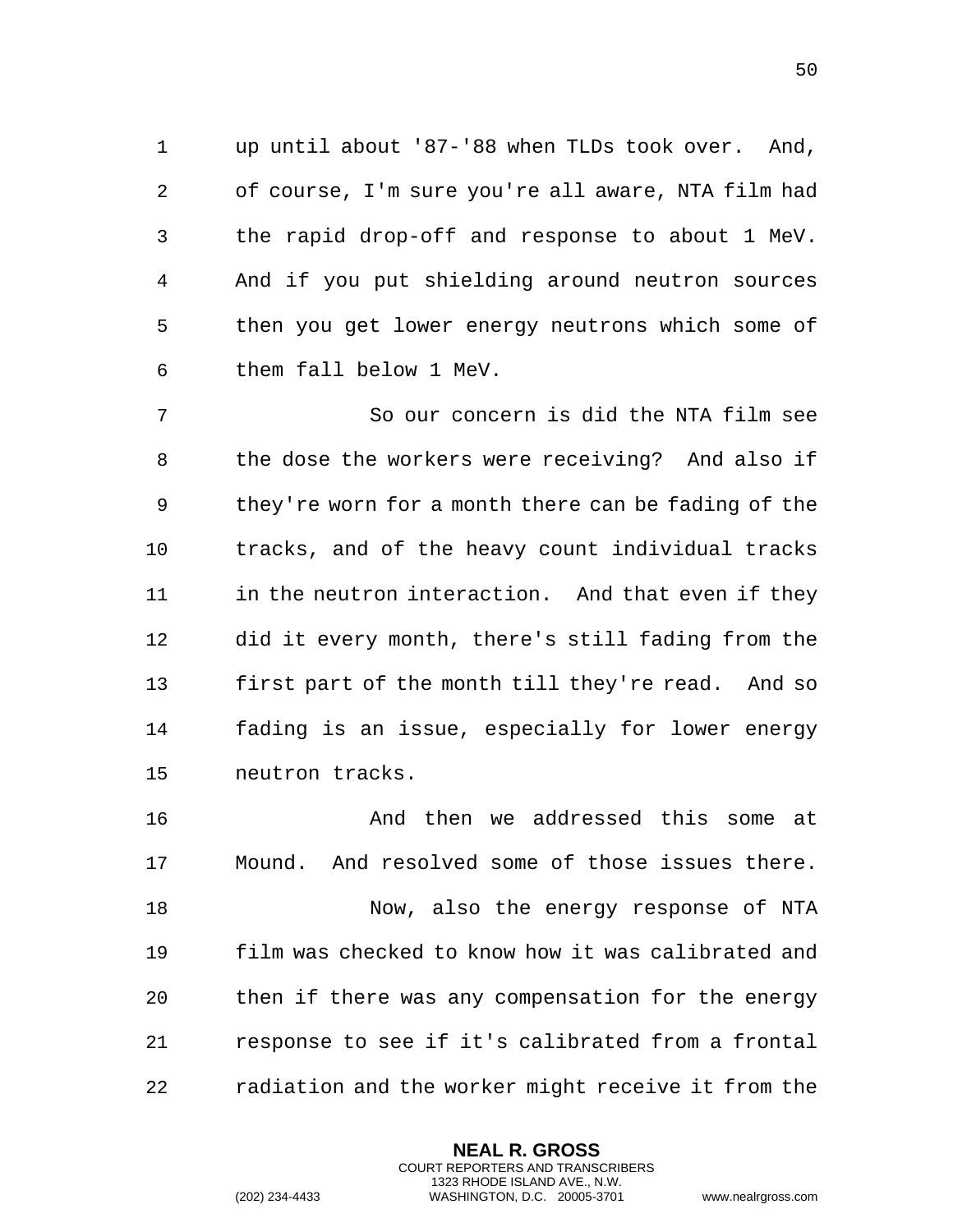sides or the back.

| 2              | And so this was our issues with, in                  |
|----------------|------------------------------------------------------|
| 3              | Finding 10 with the neutron dosimetry, the standard  |
| $\overline{4}$ | issues that we have. And then at ANL, of course,     |
| 5              | they had, again, accelerators which produced a lot   |
| 6              | higher energy neutrons. And the beam ports and       |
| 7              | such reactors, and then your solid-state sources     |
| 8              | which can give you a pretty wide spectrum of neutron |
| 9              | energy.                                              |
| 10             | And so I'll turn that over to Lara for               |
| 11             | her response at this time.                           |
| 12             | DR. HUGHES: Right. NIOSH concurs                     |
| 13             | that the improvement of the guidance is needed.      |
| 14             | Again, any new information will be incorporated.     |
| 15             | However, the NTA issue is, you know, well known and  |
| 16             | somewhat overarching. So, we will look into if we    |
| 17             | can, you know, develop a neutron-photon ratio model  |
| 18             | henceforth to address this issue.                    |
| 19             | DR. BUCHANAN: Okay.                                  |
| 20             | DR. HUGHES: Again, this will require                 |
| 21             | additional data evaluation.                          |
| 22             | DR. BUCHANAN: Okay, thank you.                       |

**NEAL R. GROSS** COURT REPORTERS AND TRANSCRIBERS 1323 RHODE ISLAND AVE., N.W.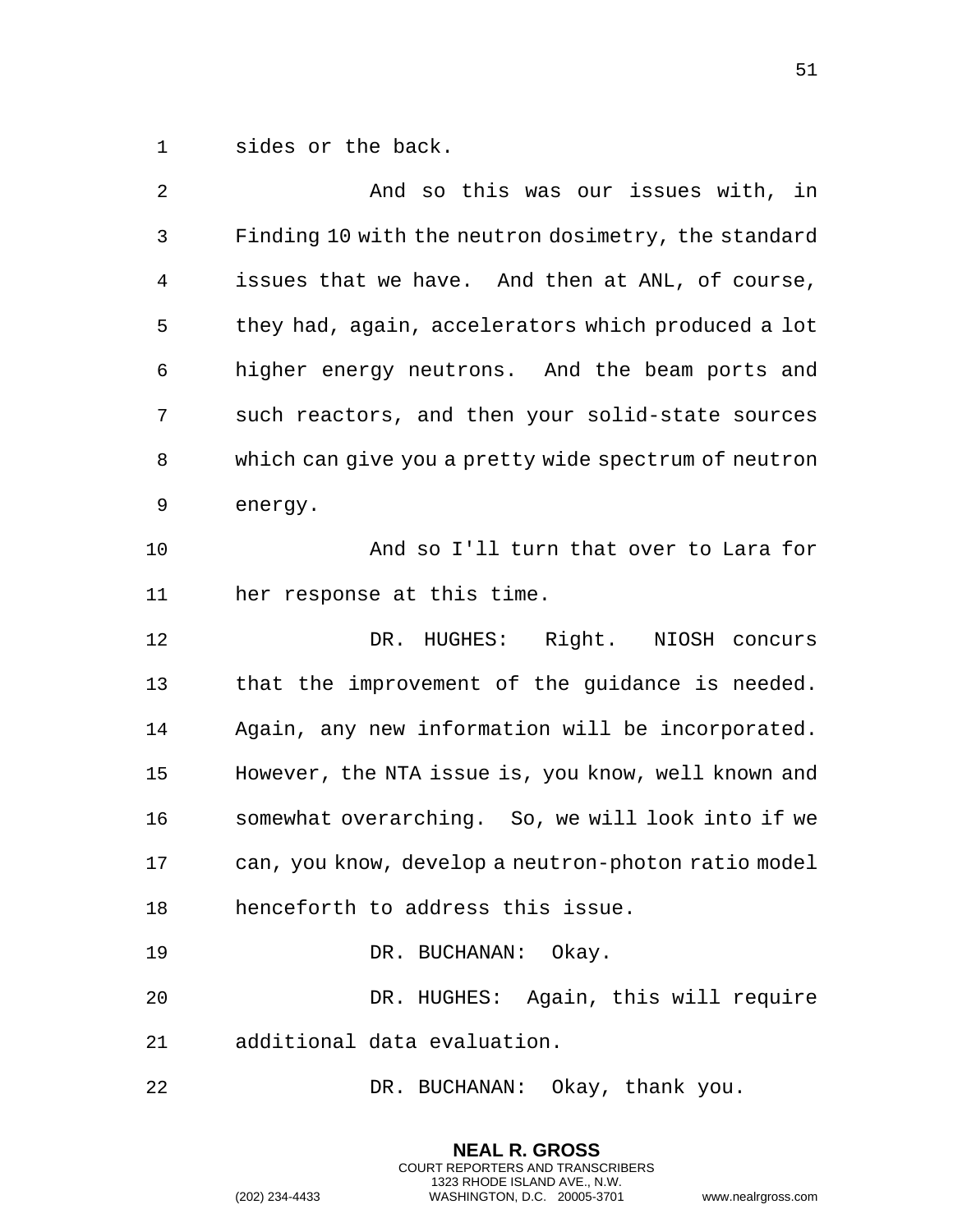Any questions or comments on Finding Number 10 then? CHAIR CLAWSON: No. DR. BUCHANAN: Okay. MR. STIVER: Ron, this is John Stiver. Before you move on, if I could back up to Finding 9. 8 DR. BUCHANAN: Okay. MR. STIVER: For our June report we had stated that, you know, because the work book has changed for each one of those calculations and it had not yet been reviewed as we had recommended to, you know, possibly review that work book in a little more detail. Is that something that you feel would be appropriate to do now or to wait until a new revision could come out? 17 DR. BUCHANAN: Go ahead. MR. KATZ: This is Ted. If the TBDs get updated that will result in changes to the work book too, right? So that fix this issue? DR. BUCHANAN: Yes, that's why I want to ask Lara does she anticipate the work book being

> **NEAL R. GROSS** COURT REPORTERS AND TRANSCRIBERS 1323 RHODE ISLAND AVE., N.W.

(202) 234-4433 WASHINGTON, D.C. 20005-3701 www.nealrgross.com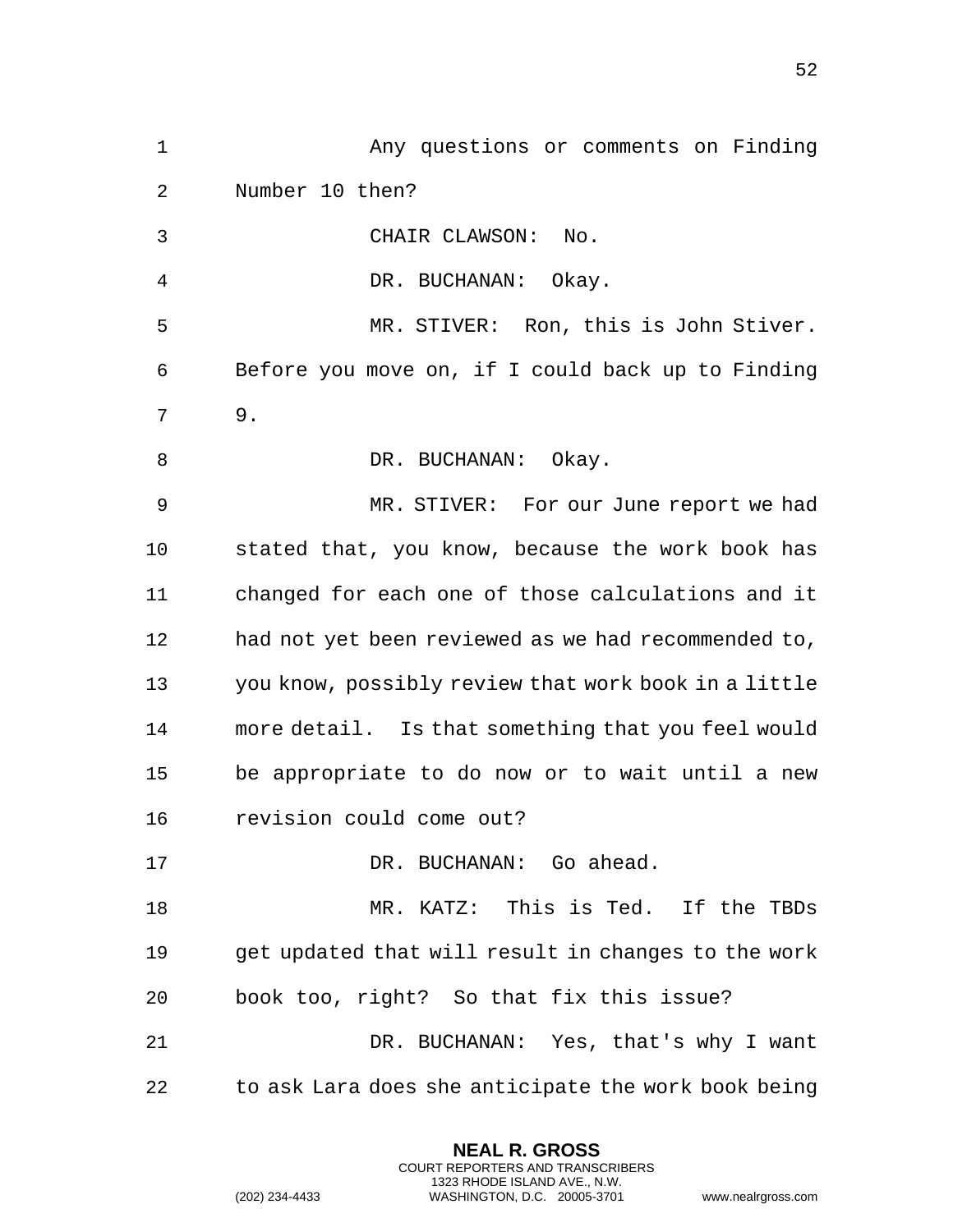updated with the TBD change?

 DR. HUGHES: I'm not sure at this point. I would assume so if there's any significant changes or numbers would result. Yeah, absolutely. DR. BUCHANAN: Okay. So, John, I guess we would probably wait until the TBD is updated and the work book is updated and then review them both at the same time. MR. STIVER: Okay. Yeah, that sounds good. 12 DR. BUCHANAN: Okay, thank you. Okay. So that brings us to the environmental section. So we did the internal X-rays and then the external. Now we have the environmental section which is Finding Number 11. And this has to do with the environmental data before 1972. And there just does not seem to be much information available at the time of our writing in 2009 of any environmental data to be used for TBD-4. And so I guess my question is have we found any additional

> **NEAL R. GROSS** COURT REPORTERS AND TRANSCRIBERS 1323 RHODE ISLAND AVE., N.W.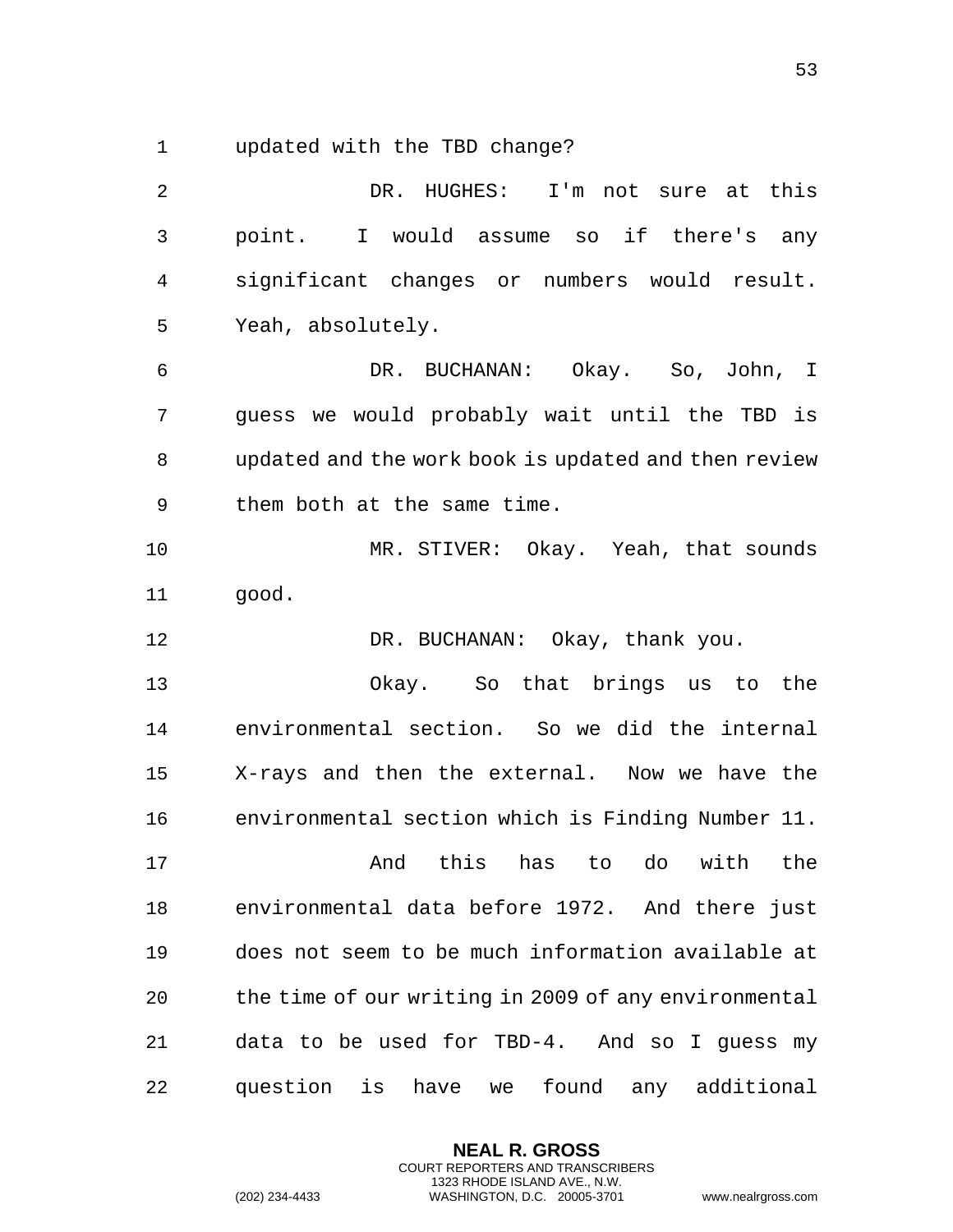information? And I see briefly in their response they talk about using Procedure 60. Is that going to be incorporated in the new TBD-4? So, Lara, you want to address those issues? DR. HUGHES: Yes. As far as I've seen, there have been no additional data found. And I'm not sure if we're anticipating to find anything else. So, yeah, I mean as you mentioned, any procedure that is used would be incorporated in the revised TBD. DR. BUCHANAN: Okay. Thank you. Any issues, comments, or questions on that one? MEMBER BEACH: None here, Ron. 17 DR. BUCHANAN: Okay, thank you. Okay, now we move to the general kind of overarching issues in Question Number 12, Finding Number 12. And this was the outdoor exposure, inhalation exposure associated with waste disposal operations in Area A and near

> **NEAL R. GROSS** COURT REPORTERS AND TRANSCRIBERS 1323 RHODE ISLAND AVE., N.W.

(202) 234-4433 WASHINGTON, D.C. 20005-3701 www.nealrgross.com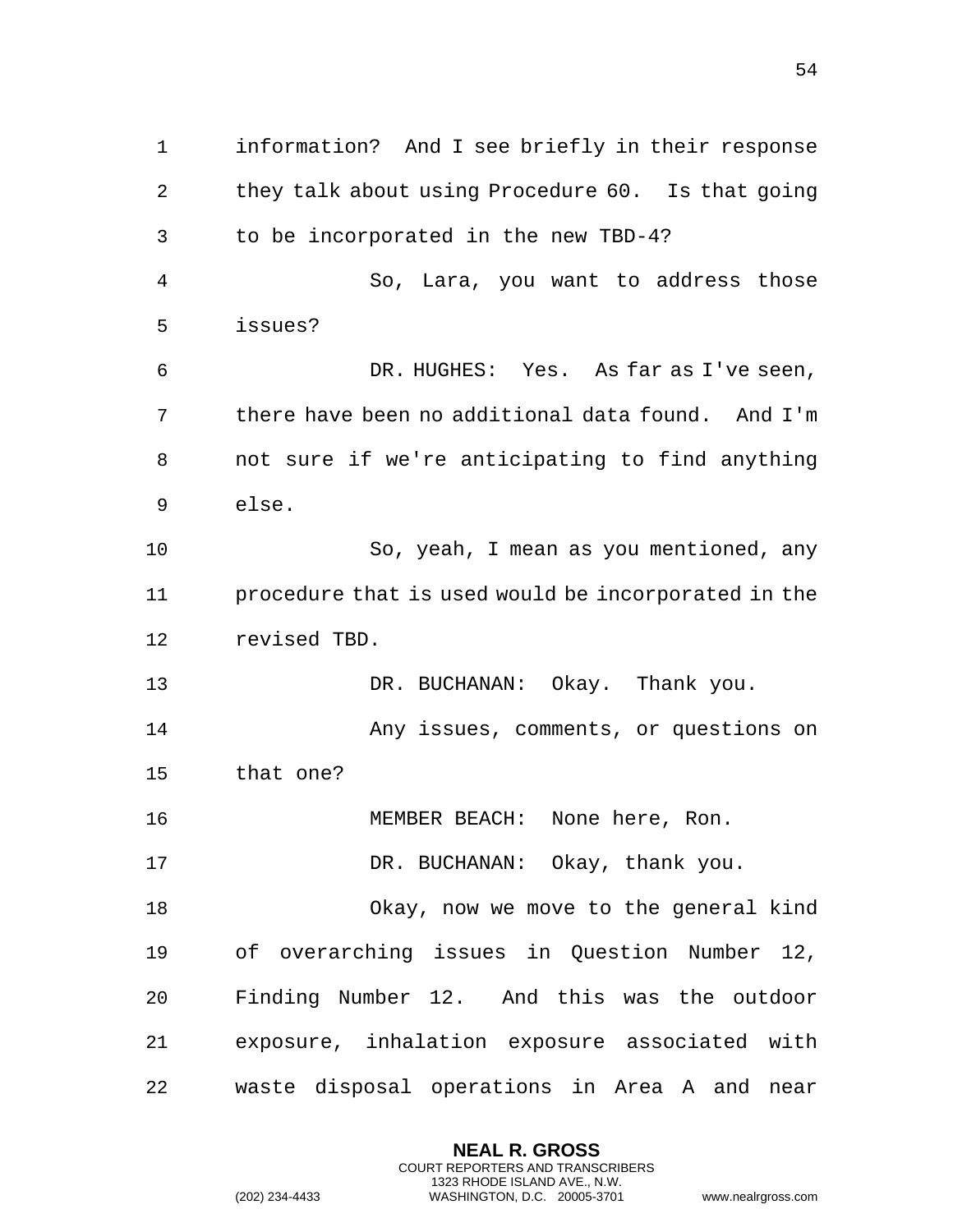accidents.

| 2  | And so in this case Area A workers could            |
|----|-----------------------------------------------------|
| 3  | have been exposed during waste disposal or if there |
| 4  | accidental one-time or, you know, acute<br>is       |
| 5  | releases. And so we would like to know, you know,   |
| 6  | if that's been investigated and to what extent      |
| 7  | that's been addressed.                              |
| 8  | If you could address that, Lara?                    |
| 9  | DR.<br>HUGHES:<br>It<br>has<br>been<br>not          |
| 10 | investigated yet. It's certainly something we can   |
| 11 | look into.                                          |
| 12 | I would, based on our -- the information            |
| 13 | in TBDs and review of the claims, I would assume    |
| 14 | that any worker who's involved in hands-on disposal |
| 15 | waste would have received some kind of<br>оf        |
| 16 | monitoring. Other than that, the Site A waste       |
| 17 | disposal operations starts in the early '40s, '43   |
| 18 | to '49, which would be covered under the Met Lab    |
| 19 | -- well, no, I'm sorry -- up until '46 would be     |
| 20 | covered under the Met Lab SEC.                      |
| 21 | So, no, at this point that has not been             |
| 22 | investigated. Typically with incidents,<br>not      |

**NEAL R. GROSS** COURT REPORTERS AND TRANSCRIBERS 1323 RHODE ISLAND AVE., N.W.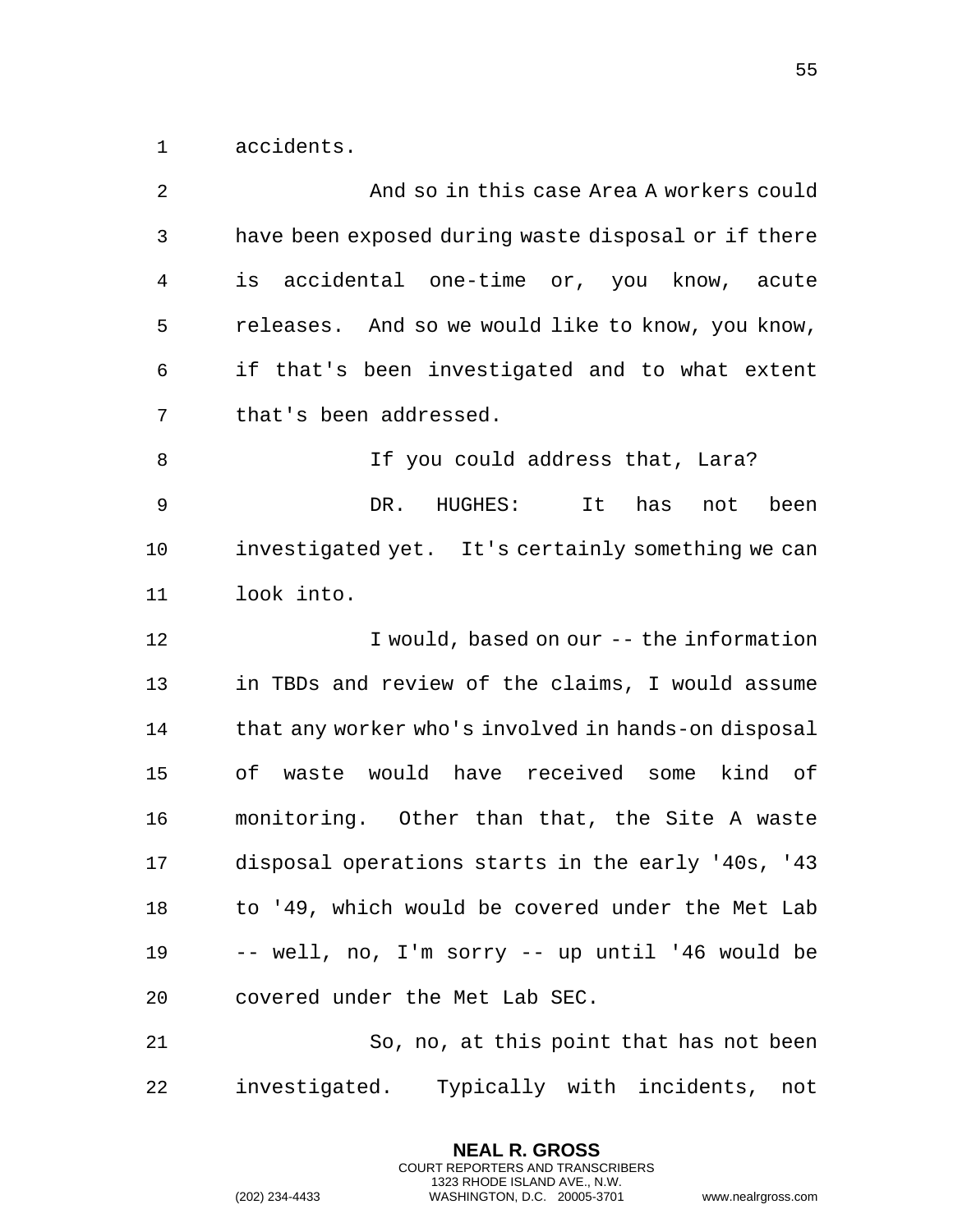every single incident that is in our Site Research Database would be, you know, addressed in the TBD just because the TBD is meant to be more an overview-type document. Now, if there's any indication that a worker was involved in an incident, it would be something that would be addressed on an individual basis during those reconstructions.

 It's not going to be ignored if that information is available.

 DR. BUCHANAN: Okay. So, is this a finding we should evaluate then at this time? Or do you see any upcoming changes in TBD-4 that would address this issue?

 DR. HUGHES: This is information that would have to go back into the 1940s. I have not a good indication of how much additional data we could possibly find.

 DR. BUCHANAN: Okay. So, you will look at that and incorporate it in TBD-4 if you find any?

> **NEAL R. GROSS** COURT REPORTERS AND TRANSCRIBERS 1323 RHODE ISLAND AVE., N.W.

22 DR. HUGHES: That's correct.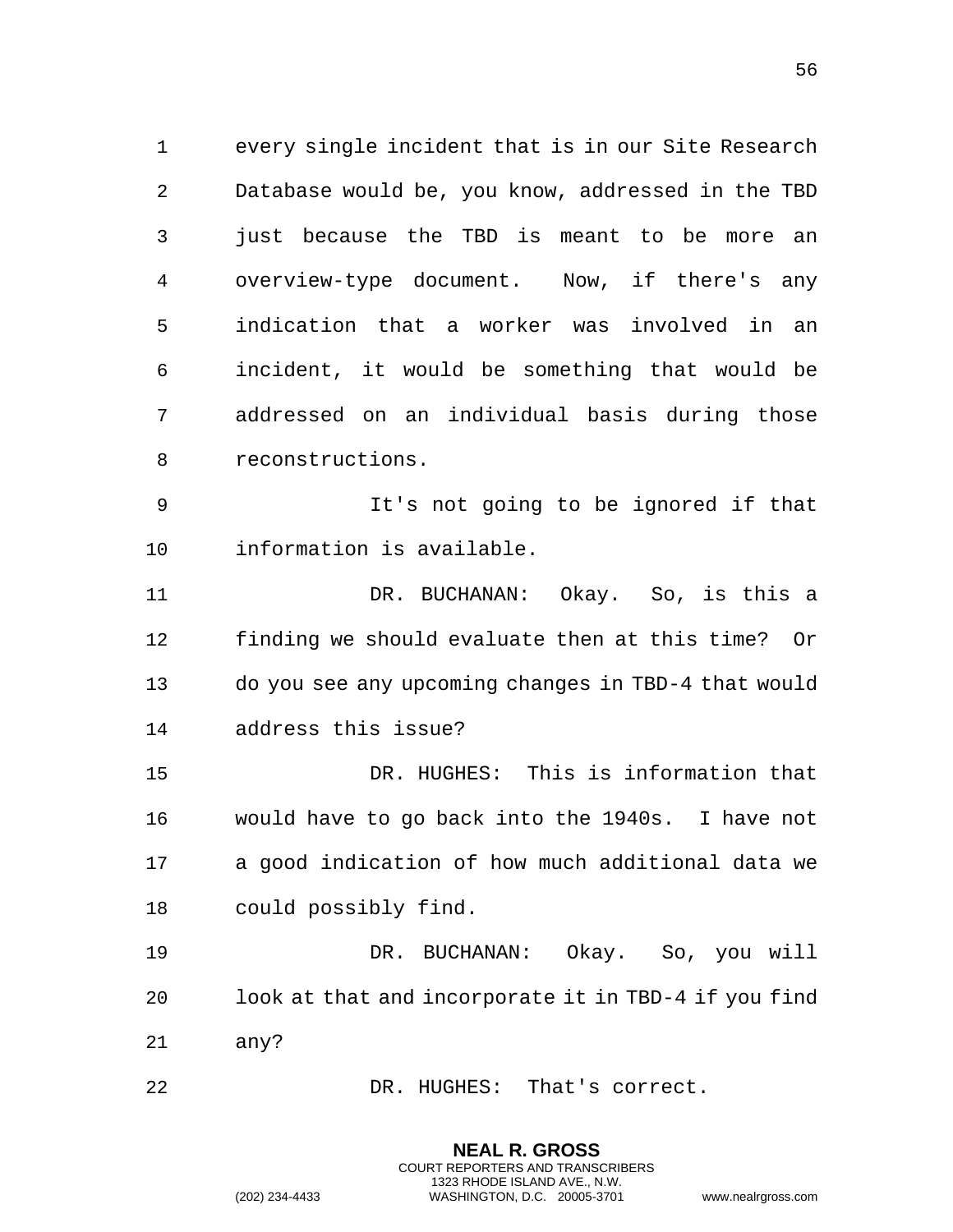DR. BUCHANAN: Okay. Okay, so I think that we will wait because we don't have any additional information to evaluate. And so I think we will wait on any changes to TBD-4, and look and see if we find any documentation that would impact this finding, and then evaluate that and reevaluate TBD-4. If that's agreeable with everyone. CHAIR CLAWSON: That's fine, Ron. DR. BUCHANAN: Okay, thank you. A similar finding in Finding 13 is a lack of consideration of occupational radiation exposure in Site A and Site M. This is part of the Met Lab and was indicated that it would be addressed outside ANL-East TBD. And there is currently no, I guess, TBD for the Met Lab but there is instructions for the Met Lab. Dose reconstruction procedures guidance. We just didn't know what was -- how that was sorted out and what took place during dose reconstructions for the -- we addressed this a

little bit earlier -- but perhaps for the

**NEAL R. GROSS** COURT REPORTERS AND TRANSCRIBERS 1323 RHODE ISLAND AVE., N.W.

(202) 234-4433 WASHINGTON, D.C. 20005-3701 www.nealrgross.com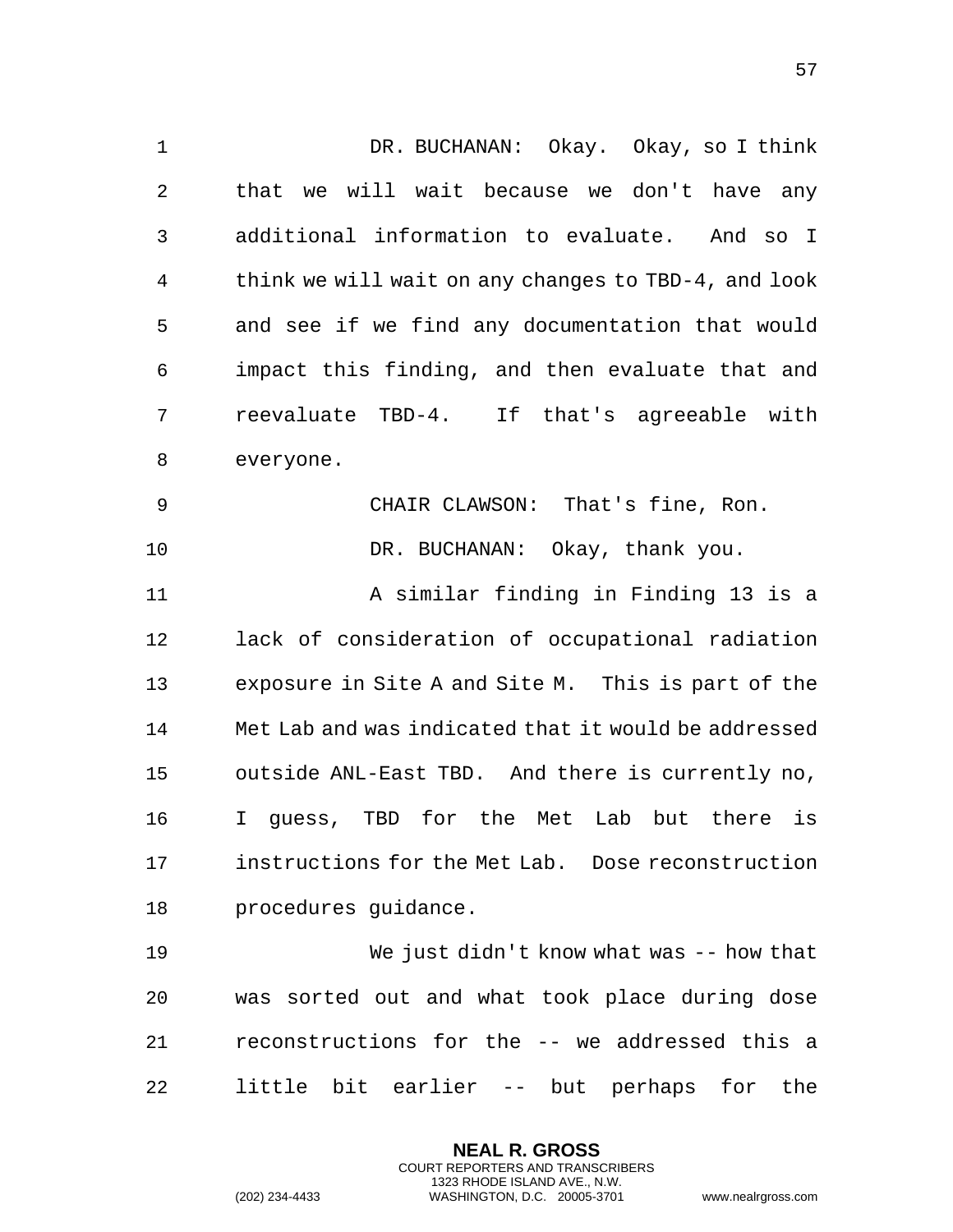environmental part, translation from the Met Lab to the ANL-East. What is the current status of that?

 DR. HUGHES: Yeah, this falls into the covered sites issue that was done by the Department of Labor. But the Met Lab, Metallurgical Laboratory is a covered site under EEOICPA up until June 30th, 1946. And then the ANL site designation starts July 1st, 1946.

 There was basically a continuing of operations, however, at the cover sites if one switches to the other, regardless of where the workers actually worked. So, you see that for the Met Lab they initially worked at the campus of the University of Chicago. Then they moved operations 16 to Site A in 1946, I believe to what's called Site B, which is the current ANL-East. Wasn't even fully operational at the time. They were still constructing the facility. I think they didn't really start up at Site B until the 19 -- until around 1948.

So all the operations in the early

**NEAL R. GROSS** COURT REPORTERS AND TRANSCRIBERS 1323 RHODE ISLAND AVE., N.W.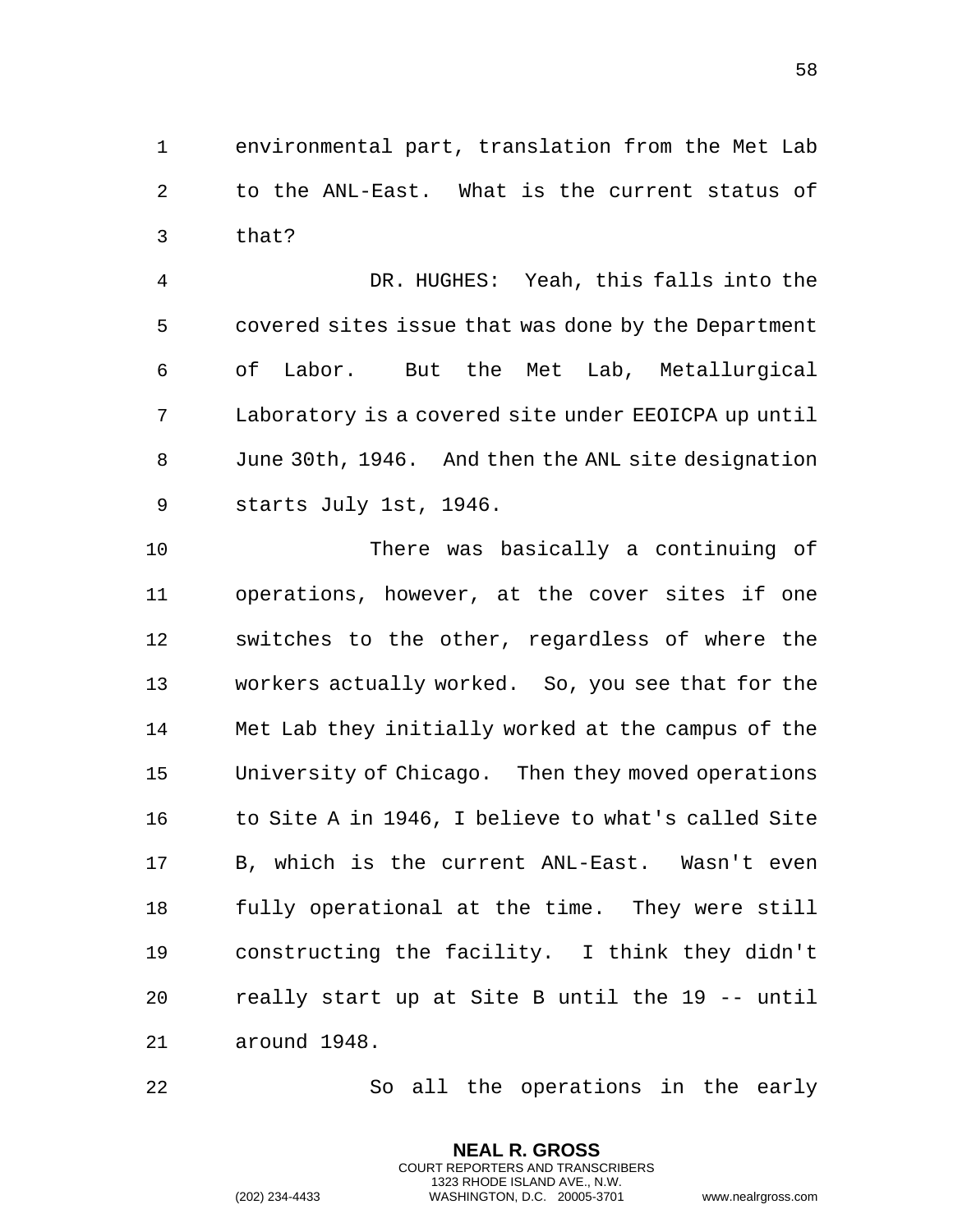what's considered Argonne National Lab was done at Site A. And it would be covered under the current ANL-East site designation. So, when we say, well, we do dose reconstruction for somebody who worked in 1946, that would be somebody who worked at Site A most likely. Even somebody who would have still worked what's commonly referred to as the West Band, that would still be covered under ANL-East site designation if they worked, if they were employed after July 1st, 1946.

 Did I confuse everybody? I'm sorry. DR. BUCHANAN: Okay, I think that SC&A needs to evaluate the response. Actually we just received these about 24 hours ago. So we will evaluate that if you don't plan on doing anything else with the TBDs.

 DR. HUGHES: That's right. Just keep in mind that this was not something that NIOSH designates. We cannot, it wasn't covered by versus another covered site.

 DR. BUCHANAN: Okay. Well, we'll look further into that. And then provide a written

> **NEAL R. GROSS** COURT REPORTERS AND TRANSCRIBERS 1323 RHODE ISLAND AVE., N.W.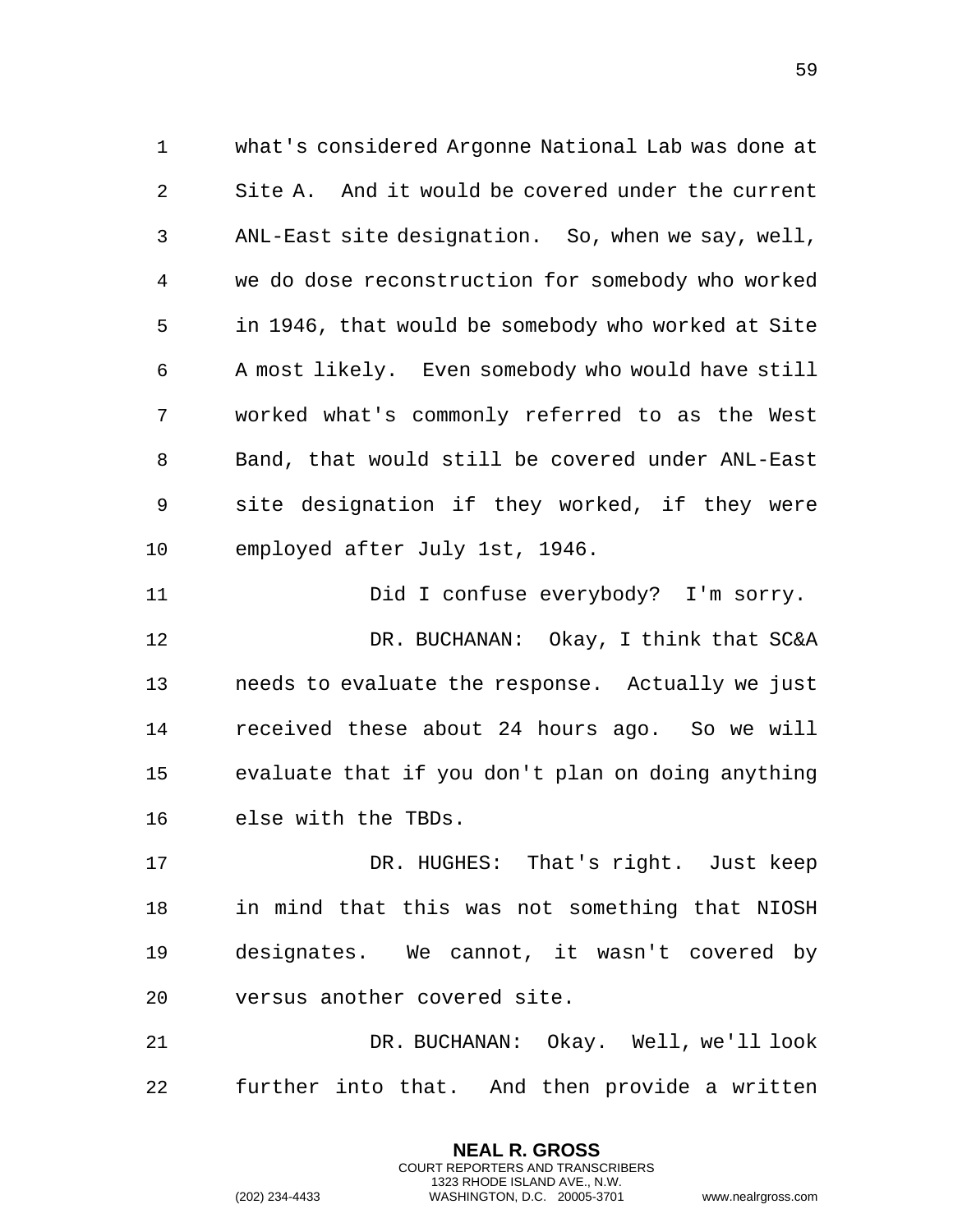response on that, if that's agreeable with everyone.

 CHAIR CLAWSON: That's fine, Ron. DR. MAURO: This is John. I've got a question. The Met Lab world was the Chicago pile. And I remember -- now this goes back years -- that then that was terminated and they continued reactor operations but they had a new generation of reactor, a new reactor. And that was the boundary. And I guess I'm asking the question, is 11 that the boundary, when you leave the Met Lab and you go to ANL-East where the rest of the pile went to this new generation reactor? Or am I misremembering? DR. HUGHES: That would be considered

- what's called Site A.
- 17 DR. MAURO: Okay.

 DR. HUGHES: That was the interim site where they operated at least two reactors and various laboratories. And that was operated from I think 1942 till 1954 when the lease at the site ended. And it all, whatever was at Site A was

> **NEAL R. GROSS** COURT REPORTERS AND TRANSCRIBERS 1323 RHODE ISLAND AVE., N.W.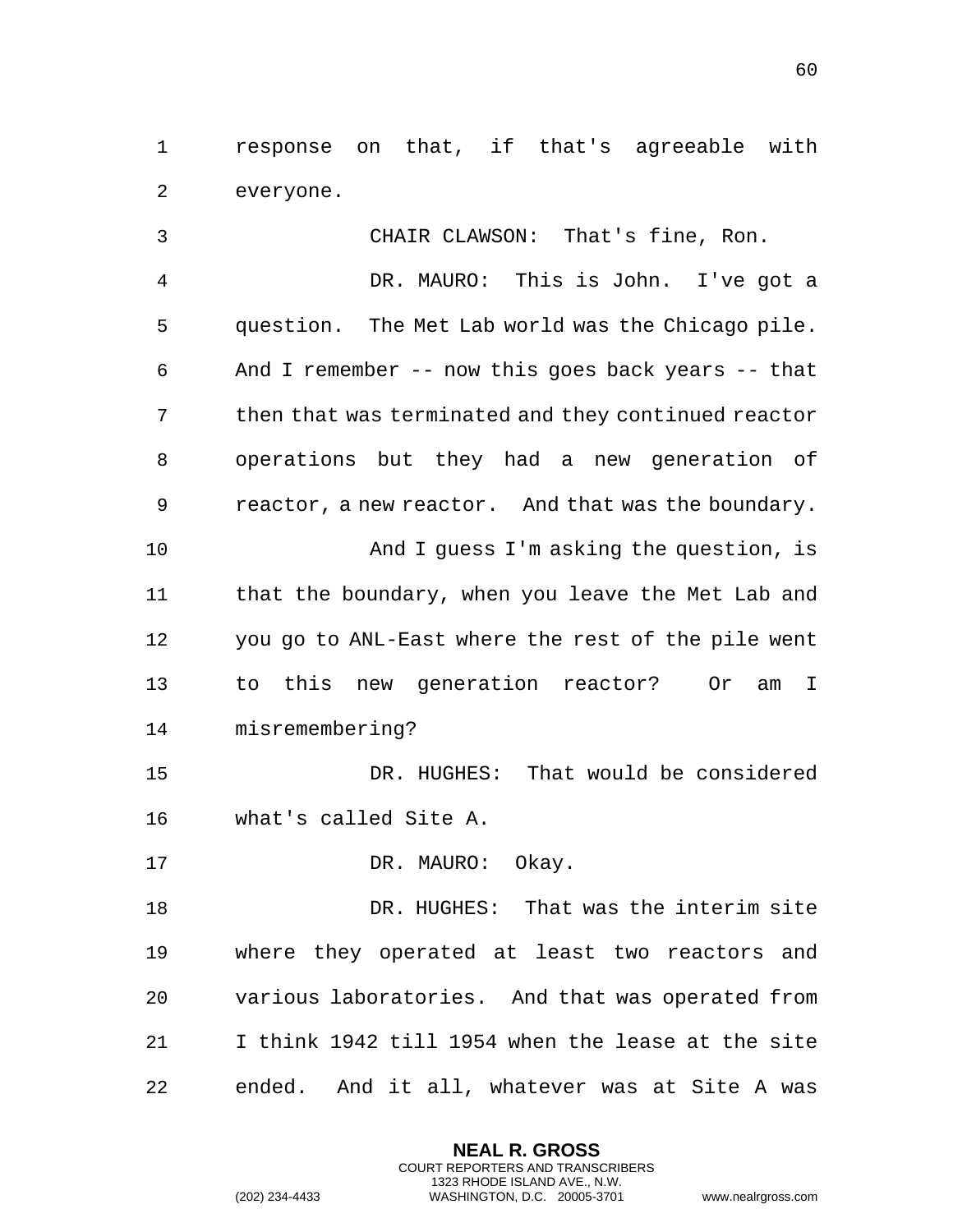transferred, was either shipped out or transferred to what's called Site B, which is the current location of ANL-East.

 DR. MAURO: And then there were this waste area that we talked to, talked about earlier. Was that a continuum, that just continued that waste facility area where apparently there was some significant potential for exposure? Was that something that was a continuation of operations going from the Met Lab days to the ANL-East days? Or is there a boundary there also?

 DR. HUGHES: That is outside the boundary of Site A, as I understand. However, it is in the vicinity of Site A. And it was associated with the operations at Site A.

 From an employment standpoint, it would be workers who were employed either by the Met Lab or ANL-East that would be conducting work there. At least that's my understanding of who would work there and who could potentially get exposed.

 DR. MAURO: But there is an SEC for the Met Lab. I guess part and parcel of that was

> **NEAL R. GROSS** COURT REPORTERS AND TRANSCRIBERS 1323 RHODE ISLAND AVE., N.W.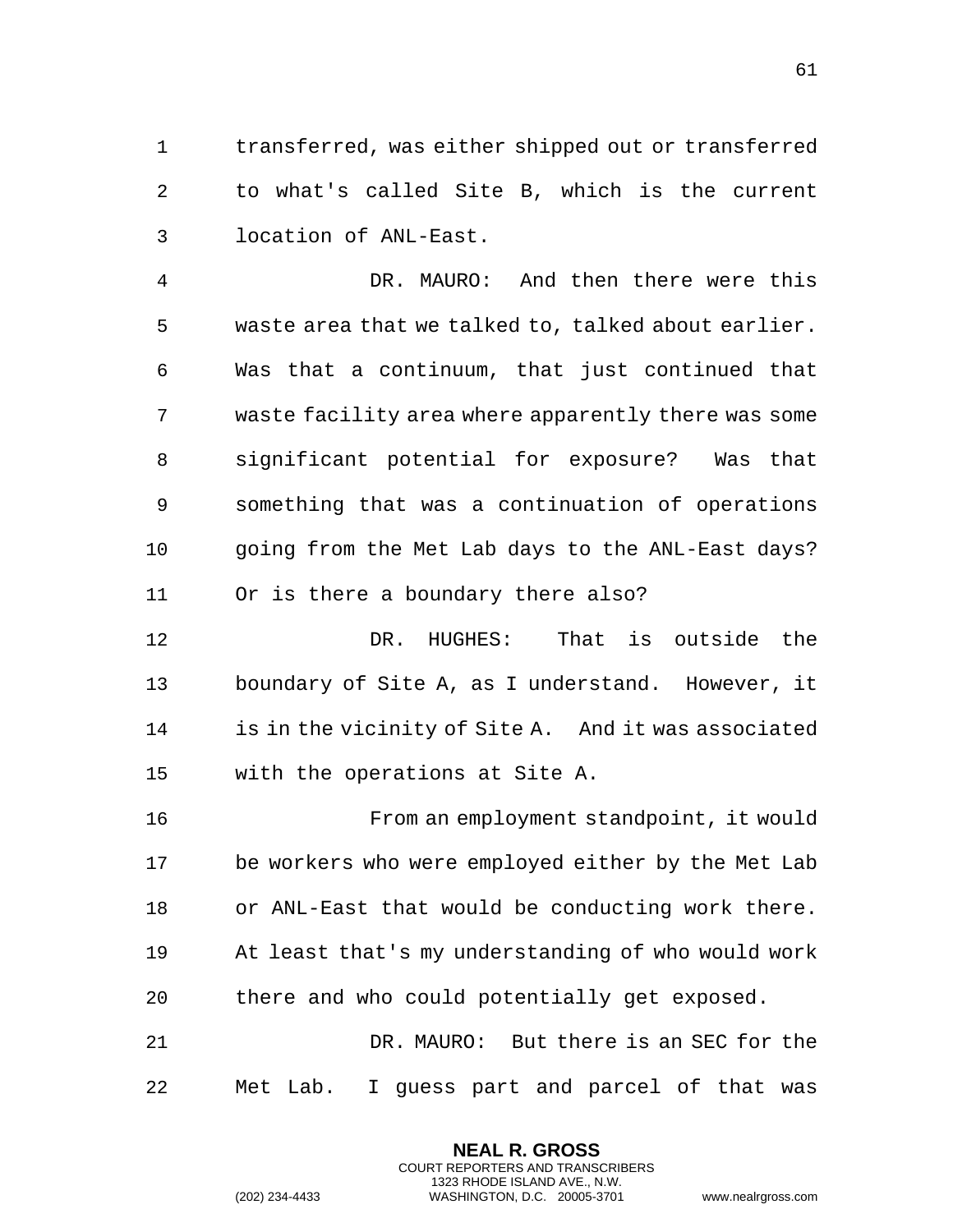inability to reconstruct doses associated with that aspect of the Met Lab operations. And I guess I'm just alerting that if the personnel continued working in that mold and the transition, I guess I would be interested in what changed between the Met Lab and ANL-East that put you in a position to feel much more comfortable that we don't have an SEC situation when we move into the ANL-East realm. We'd be glad to discuss management part. Which did -- it did break with the reactor, but I was wondering if there is also a clean break with regard to waste management?

 DR. HUGHES: I can't speak specifically to the waste management issue. But, of course, one of the first things we did was look at what changed, as we said, --

17 DR. MAURO: Right.

 DR. HUGHES: -- between Met Lab. Because here we have an SEC based on having actually very, very limited, almost no useable data --

DR. MAURO: Right.

DR. HUGHES: -- to, you know, this site

**NEAL R. GROSS** COURT REPORTERS AND TRANSCRIBERS 1323 RHODE ISLAND AVE., N.W.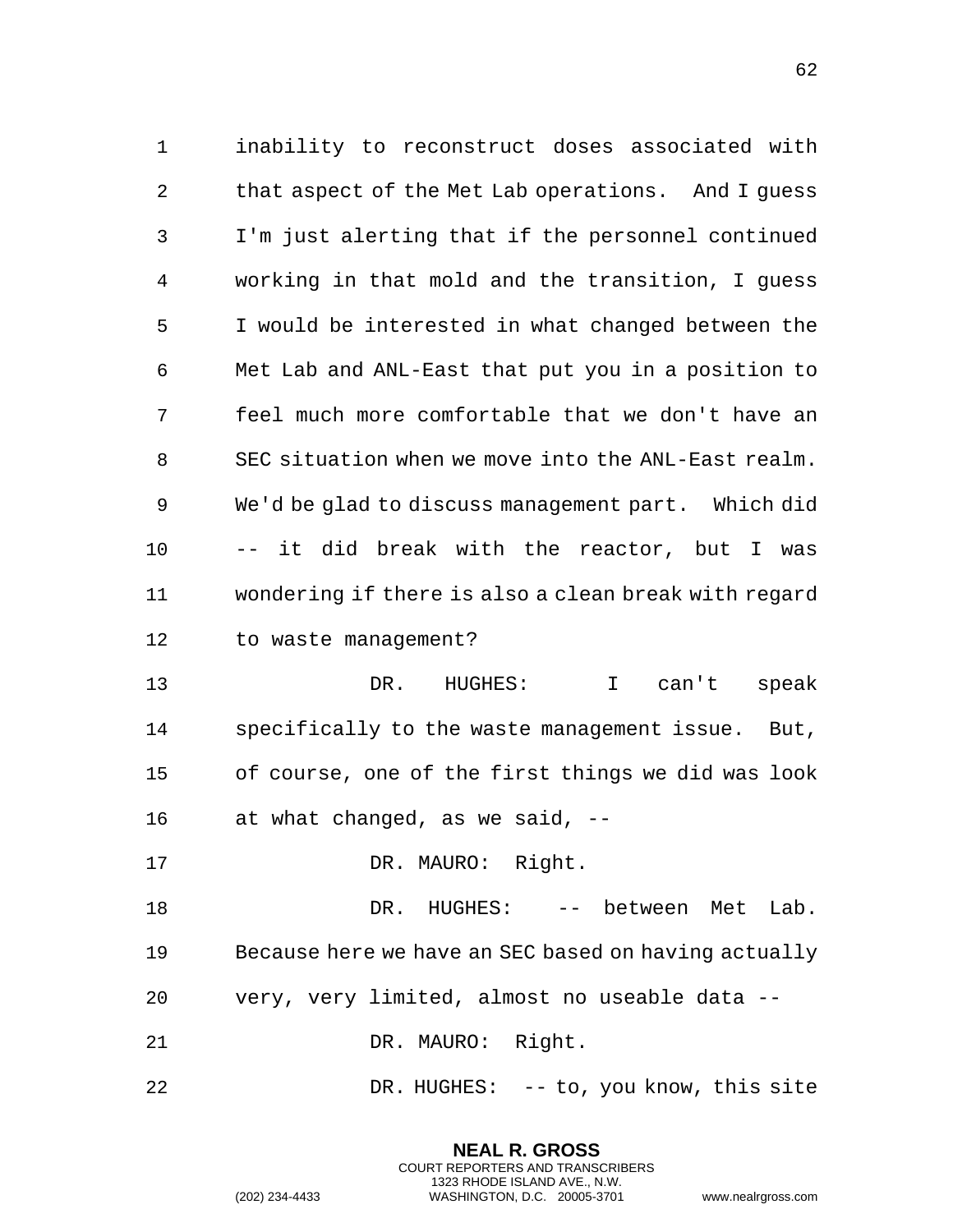obviously not being an SEC ANL-East, even though many of the major sites in the early period have an SEC. So we're kind of trying to evaluate.

 And but we found is that it seems with the startup of ANL-East they made a conscientious effort, they were aware that they needed to monitor their workers. And they made an effort to do as good a job, I believe, as they were capable of doing at that period of time.

 Now, if the data is indeed robust enough, and it remains to be seen, but they did, we have found information they did start up their health and safety program with the health physics program and also a medical program that would do the bioassays and that sort of thing.

 So there's not necessarily continuation of those issues, especially with internal infeasibilities. It's not a clear cut, you know, transition from Met Lab to ANL-East. There seems to have indeed -- there was indeed a ramp-up of a program that was in place starting in 1946 sometime.

> **NEAL R. GROSS** COURT REPORTERS AND TRANSCRIBERS 1323 RHODE ISLAND AVE., N.W.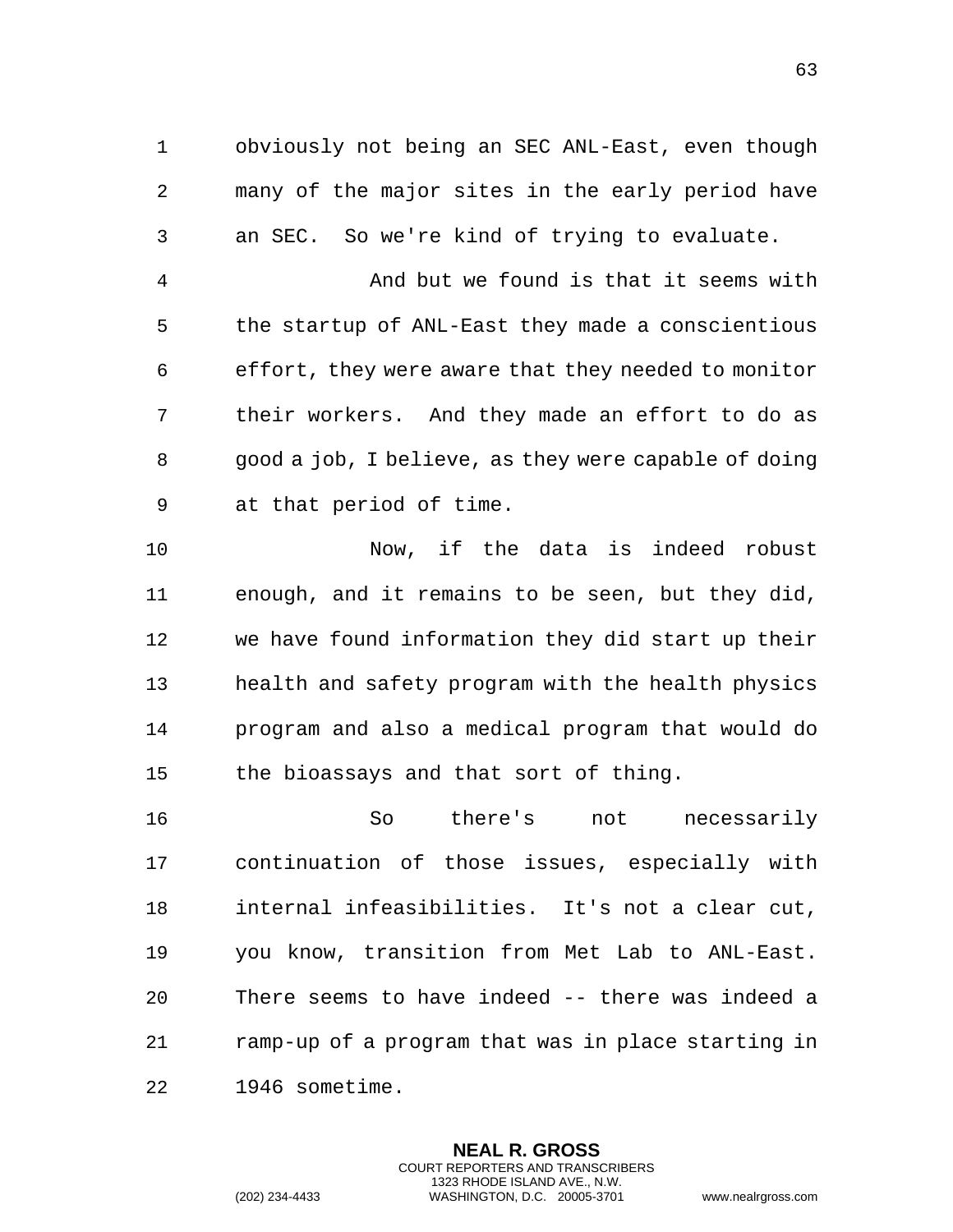So it's not clear cut. It's a little more refined. That's why we haven't really arrived at any conclusion yet. Because there's definitely the data there. There's relatively good documentation for this. It's much more tricky to determine, you know, do we have an infeasibility or do we not. DR. MAURO: Oh no, thank you. And that's the only reason I raised it. Thank you very much. MEMBER ROESSLER: This is Gen. I have a question, too, on the Met Lab. As I was reading SC&A's report, and in this particular item they mentioned that this issue should be transferred to the Board Work Group that oversees Met Lab. So I went on the website to look to see if that Work Group had been established. And I don't find anything. And, in fact, I can't find anything on the website about the Met Lab. But am I looking -- not looking in the right area or is it just not on there? MR. KATZ: Well, Gen, this is Ted.

> **NEAL R. GROSS** COURT REPORTERS AND TRANSCRIBERS 1323 RHODE ISLAND AVE., N.W.

(202) 234-4433 WASHINGTON, D.C. 20005-3701 www.nealrgross.com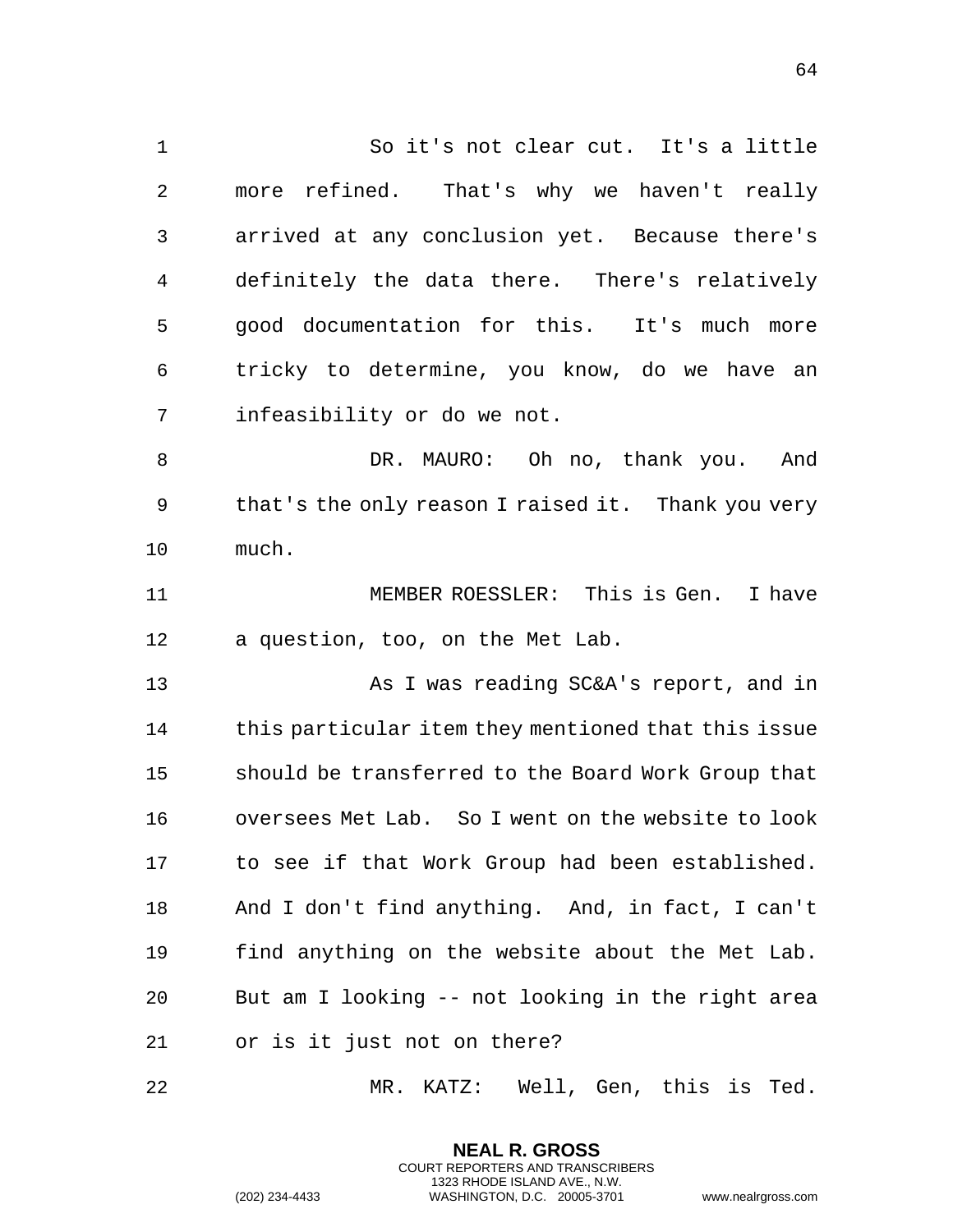With respect to Met Lab, there is no Met Lab Work Group.

 MEMBER ROESSLER: Okay. I suspected there was.

 MR. KATZ: No, no. So, and anything related to Met Lab I imagine will end up using this Work Group to address if there's anything left to address. I don't know if it's -- but as far as whether there's information on Met Lab on this, if you go to the worksite section, that's where it would be. If it's not there, I don't know, but. MEMBER ROESSLER: Well, I couldn't find it under the M's. I was wondering if -- I looked under University of Chicago. I just couldn't find it anywhere.

 MR. KATZ: Yeah. Lara, you should -- Lara should know.

 MS. BRIGGS: It's listed under the Metallurgical Laboratory.

 MR. KATZ: Ron, have we run the course? DR. BUCHANAN: Now, that is the 13 primary findings. Not shown on the BRS is seven

> **NEAL R. GROSS** COURT REPORTERS AND TRANSCRIBERS 1323 RHODE ISLAND AVE., N.W.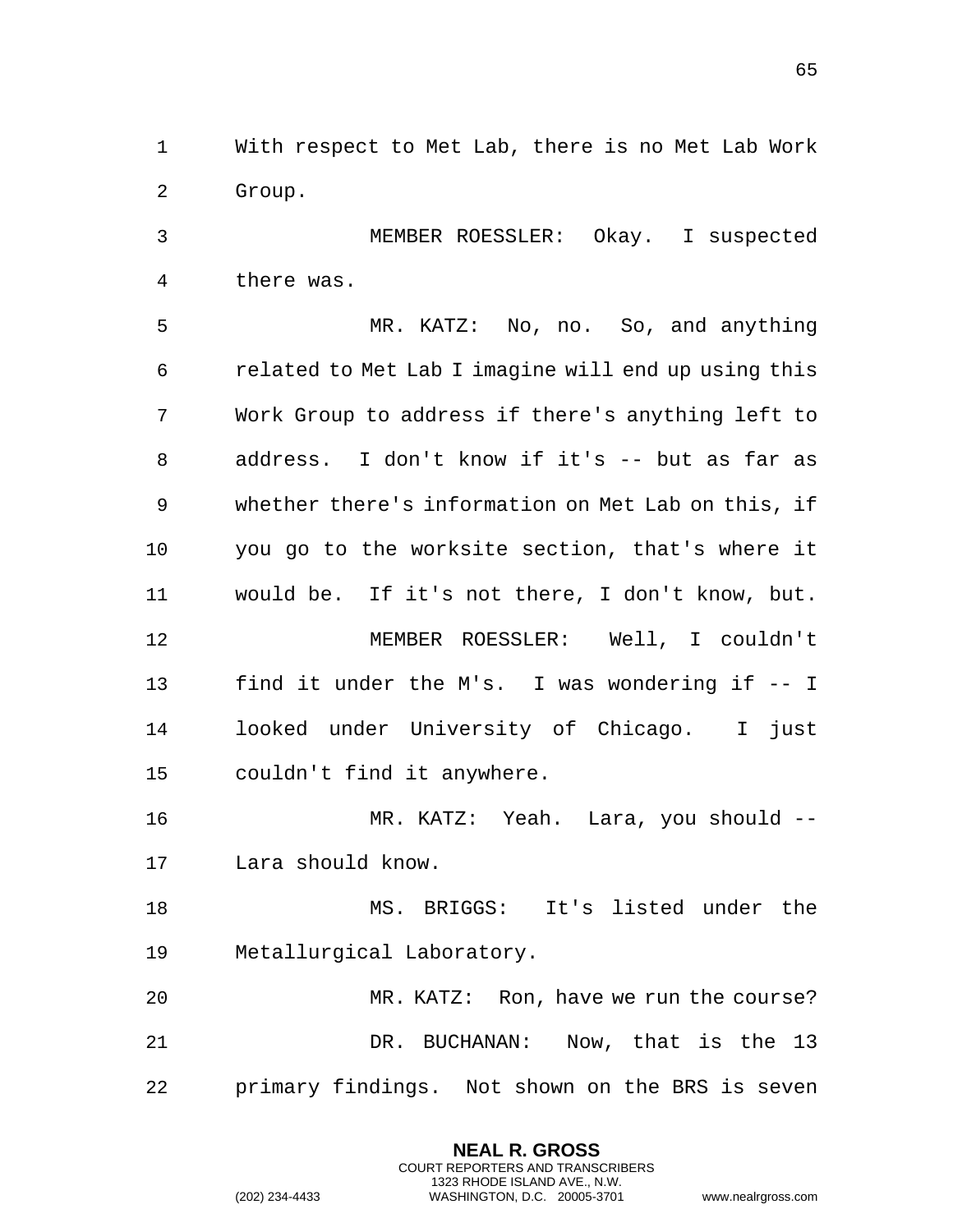secondary issues. And I don't know if NIOSH has prepared any response to our secondary issues or not other than that the 1 and 2 are covered by the OTIB-6, and perhaps 3, 1, 2, and 3, the medical issues.

 Where does NIOSH stand on the secondary issues?

8 DR. HUGHES: I do have brief responses. I did not put it under BRS.

DR. BUCHANAN: Right.

 DR. HUGHES: The list of issues. I mean I can, I can at least attempt to respond.

 DR. BUCHANAN: Okay. Okay, Brad, do you want to continue on with the secondary? Do you want to take a break? Or what do you want to do at this point?

 CHAIR CLAWSON: Well, from everything we've already gone through, the secondary issues on this is there much to say, Lara, or are those still under evaluation with a new TBD?

 DR. HUGHES: Yes, I mean pretty much. There is not anything -- I can go through it. Do

> **NEAL R. GROSS** COURT REPORTERS AND TRANSCRIBERS 1323 RHODE ISLAND AVE., N.W.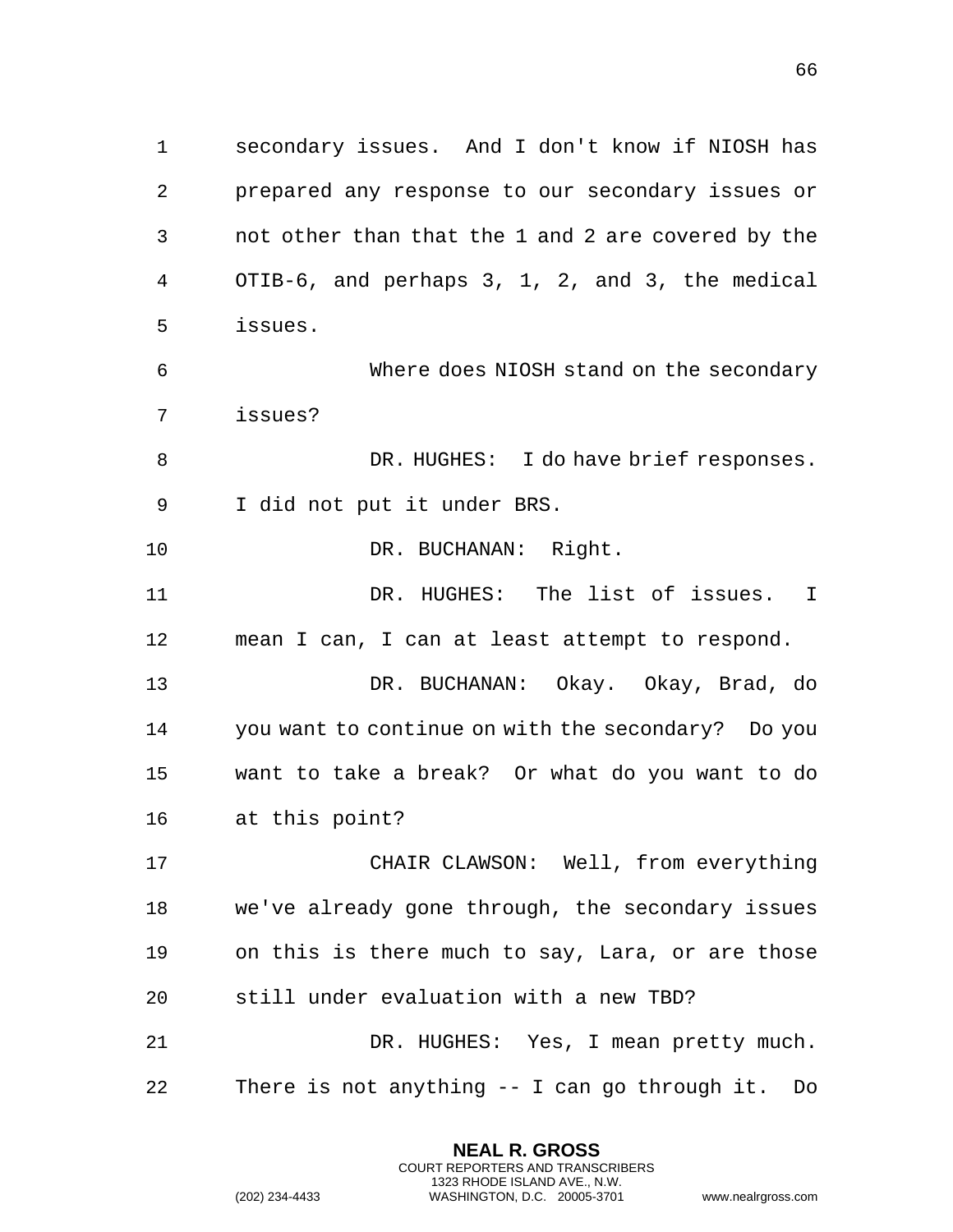you prefer to go through it piece by piece? I can attempt to respond. I have some of the -- there was one issue that was, asked the question whether or not the human radiation experiments would be covered or that they're not addressed in the TBD. They are not addressed in the TBD.

 But in the rare case that an actual worker would be one of those individuals that were involved in the human radiation experiments and 10 that they were actually experimented on, that would be an occupational, considered an occupational exposure and that would be addressed in the BRS. I did clarify that with the dose reconstruction team. And --

 CHAIR CLAWSON: Lara, I really, I really don't see any use really until we get this information out. And I understand, Lara, that, you know, it was kind of a push to be able to get to this. And you put out an earlier email that, you know, you'd do your best for it, and stuff like that.

But this time I really don't see, Ron,

**NEAL R. GROSS** COURT REPORTERS AND TRANSCRIBERS 1323 RHODE ISLAND AVE., N.W.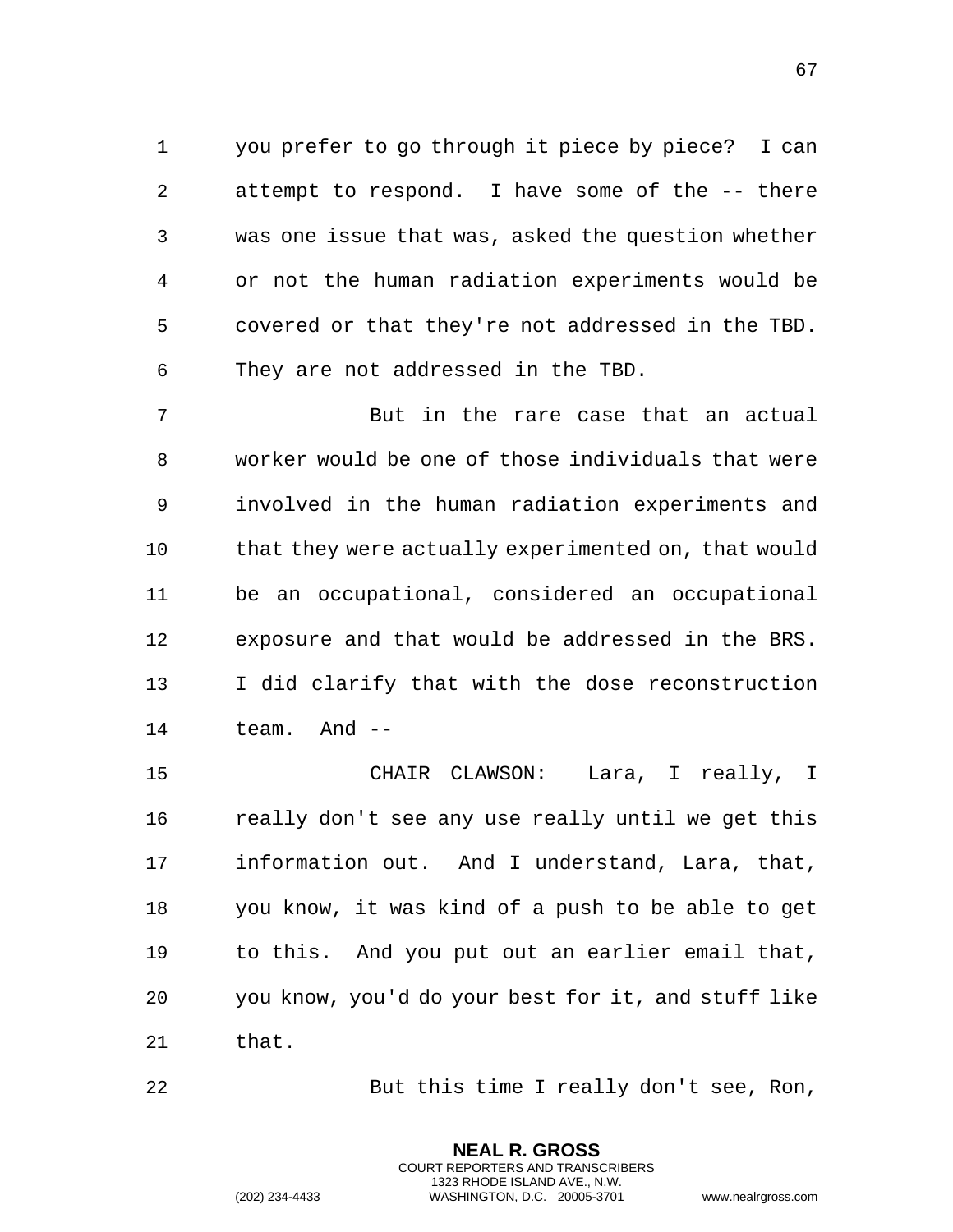until we see kind of their finished product even going through it. I think we'd better spend our time figuring out our path forward on this. But that's just my personal opinion.

 DR. BUCHANAN: Okay. What about addressing the secondary issues, if we posted on the BRS could Lara put her response so that we could respond to them? Because we don't know their response to the seven secondary issues.

 MR. KATZ: Well, that's okay, Ron. DR. BUCHANAN: Okay. So we will put our, we will add the seven secondary issues on the BRS.

 And, Lara, if you could put your written response on that, that way we can evaluate them, you know, on our own and see where we need to go from there.

18 DR. HUGHES: Absolutely.

DR. BUCHANAN: Okay, thank you.

Okay. So, Brad, that's all I have.

 CHAIR CLAWSON: Okay. Is there any questions from any of the other Board Members that

> **NEAL R. GROSS** COURT REPORTERS AND TRANSCRIBERS 1323 RHODE ISLAND AVE., N.W.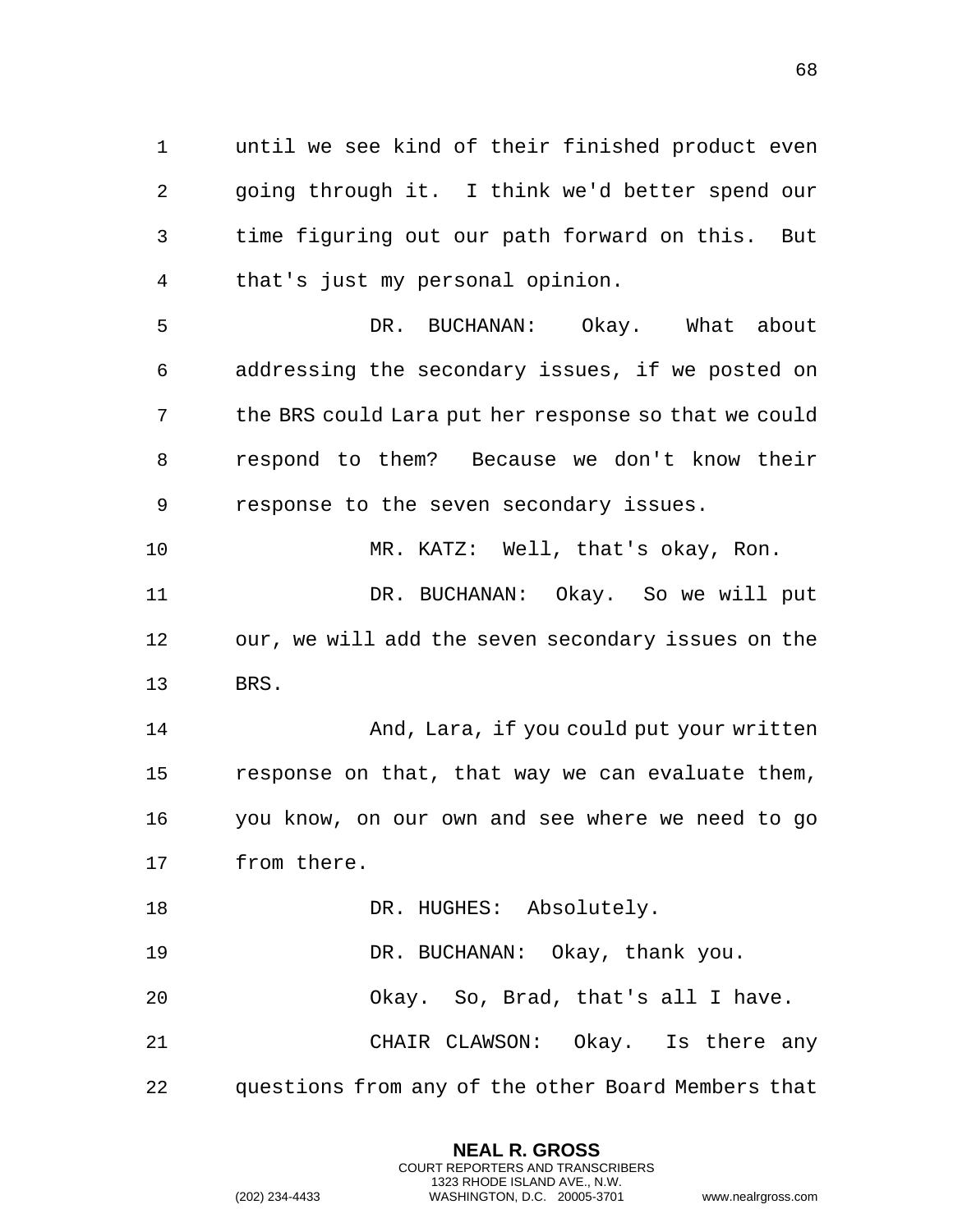1 they have?

 MEMBER BEACH: This is Josie. I'm just curious. Is there any plans to do an Evaluation Report for this site? DR. HUGHES: That would depend on identifying an infeasibility. It's definitely not ruled out. But at this point we're still evaluating. I mean, we may -- we haven't identified a clear infeasibility. We now, however, we do have a lot of issues. But, you know, early internal data is often an issue. We have the neutron data. Although, yeah, that remains to be assessed. So I would not rule it out. But at this point I cannot speak to it. MEMBER BEACH: Okay. So still looking at it. Thank you. DR. MAURO: Along those lines -- this is John again -- so I'm presuming that there's no 83.13 in the mill. But you're saying that your research may trigger 83.14? MR. KATZ: Right. Right, John.

> **NEAL R. GROSS** COURT REPORTERS AND TRANSCRIBERS 1323 RHODE ISLAND AVE., N.W.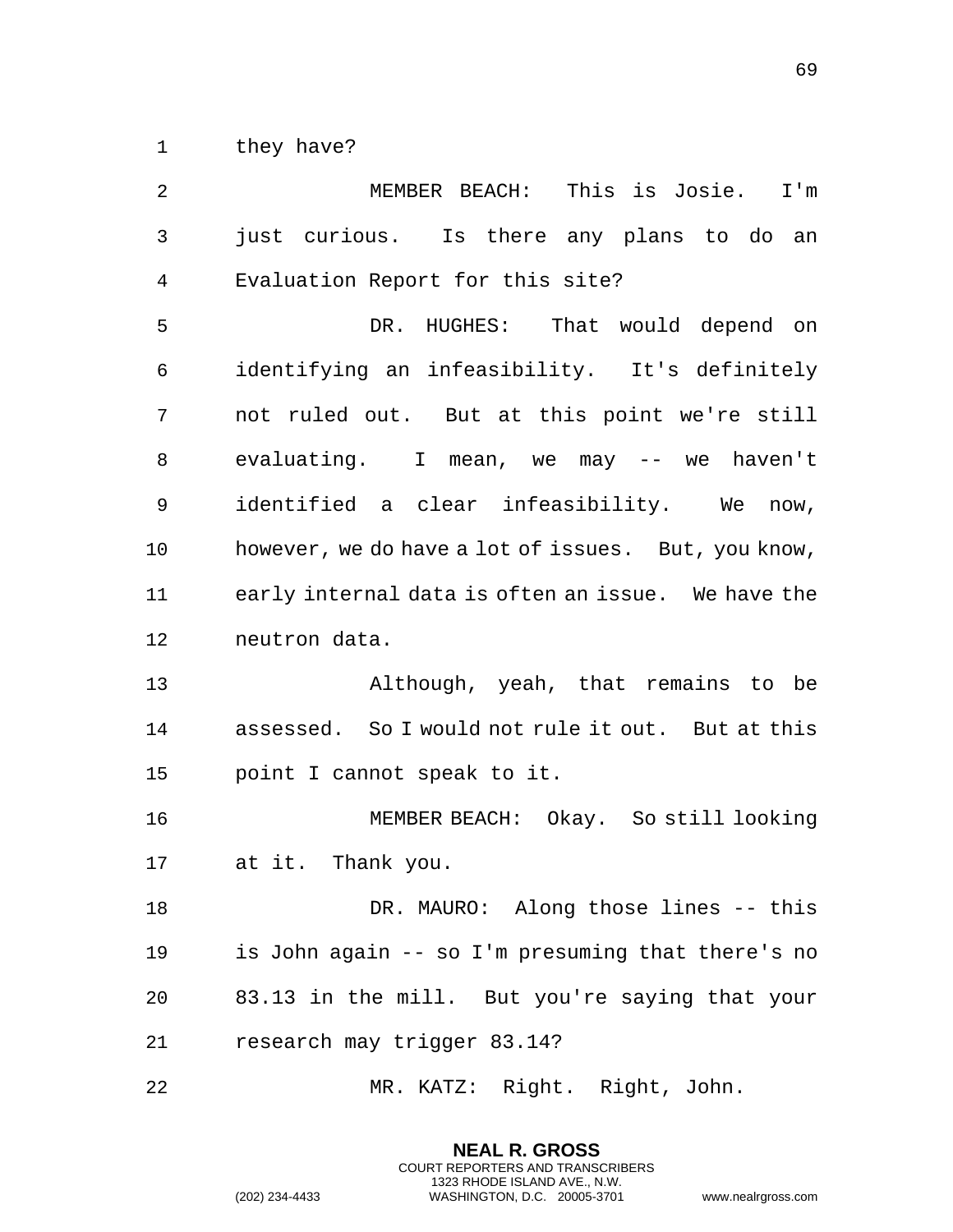1 DR. MAURO: Okay, thank you. CHAIR CLAWSON: So that's, putting it in a nut shell, that's kind of where we're at now, if I'm taking this right, Lara, that you guys are still evaluating the data, you're still collecting it, and you're trying to figure out basically where we're at on it. And with 83.14, we may not. It's 8 just, well, that decision has not been made yet; correct? DR. HUGHES: That's correct. CHAIR CLAWSON: Okay. So I guess, Ted, you know, I guess the one question I have, Lara, from the Work Group chair is this: what kind of a time frame do you think that we are looking at on this? DR. HUGHES: Okay. Well, that's the question. CHAIR CLAWSON: I know that's the million dollar question and stuff, but I'm just trying to get a basis. DR. HUGHES: Yes. Maybe I could defer that to Mr. Rutherford because it depends a lot on

> **NEAL R. GROSS** COURT REPORTERS AND TRANSCRIBERS 1323 RHODE ISLAND AVE., N.W.

(202) 234-4433 WASHINGTON, D.C. 20005-3701 www.nealrgross.com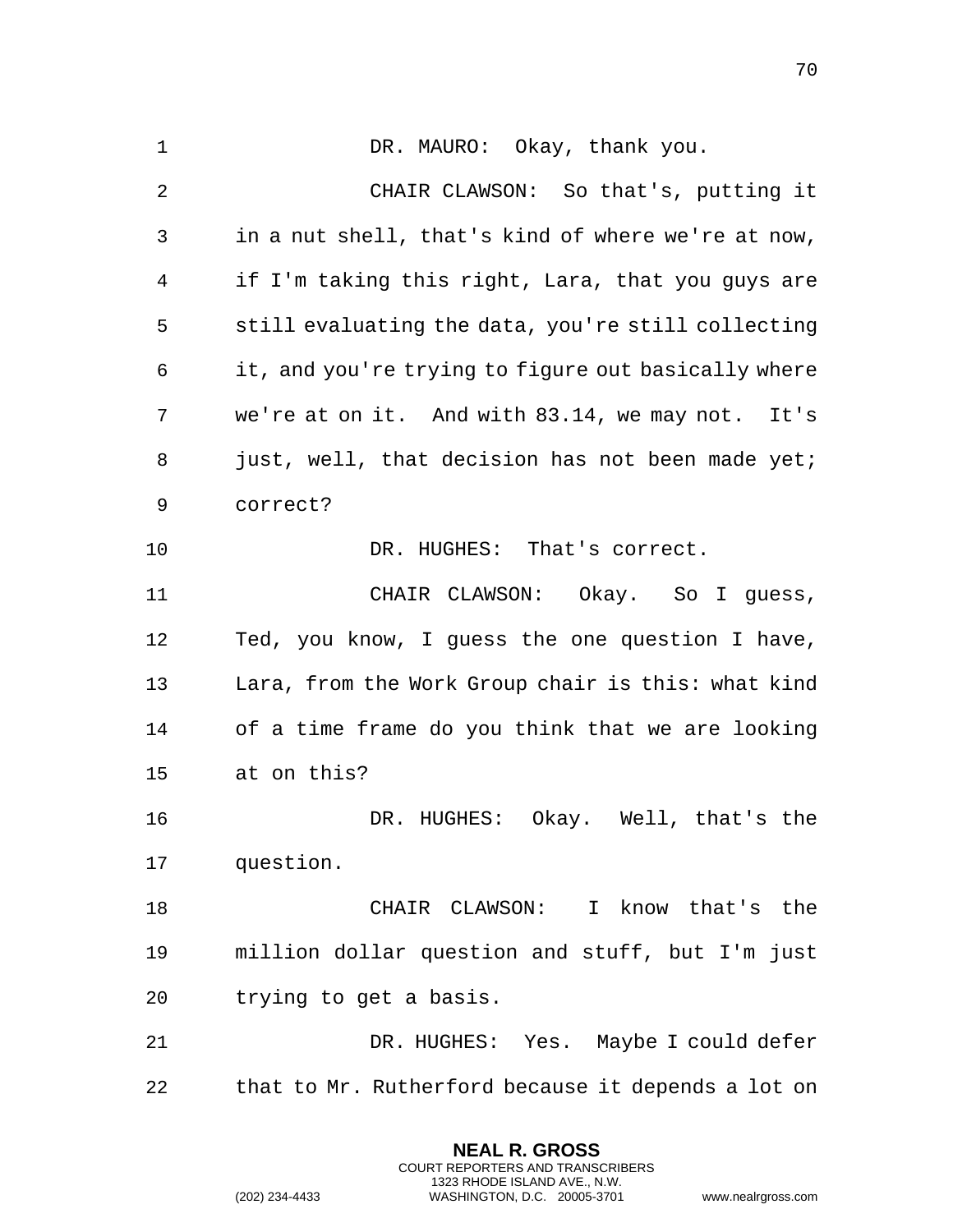our resources.

| 2  | MR. RUTHERFORD: This is LaVon. I                  |
|----|---------------------------------------------------|
| 3  | think, you know, we can probably give you a feel  |
| 4  | for what the project plans are right now. But it, |
| 5  | as Lara said, it depends a lot on resources and   |
| 6  | priorities. So, you know how things go, depending |
| 7  | on what the hot item is at the time.              |
| 8  | I think we can give you the<br>But                |
| 9  | estimates based on the project plan now. And I    |
| 10 | don't have it in front of me or I'd do that.      |
| 11 | MR. KATZ: We can get this in the Board            |
| 12 | coordination report, LaVon.                       |
| 13 | MR. RUTHERFORD:<br>Yes.                           |
| 14 | Plans for March ABRWH Meeting Presentation        |
| 15 | (including issues to solicit from ANL-E           |
| 16 | workforce)                                        |
| 17 | MR. KATZ: Okay. Right. So, Brad,                  |
| 18 | part of the Board materials for the meeting will  |
| 19 | be a Board coordination report. And so they can   |
| 20 | put in there what their current time frame is for |
| 21 | the new regs.                                     |
| 22 | CHAIR CLAWSON: I was just kind of,                |

**NEAL R. GROSS** COURT REPORTERS AND TRANSCRIBERS 1323 RHODE ISLAND AVE., N.W.

(202) 234-4433 WASHINGTON, D.C. 20005-3701 www.nealrgross.com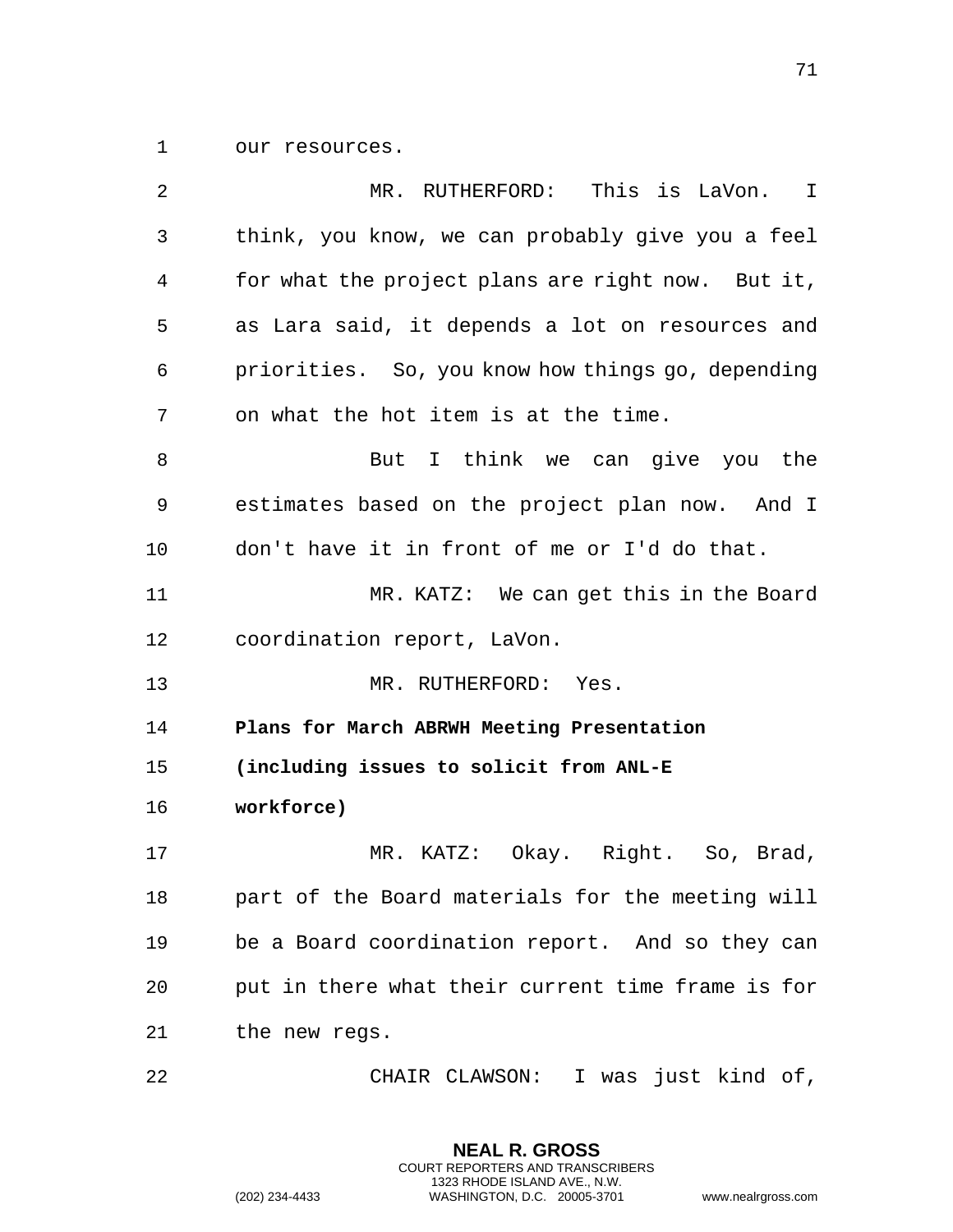well, I figured if Bomber was doing it would be, you know, they call him Two-Weeks Bomber for -- (Laughter.) MR. KATZ: So I think what would be useful now to have on the agenda is opportunity to talk to the folks in the audience there about where this stands now. And, you know, again, issues for which people in the audience might either themselves or know people who could help contribute information on sort of that. So I think if you both could just speak a little bit about what you think some of that might be. And then we need someone to sign up to -- Lara, you are giving a presentation, I believe? DR. HUGHES: I can. That's a good question. I would assume so. I mean, I can definitely give an update on, you know, the issues and the path forward if that's, if that's desired. MR. KATZ: Yeah. But I think, so the punch line of that though ought to be here are some areas where we have a lead and we'd be happy for information from people who worked at the site.

> **NEAL R. GROSS** COURT REPORTERS AND TRANSCRIBERS 1323 RHODE ISLAND AVE., N.W.

(202) 234-4433 WASHINGTON, D.C. 20005-3701 www.nealrgross.com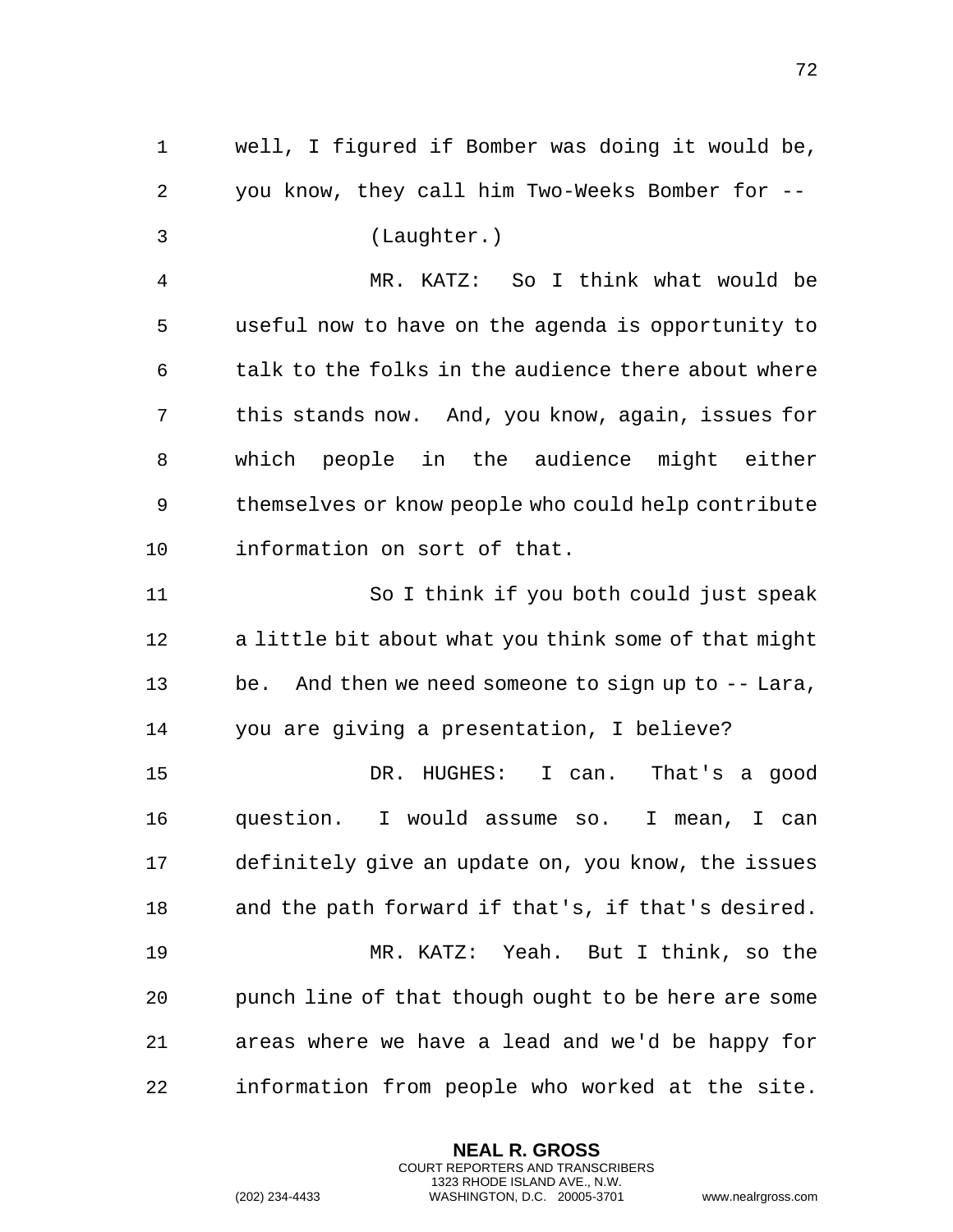You know, for example, you talked about the issue of whether, you know, everybody indeed was monitored, or whatever. But that's really up to all of you to discuss what might be some sort of key questions to ask of the public.

 That's why there's no need to decide at this point for the Board meeting.

 MR. RUTHERFORD: Ted, this is LaVon. I think we can come up with some key points or key issues. We can then offer the presentation to kind of prod the audience to offer up some additional information.

 MR. KATZ: Thanks, LaVon. And I'll 14 just say to the Work Group Members and to SC&A, if you all would just send some emails. You don't have to do it on the spot but we've had this discussion now, and it may be clear to you something that's been particularly salient or as worthy of input from the public. If you would just send then, Lara, by email some suggestions for questions or issues that we'd like to hear from the public about, that would be great.

> **NEAL R. GROSS** COURT REPORTERS AND TRANSCRIBERS 1323 RHODE ISLAND AVE., N.W.

(202) 234-4433 WASHINGTON, D.C. 20005-3701 www.nealrgross.com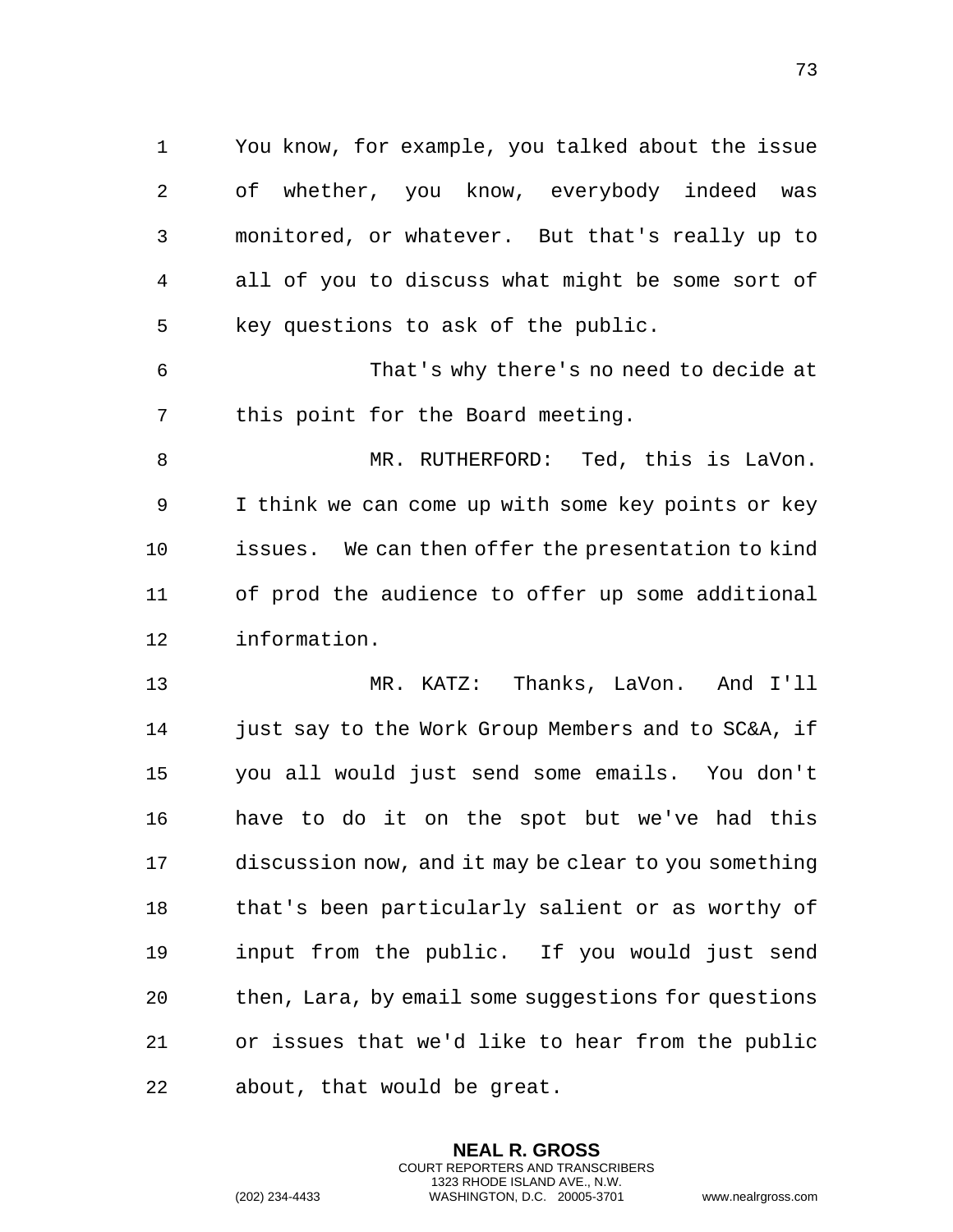DR. MAURO: This is John. One thought I had, since we had this Attachment 2 to our report where we -- the original one, all the way back to 2009, where I think quite a bit of interview work was done and there was answer material. That would serve as a nice platform to say, okay, here's this platform of the original round of interviews. And 8 then build from there given the fact that we're back into this discussion again. So, you know, marrying the two might be helpful. MR. KATZ: Yeah, John, you guys are familiar with what you covered in the interviews. So, I mean, by all means you can refer to those in considering what might be some key questions to ask. DR. MAURO: Yes. That's why I bring it up. MR. KATZ: Yeah, thanks. Yeah. So, and then schedule-wise, you know, we have Ron on short lease. But I think presentations that could be, those presentations have to be in by close of business Monday. That

> **NEAL R. GROSS** COURT REPORTERS AND TRANSCRIBERS 1323 RHODE ISLAND AVE., N.W.

(202) 234-4433 WASHINGTON, D.C. 20005-3701 www.nealrgross.com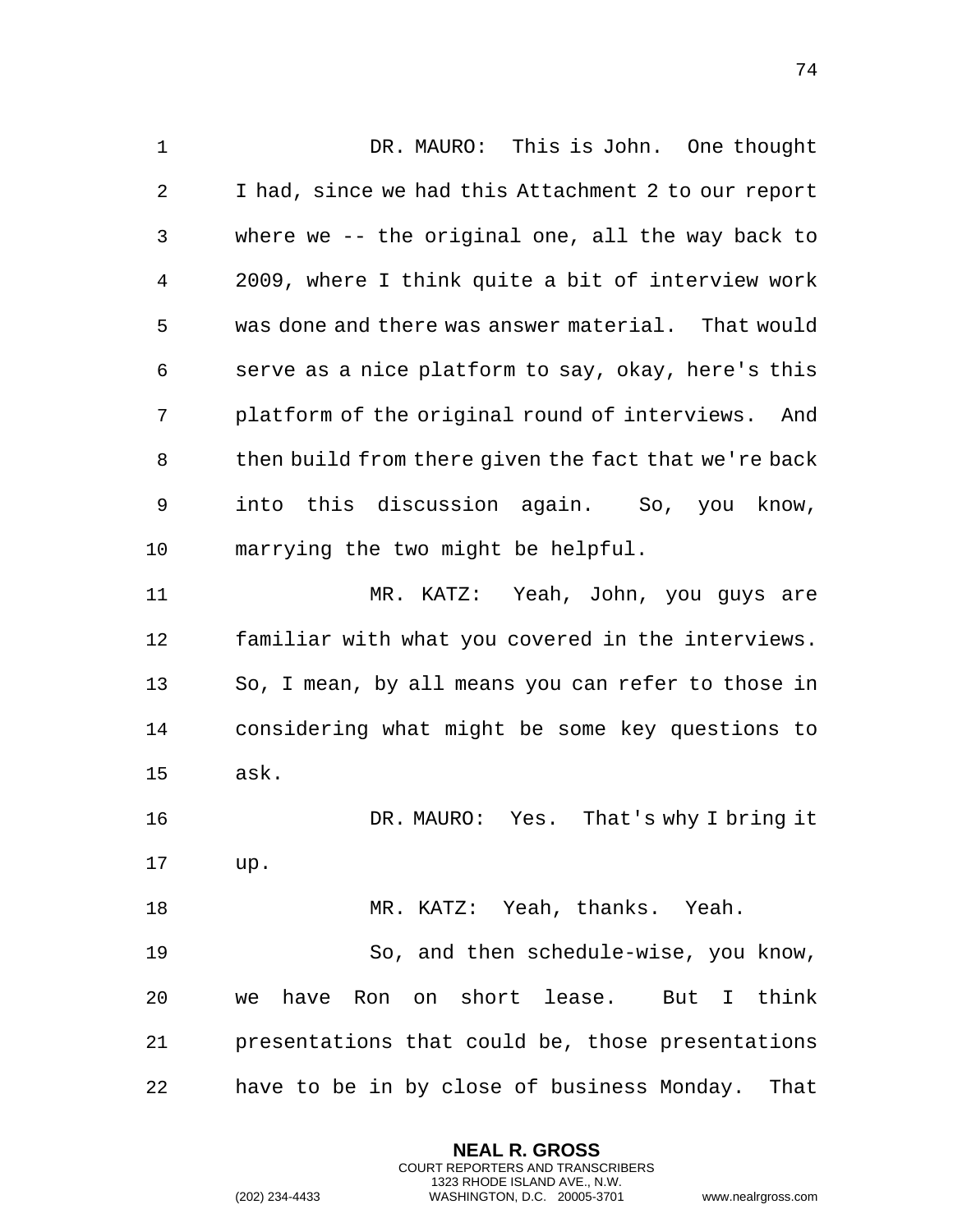means we'll first have questions from Lara to highlight once we get system update here. But need to get them in this afternoon, the end of the day I think, for her to be able to make any use of them. And, Brad, I don't know whether you want to be part of the talking on the update or do you just want introduce Lara -- 8 CHAIR CLAWSON: No. 9 MR. KATZ: -- you want to introduce Lara. CHAIR CLAWSON: Yeah, you know, we can do whatever we need to be able to do. But I just, right now I agree with you, especially where we're in the venue we are, a lot of these questions that we have, and they're also what NIOSH has, there may be people in that venue that might be able to help with this. 18 MR. KATZ: Sure. CHAIR CLAWSON: I just want to make sure that we have something to be able to put out

to them.

MR. KATZ: Sure. Now, so you'll just

**NEAL R. GROSS** COURT REPORTERS AND TRANSCRIBERS 1323 RHODE ISLAND AVE., N.W.

(202) 234-4433 WASHINGTON, D.C. 20005-3701 www.nealrgross.com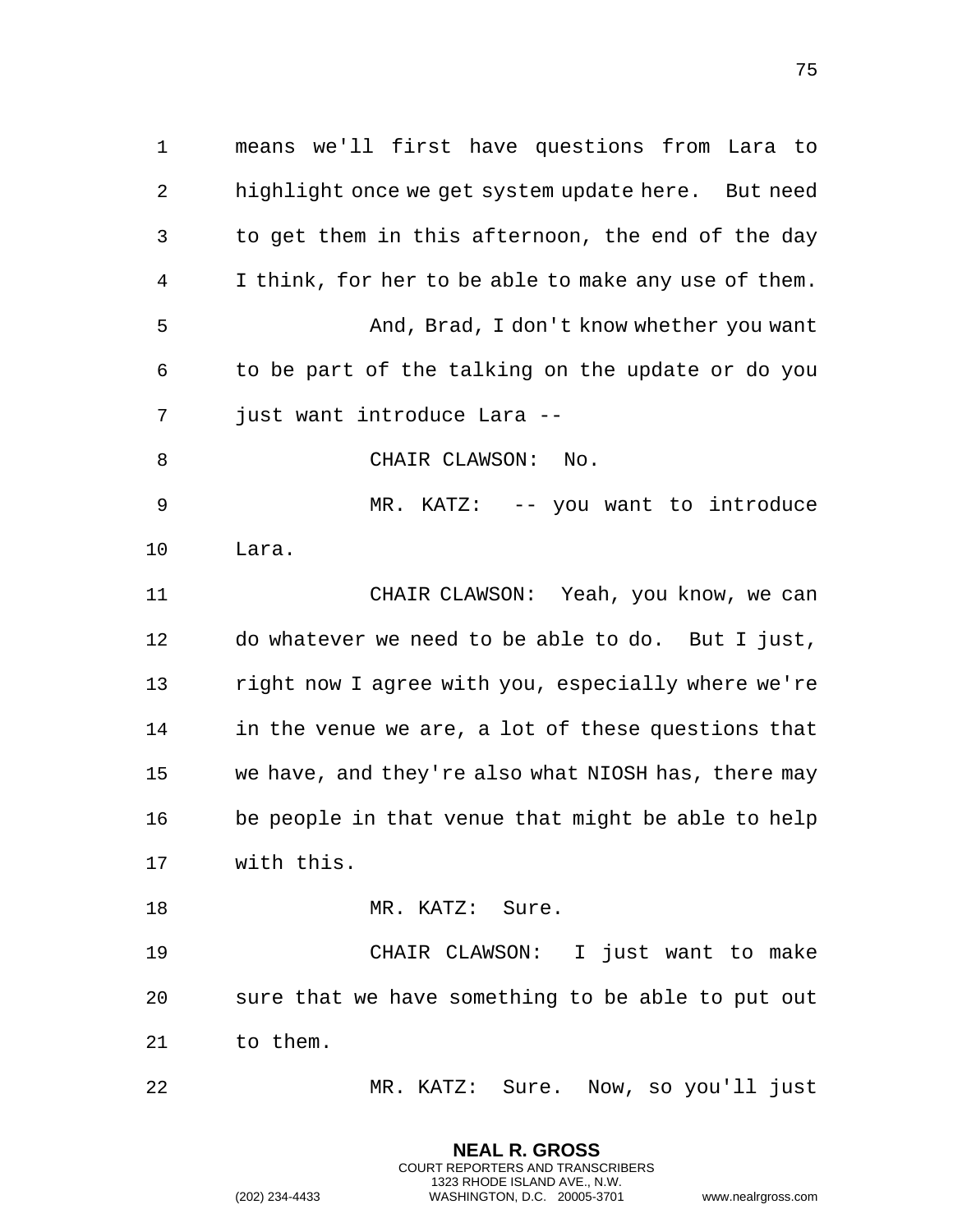be introducing Lara basically. And then Lara can give a brief presentation. Is that, are we all good with that? Lara, can you? DR. HUGHES: Yeah, absolutely. MR. KATZ: Okay. CHAIR CLAWSON: Sounds good. MR. KATZ: All right, if there's nothing else, I think we can, I think we can adjourn. CHAIR CLAWSON: Okay, that sounds good. I was just going to ask if -- I've asked this once before, but if any of the Board Members or any of the SC&A or ORAU if they have any questions, you know, we can help with. Is there any? DR. BUCHANAN: This is Ron with SC&A. And I just want to summarize. Our responsibility will be to address Finding 3 and 13 and provide a written response. The remainder of the findings we will wait for changes in TBDs to evaluate them, and perhaps the work books that go with them. And we will also put the seven secondary

> **NEAL R. GROSS** COURT REPORTERS AND TRANSCRIBERS 1323 RHODE ISLAND AVE., N.W.

(202) 234-4433 WASHINGTON, D.C. 20005-3701 www.nealrgross.com